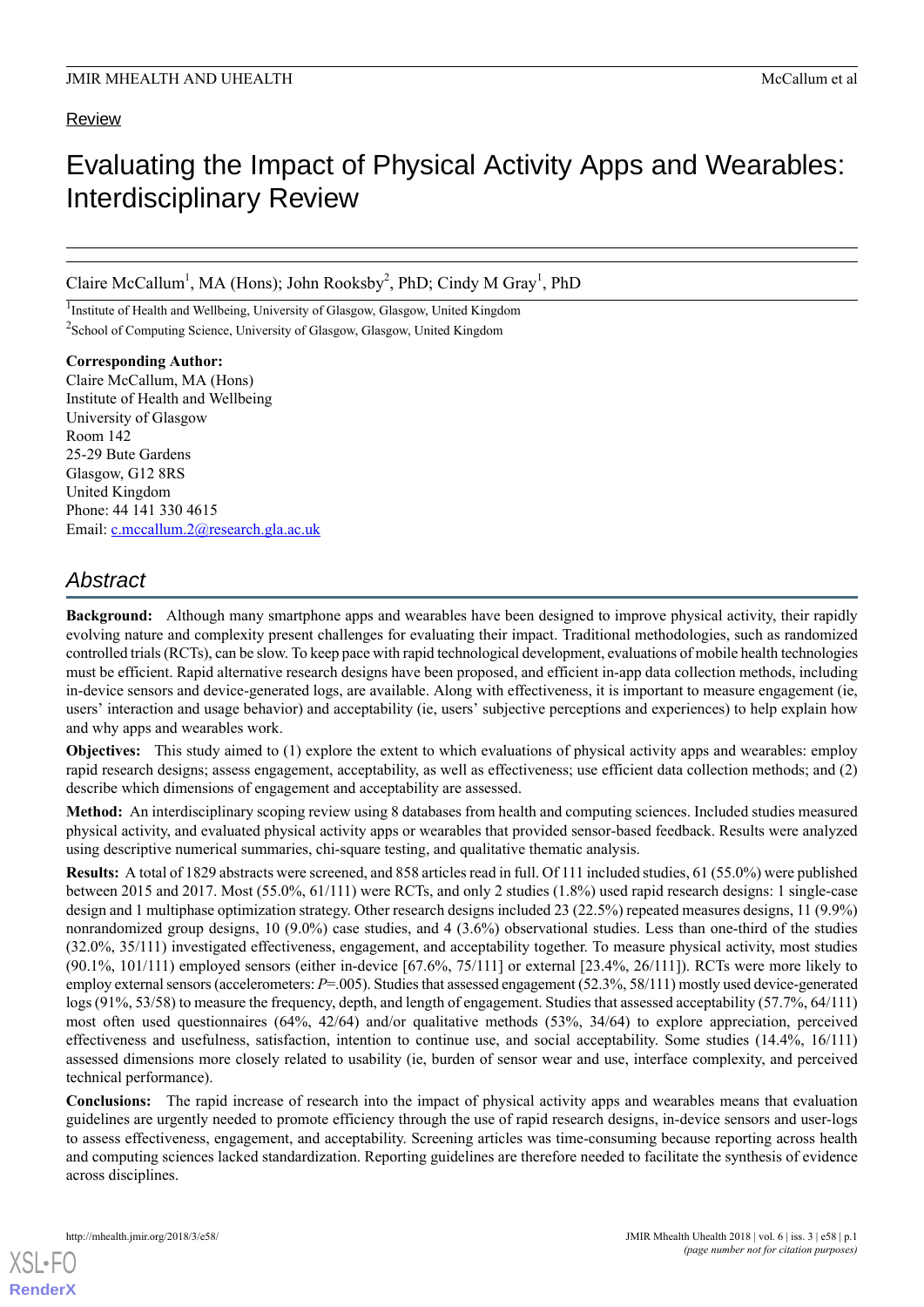#### *(JMIR Mhealth Uhealth 2018;6(3):e58)* doi[:10.2196/mhealth.9054](http://dx.doi.org/10.2196/mhealth.9054)

#### **KEYWORDS**

mobile health; physical activity; smartphone; fitness trackers; wearable electronic devices; research design; evaluation studies as topic; efficiency

### *Introduction*

Physical inactivity is a major public health problem [[1\]](#page-9-0), with 23% of adults worldwide not meeting recommended levels of physical activity (only 35% and 40% in the United States and the United Kingdom, respectively [[2\]](#page-9-1)). Many smartphone apps and wearables designed to improve physical activity are available. They often use data from in-device sensors to provide self-monitoring and feedback [\[3](#page-9-2)]. The potential of apps and wearables to increase physical activity and ultimately improve health outcomes, such as management of cardiovascular disease, obesity, and type 2 diabetes, has been widely recognized [\[4-](#page-9-3)[9\]](#page-10-0). However, evaluating the impact of physical activity technologies can be challenging, because of the rapid rate at which they evolve [\[10](#page-10-1)-[12\]](#page-10-2). Randomized controlled trials (RCTs), the "gold standard" of effectiveness evaluations, can take several years to conduct [[11\]](#page-10-3) and require interventions to be stable and unchanged throughout this period [[12\]](#page-10-2). Consequently, researchers have emphasized the need for greater "efficiency" (ie, rapid, responsive, and relevant  $[11]$  $[11]$  $[11]$ , or agile  $[13]$  $[13]$  research) when evaluating mobile health (mHealth) technologies.

Evaluating the effectiveness of mHealth technologies can be particularly challenging because of their "complexity" [[14\]](#page-10-5). Physical activity apps and wearables often contain multiple components, which can interact with context and produce different outcomes for different people in different settings [[15](#page-10-6)[,16](#page-10-7)]. To understand overall effectiveness, studies should evaluate real-world engagement with, and response to, an intervention [[17\]](#page-10-8). Measuring these factors alongside effectiveness can help interpret and explain variation in effectiveness outcomes, (ie, *why* the intervention worked or did not work [[16-](#page-10-7)[19\]](#page-10-9)). Accordingly, mHealth researchers have been encouraged to assess "engagement" and "acceptability" [[14,](#page-10-5)[20\]](#page-10-10). However, how to define and distinguish these constructs is still a subject of debate; for example, some digital health researchers have conceptualized engagement as a behavioral construct [[21](#page-10-11)[,22](#page-10-12)], whereas others propose that it is composed of both behavioral and subjective components [[20,](#page-10-10)[23](#page-10-13)]. The latter view produces overlaps between engagement and acceptability, and therefore for clarity during this review, we define "engagement" as users' interaction and usage behavior (ie, a purely behavioral construct), and "acceptability" as users' subjective perceptions and experiences.

To increase the efficiency of mHealth evaluations, particular research designs and data collection methods have been recommended [\[11,](#page-10-3)[14](#page-10-5),[24,](#page-10-14)[25](#page-10-15)]. Single-case designs or "n-of-1" studies, in which participants serve as their own control, may be conducted relatively quickly and easily using mHealth technology  $[13,26]$  $[13,26]$  $[13,26]$ . To evaluate overall effectiveness, the Continuous Evaluation of Evolving Behavioral Intervention Technologies was developed to test multiple versions of an app simultaneously [\[27](#page-10-17)]. To test the impact of individual

components, quick factorial approaches have been developed, including the multiphase optimization strategy (MOST), which rapidly tests many experimental conditions [\[28](#page-10-18),[29\]](#page-11-0), and Sequential Multiple Assignment Randomized Trials [[30\]](#page-11-1) and micro-randomized trials [[31\]](#page-11-2), which both evaluate components that adapt across time.

To improve the efficiency of data collection, researchers can capitalize on the technological capabilities of consumer devices. In-device sensors (ie, accelerometers, gyroscopes, and other sensors embedded in smartphones and wearables) can be used to measure outcomes objectively [\[24](#page-10-14),[26\]](#page-10-16). Their internet connectivity and ability to collect continuous, high-density data remotely can improve efficiency over other "intermittent and limited" methods [\[24](#page-10-14)], such as questionnaires and traditional pedometers. Smartphones and wearables can also automatically record user interactions and app use [[20\]](#page-10-10). Human computer interaction (HCI) researchers have used such device-generated logs to measure engagement objectively and remotely [\[32](#page-11-3),[33\]](#page-11-4). Log data has also been used for exploring acceptability, when used alongside qualitative methods [[33\]](#page-11-4).

Recommended evaluation designs and methods, as well as multidisciplinary approaches, may advance mHealth research [[10,](#page-10-1)[25\]](#page-10-15). Yet, a recent review of registered clinical trials found that evaluations of mHealth apps targeting a range of clinical conditions did not use either rapid research designs or innovative data collection methods [[34\]](#page-11-5). The authors recommended that future reviews should incorporate a broader set of studies beyond those on ClinicalTrials.gov to identify rapid research designs.

The study team aimed to investigate, across health and HCI disciplines, the extent to which evaluations of physical activity apps and wearables (1) use recommended rapid research designs; (2) assess engagement and acceptability as well as effectiveness; and (3) employ efficient data collection methods (ie, in-device sensors and device-generated logs). The team also aimed to explore those dimensions of engagement and acceptability that are assessed.

### *Methods*

#### **Study Design**

The study team conducted an interdisciplinary scoping review of the research designs, objectives, and data collection methods used in evaluations of physical activity apps and wearables. Scoping reviews are used to rigorously and comprehensively map the range of research activities undertaken in an emerging field [[35](#page-11-6)]. In accordance with scoping review methodology [\[36](#page-11-7)], the team did not assess quality or reject studies on the basis of research design, as this would have excluded many HCI studies. The team adapted the framework suggested by Arksey  $\&$ O'Malley [\[35](#page-11-6)] and Levac et al [[37\]](#page-11-8), to include 4 steps (1) identification of relevant articles; (2) study selection; (3) charting

 $XS$  • FC **[RenderX](http://www.renderx.com/)**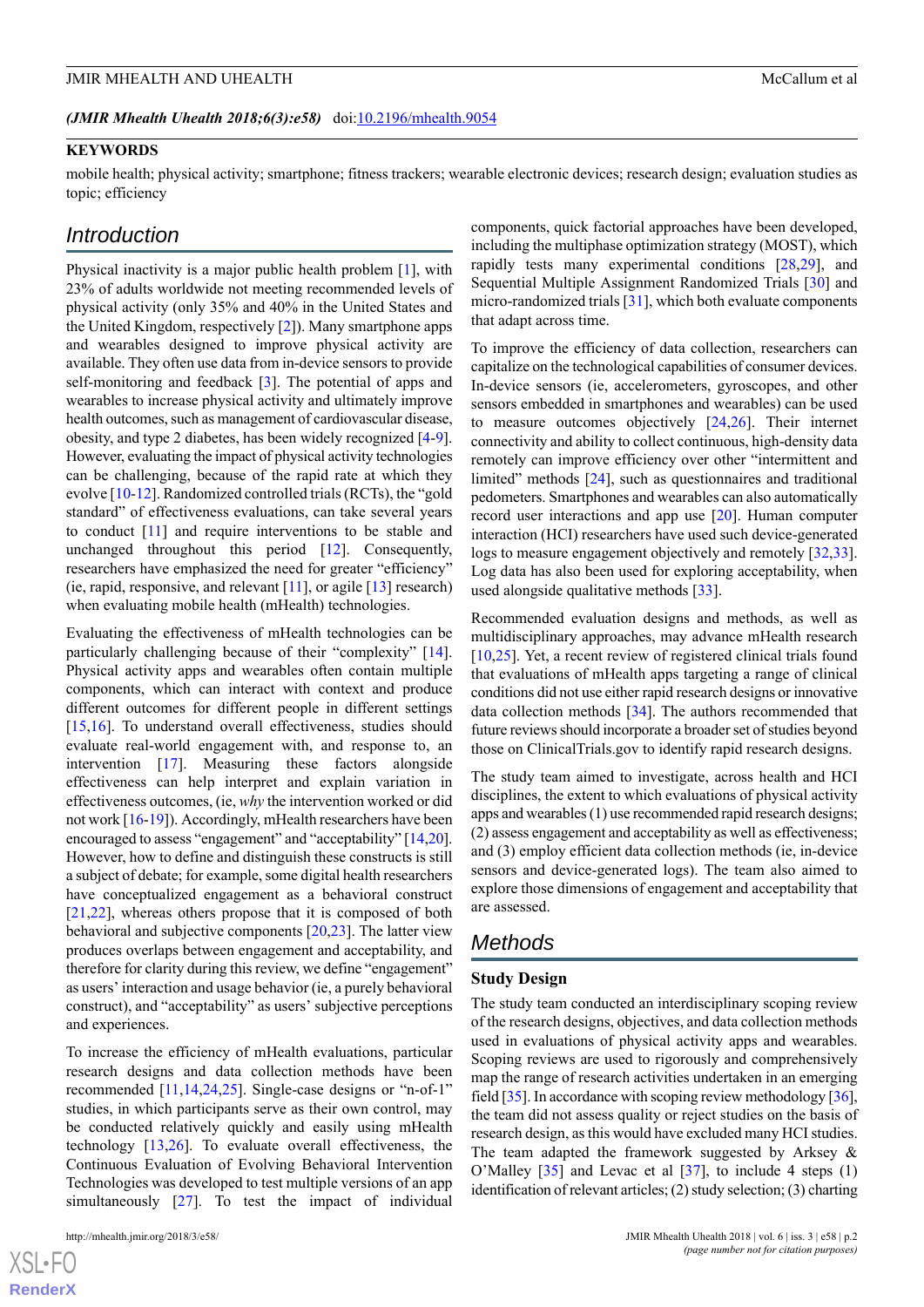and extraction of the data; and (4) collation, summarization, and reporting of results.

### **Identification of Relevant Articles**

An initial literature search of 8 databases was conducted between August to September 2015 and updated in March 2017. These included 3 health and clinical databases (PubMed, PsycINFO, and Web of Science), 4 computing science databases (Association for Computing Machinery Digital Library (ACM), Institute of Electrical and Electronics Engineers (IEEE), Springer and Science Direct) and 1 interdisciplinary database (mHealth Evidence). The search terms used for different database are presented in [Textbox 1.](#page-2-0) Articles were restricted to English language. No time limit was specified. Protocols, conference proceedings, and extended abstracts were all eligible. The reference lists of systematic reviews were hand-searched for further relevant articles.

### **Study Selection**

Studies were included if they evaluated mobile technologies that provided sensor-based feedback on physical activity. To describe the full range of data collection methods used to measure physical activity, studies using objective and self-report measures were both included. Exclusion criteria were (1) no empirical data was collected (ie, systematic or methodological reviews, position papers and articles that only described technologies); (2) physical activity was not measured (ie, studies measured only sedentary time, activity skills, and gait); (3) the study only evaluated sensor or algorithmic performance (ie, accuracy in recognizing or classifying physical activity); (4) the sensor was not mobile; (5) the only mobile technology used was a pedometer without the capacity to connect to another device or the internet (this exclusion criterion was included to focus the review on wearable devices with more advanced feedback capabilities than standard pedometers).

<span id="page-2-0"></span>All abstracts and full-text articles were reviewed by CM, and 5% of abstracts were independently reviewed by CG or JR. Discrepancies were discussed by the 3 authors, and all were resolved. Any articles representing the same study were merged.

### **Data Extraction**

A data extraction form was developed to include (1) study characteristics (ie, publication year, country of study, number of participants, age of participants, study duration, whether a protocol or full trial); (2) research design details (ie, experimental or nonexperimental design, number of groups, experimental or control group details, randomization), and intervention characteristics (ie, technologies or devices used to deliver intervention, key intervention features); (3) research objectives and outcomes measured; (4) analyses undertaken (descriptive, inferential, thematic); and (5) data collection methods used (eg, in-device or external sensors, user-logs, questionnaires, interviews, focus groups). All reviewers independently extracted 5 papers (5%) to ensure consistency and reliability of data extraction.

### **Collation, Summarization, and Reporting of Results**

The study team adopted a mixed-methods descriptive approach to analyze the extracted data [[35\]](#page-11-6). The team first calculated frequencies in relation to study characteristics and each research design identified and mapped intervention characteristics (ie, the components or app features that studies evaluated). Next, the research objectives and outcomes that studies measured, as reported by authors, were used to categorize studies according to whether they investigated effectiveness (ie, changes in physical activity). Categorizing studies according to whether they investigated engagement and acceptability required a more iterative approach, as definitions of these constructs are less widely agreed. Working definitions of engagement (ie, user interaction with the device or usage behavior) and acceptability (ie, users' subjective perceptions and experiences) were applied to extracted research objectives, outcome measures, and data collection methods to develop a series of broad codes in relation to engagement (ie, engagement, usage, use, adherence, compliance) and acceptability (ie, acceptability, satisfaction, user experience, usability). These codes were applied to all studies to allow them to be categorized according to whether they investigated engagement and/or acceptability. Frequencies are reported for the number of studies in each category.

**Textbox 1.** Search terms used in the scoping review.

**[RenderX](http://www.renderx.com/)**

| Health and Clinical Databases: PubMed, Web of Science, PsycINFO                                                                                                            |  |
|----------------------------------------------------------------------------------------------------------------------------------------------------------------------------|--|
| Exercise/physical activity/physical activities                                                                                                                             |  |
| AND mobile/mobile phone/smartphone/sensor/smart watch/ wearable/wearable device                                                                                            |  |
| AND intervention/program/app/application                                                                                                                                   |  |
| AND evaluate/evaluation/ assessment/measure/trial/test MeSH terms (PubMed only): "motor activity", "exercise", "cellular phones" and "studies<br>with evaluation as topic" |  |
| <b>Computing Science Databases: ACM, IEEE, Springer, Science Direct</b>                                                                                                    |  |
| Physical exercise/physical activity/physical activities                                                                                                                    |  |
| AND mobile/"mobile phone"/smartphone/sensor/smartwatch/wearable/wearable device/ubiquitous computing                                                                       |  |
| AND intervention/program/app/application/activity tracking/personal informatics                                                                                            |  |
| AND evaluate/evaluation/assessment/measure/trial/test                                                                                                                      |  |
| <b>Interdisciplinary Database: mHealth Evidence</b>                                                                                                                        |  |
| Physical activity/physical exercise                                                                                                                                        |  |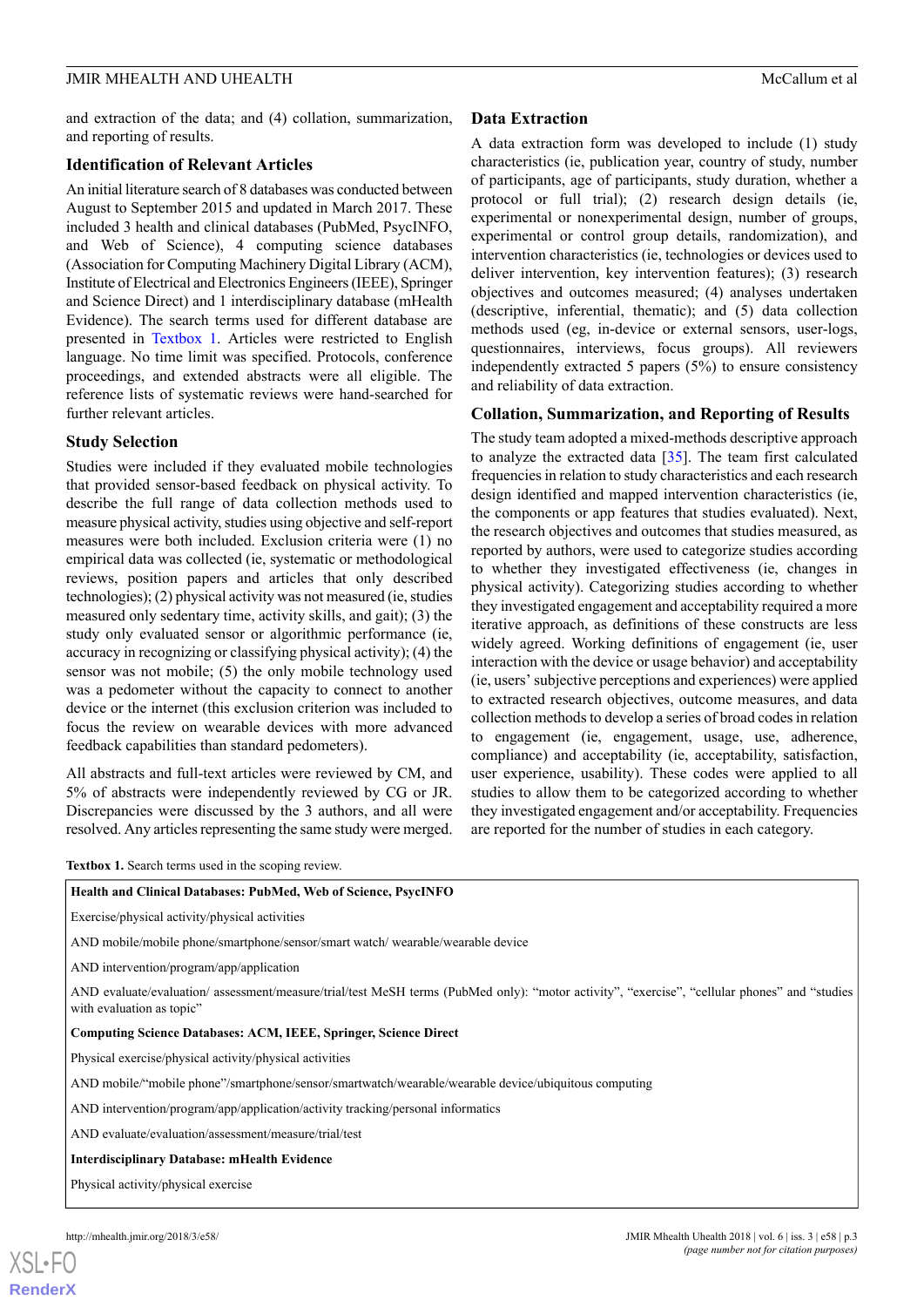In relation to effectiveness, the team calculated the proportion of studies that used only descriptive statistics (as opposed to inferential statistical analysis) and grouped studies that used sensors to collect physical activity data according to whether they used in-device sensors or external sensors (ie, additional, validated devices). The team then calculated frequencies for the data collection methods used in each group, and a chi-square test of independence was conducted to examine whether the type of sensor used was related to the type of research design using R statistical software (RStudio, version 1.0.136).

In relation to engagement and acceptability, the data collection methods extracts were first used to calculate frequencies in relation to the data collection methods studies employed (eg, user-logs, questionnaires, focus groups, interviews). Each extract was then read carefully to identify detailed subcodes that described the different elements assessed for each construct (ie, any specific behaviors logged, questionnaire items used, or interview or focus group topics described), and the One Sheet of Paper method [\[38](#page-11-9)] was used to generate broad dimensions of engagement and acceptability by grouping these subcodes according to their similarity.

<span id="page-3-0"></span>A random sample of all studies (20.7%, 23/111) was independently coded (by CG) to improve rigor in categorizing studies and generating the dimensions in relation to engagement and acceptability; discrepancies were discussed and consensus was reached on the final dimensions. Discussions suggested that some of the dimensions initially associated with acceptability were specifically related to the properties of the app or device and therefore did not relate to acceptability per se. These dimensions were retained and categorized as "usability."

### *Results*

### **Summary of Search Results**

A total of 6521 articles were retrieved during the initial database search (see [Figure 1\)](#page-3-0). After title screening, we reviewed 1272 abstracts and excluded 645 articles that did not meet the inclusion criteria. The full texts of the remaining 627 articles, and an additional 13 articles identified from reference lists searches, were read. Furthermore, 572 studies were excluded, leaving 68 articles. An additional 60 articles were included from the updated search in March 2017 (where we reviewed 557 abstracts and excluded 338 articles that did not meet criteria; then 219 full texts and excluded 159 articles that did not meet criteria). Overall, from the 1829 abstracts and 858 full texts read, a total of 128 articles were included in the review [\[39](#page-11-10)[-166](#page-17-0)], representing 111 unique studies.

**Figure 1.** Preferred Reporting Items for Systematic Reviews and Meta-Analyses (PRISMA) diagram.

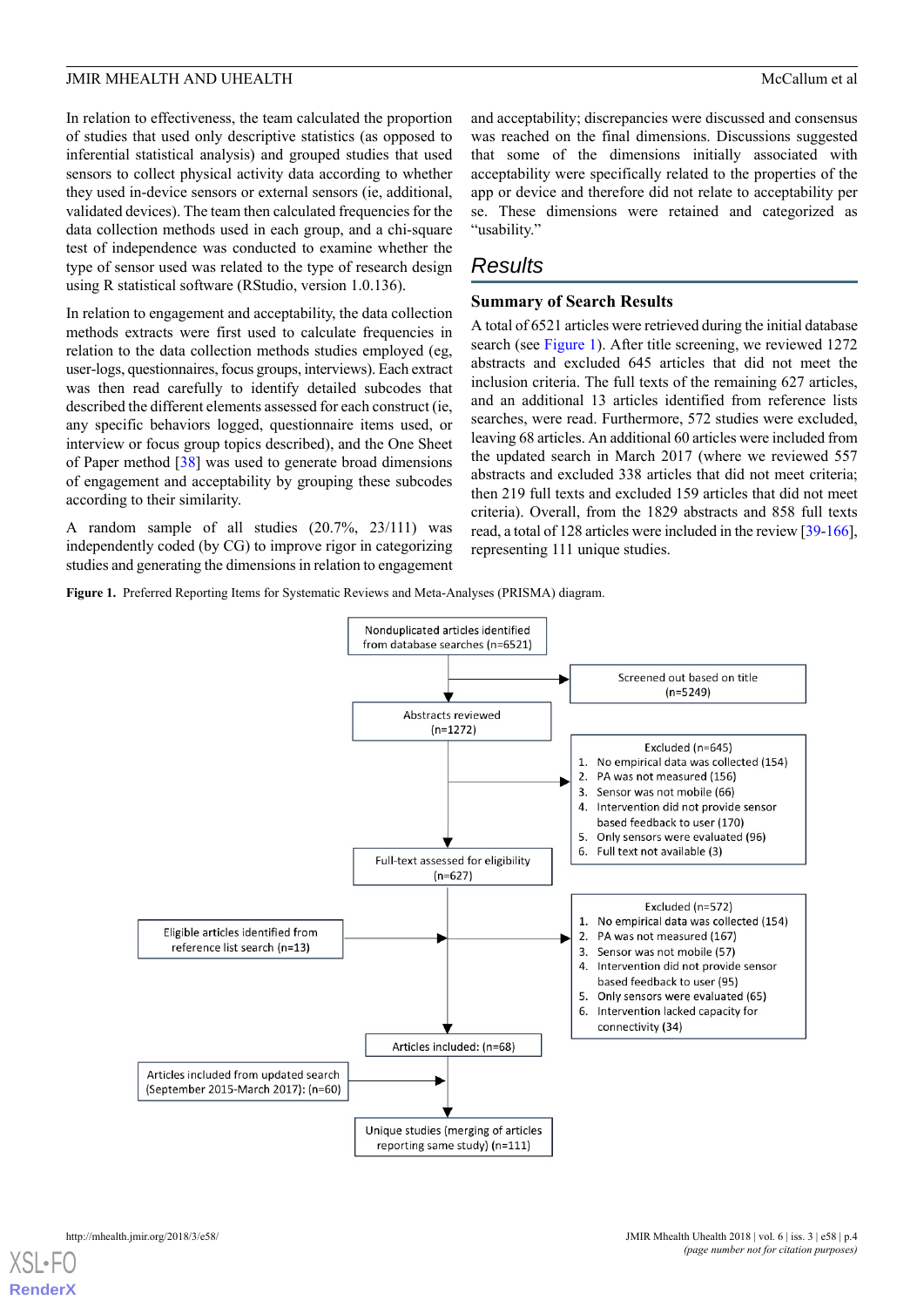### **Study Characteristics**

The study characteristics are presented in [Multimedia Appendix](#page-9-4) [1.](#page-9-4) Of the included studies, 22/111 (19.8%,) were protocols. Over half (55.0%, 61/111) were published in 2015 or later. Many (42.3%, 47/111) were conducted in the United States. The majority of studies (93.0%, 103/111 ) involved adult participants; 8/111 studies (7.0%) involved children and adolescents. Participant numbers ranged from 2 [[39\]](#page-11-10) to 2980 [[40\]](#page-11-11): 18.9% (21/111) of studies contained fewer than 13 participants. Study duration ranged from less than a day to 52 weeks. Intervention characteristics are included in [Multimedia](#page-9-5) [Appendix 2](#page-9-5).

### **Research Designs**

Of the included studies (see [Multimedia Appendix 3\)](#page-9-6), 61/111  $(55.0\%)$  used an RCT design. Most of these  $(66\%, 40/61)$  were 2-group RCTs; 12 (23%, 12/61) were 3-group RCTs and 9 (15%, 9/61) were 4-group RCTs. Control group participants within RCTs received (1) standard care or minimal contact or print materials (39%, 24/61); (2) active comparison treatments (26%, 16/61); (3) noninteractive devices that did not display feedback (18%, 11/61); or (4) waitlist or no intervention (16%, 10/61). The remaining studies included 23/111 (22.5%) repeated measures designs; 11/111 (9.9%) nonrandomized group designs; 10/111 (9.0%) case studies (6/10 [60%] of which included an experimental baseline phase) and 4/111 (3.6%) observational studies. Only 2/111 studies (1.8%) used rapid research designs: one single-case design and one MOST.

As shown in [Textbox 2](#page-4-0), studies investigated a variety of intervention components, including the addition of apps or wearables to non-technology based interventions delivered by health care professionals, and a range of in-app components, such as automated adaptive goal-setting versus static or manual input of goals, and different social components.

### **Objectives and Data Collection Methods**

<span id="page-4-0"></span>[Multimedia Appendix 3](#page-9-6) shows the objectives that each study investigated effectiveness, engagement, acceptability and/or usability. Almost all studies (96.4%, 107/111) investigated effectiveness, including 14/111 (12.6%) that explored preliminary impact using only descriptive statistics or visual

analysis. Only 35/111 studies (31.5%) investigated effectiveness, engagement and acceptability together, and 14 of these (40%, 14/35), did not use inferential statistics analysis to assess effectiveness. Usability was assessed in 16/111 studies (14.4%).

### **Effectiveness**

The majority of studies (90.9%, 101/111) used sensors to measure physical activity. These were most often the in-device sensors used to deliver feedback on physical activity (67.6%, 75/111) (eg, Fitbit [[105,](#page-14-0)[162](#page-17-1)]). Some studies used external sensors (eg, Acti-Graph GT3X [ActiGraph, Shalimar, FL, USA], Sensewear Armband [BodyMedia, Inc., Pittsburgh, PA], Omron pedometer [Omron Healthcare, Inc., Bannockburn, I]), instead of, or in triangulation with, in-device sensors (23.4%, 26/111). Physical activity data collected via in-device and external sensors included step counts (eg,[[159\]](#page-17-2)) and time spent being active (eg, [[84,](#page-13-0)[151\]](#page-16-0)). An external device was significantly more likely to be used in RCTs than in other research designs  $(\chi^2)^2 = 7.8$ , *P*=.005).

Of the included studies, 10/111 (9.0%) used a questionnaire alone to measure self-reported physical activity, and 17/111 (15.0%) used a questionnaire to triangulate with sensor data. Questionnaires included the International Physical Activity Questionnaire [[167\]](#page-17-3), the Community Health Activities Model Program for Seniors [\[168](#page-17-4)], the Recent Physical Activity Questionnaire [[169\]](#page-17-5), the Godin Leisure-Time Exercise Questionnaire [\[170](#page-17-6)], the Active Australia survey [\[171](#page-18-0)], the 7-day Sedentary and Light Intensity Physical Activity Log (7-day SLIPA Log [[172\]](#page-18-1), the Yale Physical Activity Scale [\[173](#page-18-2)], and the WHO Global Physical Activity Questionnaire [[174\]](#page-18-3).

### **Engagement**

Engagement (ie, users' interaction with the device and usage behavior) was measured by 58/111 studies (52.3%) ([Multimedia](#page-9-6) [Appendix 3](#page-9-6)), with most (91%, 53/58) using device-generated logs to do so. Seven (12%, 7/58) used both logs and self-report questionnaires as a form of triangulation, and 5/58 (8%) used self-report questionnaires alone. Three dimensions of engagement were identified (1) frequency or amount of use; (2) depth of engagement (ie, active vs passive); and (3) length of use. These are described in [Textbox 3](#page-5-0).

**Textbox 2.** Intervention components and features investigated for impact on physical activity in included studies.

- Addition of apps and wearables to nontechnology based interventions with health care professionals [[122](#page-15-0)[,133](#page-16-1)[,137](#page-16-2)].
- Addition of gamification features [[115](#page-15-1)[,118,](#page-15-2)[123](#page-15-3),[148](#page-16-3)], financial incentives [\[57,](#page-12-0)[119](#page-15-4),[144](#page-16-4)[,152](#page-17-7)[,154](#page-17-8)] and notifications or short messaging service (SMS) texts [\[102](#page-14-1)] to self-monitoring interventions.
- Automation of self-monitoring and goal-setting, including automated activity recognition versus manual input by the user  $[54,73]$  $[54,73]$  and automated adaptive goal-setting versus standard static or manual input of goals [\[50,](#page-11-12)[124,](#page-15-5)[127,](#page-15-6)[150\]](#page-16-5).
- Different social app features that support cooperation or competition  $[164]$  $[164]$  $[164]$  or accountability  $[161]$  $[161]$ , social gaming and interaction  $[114]$ , and personal versus group-based feedback [[92,](#page-14-2)[153](#page-17-11)]
- Different types of feedback messages, including positive or negative [\[99\]](#page-14-3) and novel versus familiar [[124](#page-15-5)].
- Different prompt frequencies [\[104](#page-14-4)].

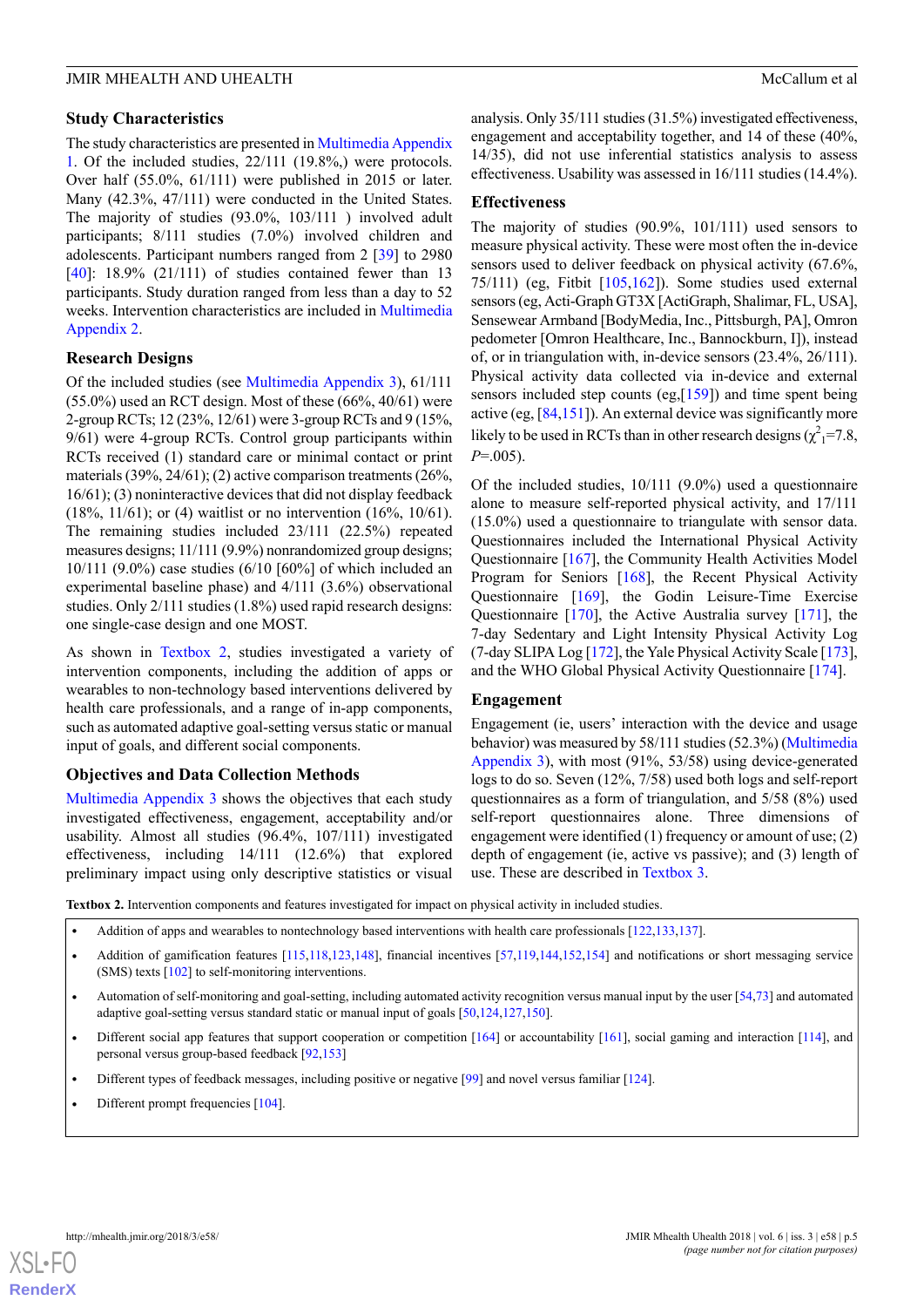<span id="page-5-0"></span>**Textbox 3.** Dimensions of engagement assessed by included studies.

Frequency or amount of use

- Number of log-ins [\[83,](#page-13-2)[137\]](#page-16-2), number of times app opened [[92](#page-14-2)[,103\]](#page-14-5), number of days device worn [\[139,](#page-16-6)[165,](#page-17-12)[166](#page-17-0)], self-reported frequency of viewing activity trackers [[136\]](#page-16-7)
- Use of social features, including self-reported frequency of viewing social media messages [\[139\]](#page-16-6), number of social media messages sent [\[50,](#page-11-12)[106,](#page-14-6)[130,](#page-15-8)[140](#page-16-8)], number of times leader board page accessed [\[139\]](#page-16-6), number of likes or posts on Facebook [[61](#page-12-2)], number of YouTube video views [\[160](#page-17-13)]
- Frequency of use by health care professional  $[52]$
- Number of physical activity uploads [\[137\]](#page-16-2)
- Amount of present or missing sensor data [\[156\]](#page-17-14)

Depth of engagement (ie, active vs passive)

- Whether or not the user manually adjusted preset goals  $[116,124,150]$  $[116,124,150]$  $[116,124,150]$  $[116,124,150]$  or the physical activity levels that were inferred by the device  $[54]$  $[54]$  $[54]$
- Number of missions or challenges completed [\[61\]](#page-12-2)
- Logs indicate glancing (5-second intervals with no looking back at step history), review (use or interaction of up to 60 seconds, scrolling through step history), and engagement (use or interaction over 60 seconds, scrolling through step history), and also time between periods of engagement [\[124](#page-15-5)]

Length of use

Number of times app opened across weeks [\[92\]](#page-14-2), number of users continuing to post to community board [\[139](#page-16-6)], and number of days app used post study [\[97\]](#page-14-7)

#### **Acceptability**

Of the studies included, 64/111 (57.5%) investigated acceptability (ie, users' subjective perceptions and experiences; see [Multimedia Appendix 3](#page-9-6)). Most used questionnaires (64%, 41/64), and just over half (53%, 34/64) used qualitative interviews or focus groups, either alone or in addition to questionnaires. Questionnaires included a range of standardized questionnaires (eg, the IBM Computer Usability Satisfaction Questionnaire [[175\]](#page-18-4), the Persuasive Technology Acceptance Model Questionnaire [[176\]](#page-18-5), the Intrinsic Motivation Inventory [[177](#page-18-6)], the Fun Toolkit [\[178](#page-18-7)] and the Working Alliance Inventory [[179\]](#page-18-8)), or questionnaires developed especially for the study (eg, [[73](#page-13-1)[,88](#page-13-3)]). A few studies employed user logs  $(11\%, 7/64)$ , of which, 3 used device-generated usage logs as a "proxy" of users' interest [[135\]](#page-16-9) or preferences [\[143](#page-16-10),[150\]](#page-16-5); 4 used user-entered text (eg, the content of social media messages to understand the types of social support that users experienced [[86](#page-13-4)[,106](#page-14-6),[130\]](#page-15-8), and digital diary entries to understand experiences of using the device [[106](#page-14-6)[,127\]](#page-15-6)). Studies that used text-based logs also employed face-to-face qualitative methods (ie, interviews, focus groups) or questionnaires, in addition to collecting log data. Five dimensions were identified in relation to measuring acceptability (1) appreciation; (2) perceived effectiveness and usefulness; (3) user satisfaction; (4) users' intention to continue use of the app or device, and (5) social acceptability. These are described in [Textbox 4.](#page-6-0)

### **Usability**

Usability was investigated by 16 studies (14.4%, 16/111), out of which, 9 (56%, 9/16) used questionnaires (eg, the System Usability Scale [[180\]](#page-18-9)); 4 (25%, 4/16) used interviews; 2 (13%,  $2/16$ ) used focus groups; and 1 (6%,  $1/16$ ) [[70](#page-12-4)] used observation of participants' completing timed tasks. Three dimensions were identified in relation to assessing usability (1) burden of device wear and use, (2) interface complexity, and (3) perceived technical performance. These are described in [Textbox 5.](#page-7-0)

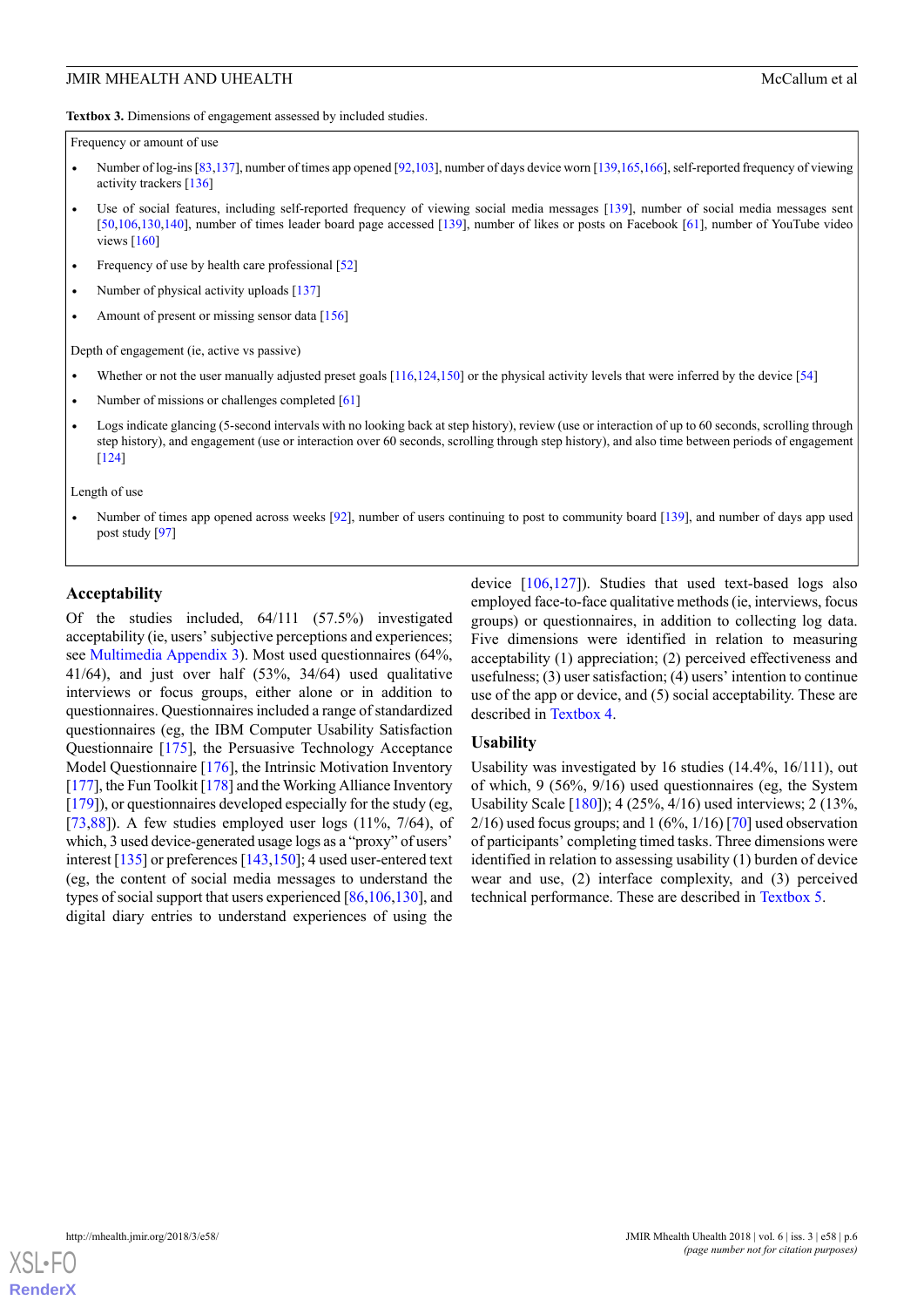<span id="page-6-0"></span>**Textbox 4.** Dimensions of acceptability assessed by included studies.

#### Appreciation

- Appreciation or liking of the app [\[39,](#page-11-10)[126](#page-15-10)[,141](#page-16-11)]
- Whether the app or wearable was perceived as enjoyable, fun, entertaining [[61](#page-12-2)[,74,](#page-13-5)[123,](#page-15-3)[127\]](#page-15-6)
- Whether the app or wearable was perceived as pleasant  $[103]$ , attractive or visually appealing  $[160]$  $[160]$
- What was "missed" about a feature once withdrawn  $[128]$  $[128]$  $[128]$
- How the user "felt" about the app or wearable and its components [\[39,](#page-11-10)[68](#page-12-5)[,79](#page-13-6)[,99\]](#page-14-3)
- Users' interest and preferences [\[135](#page-16-9)[,143](#page-16-10)]
- Teachers' perceptions of whether the app or wearable appealed to students  $[61]$
- Self-reported motivation to pay attention [\[127\]](#page-15-6)
- Trustworthiness of the app or wearable  $\lceil 39, 73 \rceil$  $\lceil 39, 73 \rceil$  $\lceil 39, 73 \rceil$  $\lceil 39, 73 \rceil$  $\lceil 39, 73 \rceil$
- Perceived advantages and disadvantages of using the app or wearable  $[53,115]$  $[53,115]$  $[53,115]$

Perceived effectiveness and usefulness

- Users' views on whether the app or wearable increased, or will continue to increase and promote, physical activity [\[39,](#page-11-10)[52](#page-12-3),[70](#page-12-4)[,75,](#page-13-7)[79](#page-13-6)[,94](#page-14-8)[,103,](#page-14-5)[113](#page-15-12)[,122](#page-15-0)[,123](#page-15-3)[,126](#page-15-10)[,143,](#page-16-10)[145\]](#page-16-12)
- Practice nurses' perceptions of effectiveness for patients [[132\]](#page-16-13)
- Users' perceived usefulness or helpfulness of the app or wearable [[39](#page-11-10)[,74,](#page-13-5)[103,](#page-14-5)[116](#page-15-9)] and its components [[52](#page-12-3),[59](#page-12-7)[,136,](#page-16-7)[165,](#page-17-12)[166\]](#page-17-0) in self-monitoring [\[54\]](#page-12-1), supporting fitness and physical activity [[118](#page-15-2),[136](#page-16-7)], and supporting them to stay motivated [[163\]](#page-17-15)
- Users' perceived persuasiveness or helpfulness of the app or wearable in achieving goals [\[160](#page-17-13)]
- Ability of the app or wearable to provide answers to health-related questions [[160](#page-17-13)] and insight into physical activity or health conditions [[52](#page-12-3)]
- Health care professionals' perceptions of the usefulness of information about patients' physical activity or health condition and whether it supported engagement with patients' home care [\[52\]](#page-12-3)

#### Satisfaction

- General user satisfaction [\[41,](#page-11-13)[75](#page-13-7)]
- User satisfaction with number of reminder short messaging service or calls received [[136](#page-16-7)]
- User satisfaction with length of intervention  $[61,160]$  $[61,160]$
- User satisfaction with level of personalization  $[127]$  $[127]$  and feedback provided by the app or wearable  $[54]$  $[54]$  $[54]$
- Likelihood of users recommending the app or wearable to a friend or other people [\[116](#page-15-9),[139](#page-16-6),[162](#page-17-1)[,165](#page-17-12)[,166\]](#page-17-0)
- Satisfaction with different components or features [\[116,](#page-15-9)[122,](#page-15-0)[129,](#page-15-13)[145](#page-16-12)[,163](#page-17-15)[,165](#page-17-12)[,166](#page-17-0)]
- Likelihood of physicians recommending the app or wearable to patients  $[55]$

Users' intention to continue use of the app or wearable

Intention or willingness to use after the study [\[39,](#page-11-10)[92](#page-14-2)[,97,](#page-14-7)[103\]](#page-14-5)

Intention to continue if user had to pay for the app or wearable [\[156\]](#page-17-14), or intention to purchase the app or wearable after the study [[139,](#page-16-6)[160\]](#page-17-13)

• How regularly the user intended to use the app or wearable after the study  $[54,55]$  $[54,55]$  $[54,55]$ 

#### Social acceptability

- Whether the app or wearable was noticed and remarked upon by others [\[79,](#page-13-6)[128\]](#page-15-11) or prompted discussion with others [[52](#page-12-3)].
- Whether the app or wearable was used by important others [\[39\]](#page-11-10).
- Users' attitudes towards sharing data with other people [\[130](#page-15-8)].
- Social encouragement [[123](#page-15-3)] and social support received when using (including via) the app or wearable [\[85,](#page-13-8)[86](#page-13-4),[110\]](#page-14-9)
- Level of social bonding between the user and virtual coach [[73](#page-13-1)]
- Users' preferences in using individual versus social features [[161](#page-17-10)]
- Whether notifications were received at a socially acceptable time and place [[147\]](#page-16-14) or interfered with users' daily activities [\[122](#page-15-0)]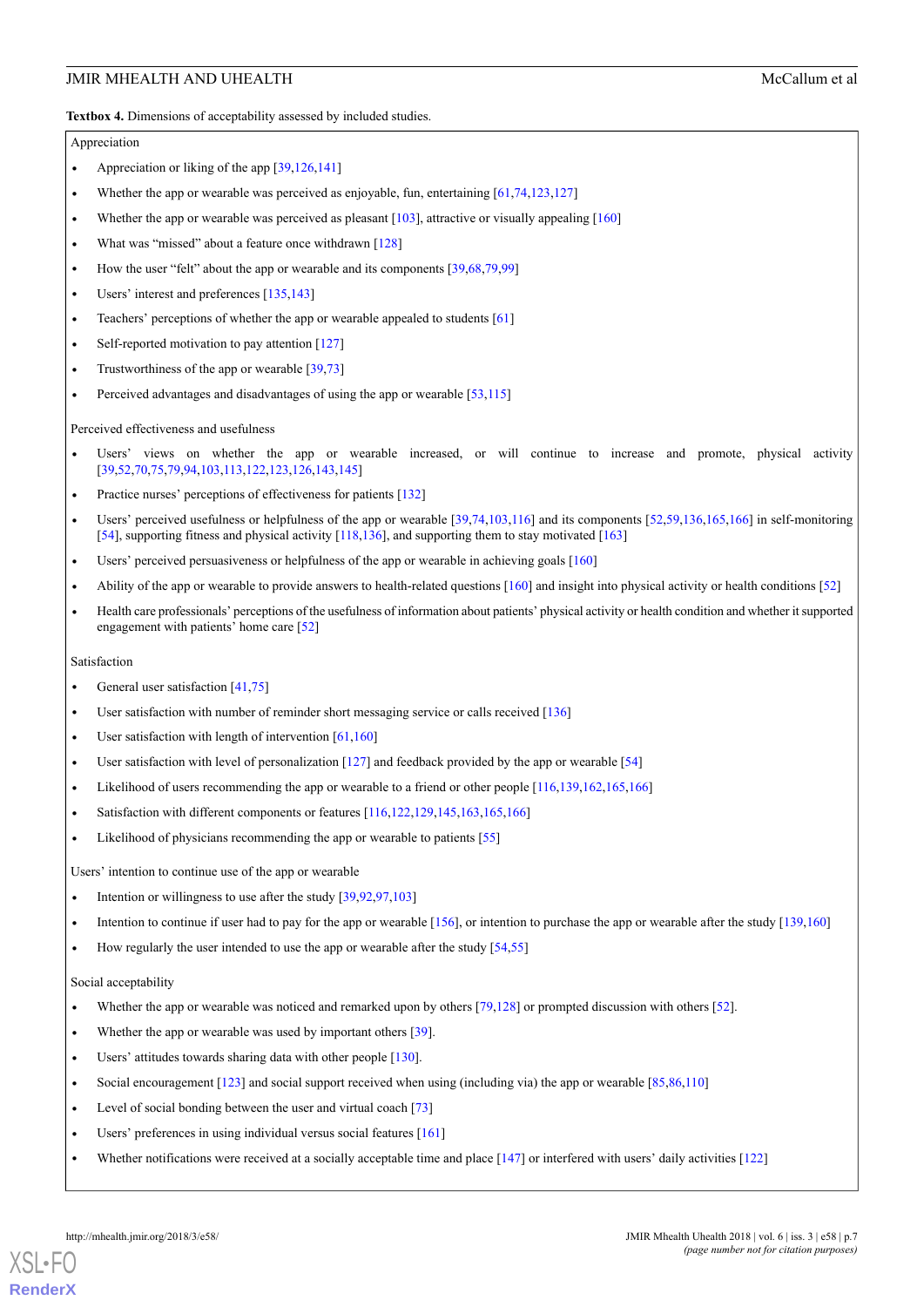<span id="page-7-0"></span>**Textbox 5.** Dimensions of usability assessed by included studies.

Burden of wear and use

- Ease of wear [[145](#page-16-12)], burden or restriction in wearing the device, physical discomfort [[142](#page-16-15),[159](#page-17-2)], usability regarding the device size [[81\]](#page-13-9), suggestions for alternative wear locations [[116](#page-15-9)]
- Ease of use  $[39,49,143]$  $[39,49,143]$  $[39,49,143]$  $[39,49,143]$  when syncing to Web-based databases  $[142,159]$  $[142,159]$  and when charging the device  $[81]$  $[81]$  $[81]$
- Whether device interfered with daily activities  $[122]$

Interface complexity

- Complexity and intuitiveness [\[65\]](#page-12-9), accessibility [[159](#page-17-2)], and comprehension of physical activity feedback [\[160](#page-17-13)]
- Ease of reading information [\[122](#page-15-0)]
- Difficulties using the interactive interface, users' speed when completing in-app tasks [[70](#page-12-4)]

Perceived technical performance

- Users' perceptions of the accuracy of the app or wearable in recognizing or inferring their physical activity [[54](#page-12-1)[,65,](#page-12-9)[142\]](#page-16-15)
- Technical difficulties or barriers encountered by users [\[113,](#page-15-12)[116](#page-15-9)]

### *Discussion*

### **Principal Findings**

Of the 111 studies included, around half were published between 2015 and 2017, 55.0% were RCTs, and only 2 studies used rapid designs. Almost all studies measured physical activity objectively using sensors (either in-device or external), with RCTs more likely to employ external sensors (accelerometers). Less than one-third of the studies investigated effectiveness, engagement, and acceptability together. According to our working definitions, studies that measured engagement mostly used device-generated logs to assess the frequency, depth, and length of engagement. Studies exploring acceptability most often used questionnaires and/or qualitative methods to assess appreciation, perceived effectiveness and usefulness, satisfaction, users' intention to continue use of the app or device, and social acceptability. A small number of studies explored usability of the device (including burden of sensor wear and use, interface complexity, perceived technical performance) using questionnaires, qualitative methods, or participant observation.

The fact that more than half of the included studies were published between 2015 and 2017 demonstrates that research into the impact of physical activity apps and wearables is a growing area of interest, underscoring the timeliness of this review. Despite this, we found that only 2 studies used the rapid research designs that have been recommended for evaluating mHealth technologies (single-case design [[131\]](#page-15-14) and the MOST approach  $[164]$  $[164]$ ). A low uptake of rapid research designs was similarly reported in a recent review of clinical mHealth app evaluations [\[34\]](#page-11-5); however, while the vast majority of evaluations of clinical apps were RCTs, our findings show that evaluations of physical activity apps and wearables use alternative research designs (including repeated measures designs, nonrandomized group designs, case studies and observational studies) more often. This may reflect the interdisciplinary nature of our review, and the view held by some HCI researchers that RCTs, as well as being impractical and resource intensive, are of limited

 $XS$  $\cdot$ FC **[RenderX](http://www.renderx.com/)** usefulness [[181](#page-18-10)]. It is nevertheless surprising that few studies used single-case designs and new factorial approaches, as it has been suggested that mHealth technologies can support the data collection procedures and experimental setup these research designs require (ie, frequent measurement and several experimental conditions) [\[25](#page-10-15),[26,](#page-10-16)[182](#page-18-11)].

Further research is needed to explore the reasons that rapid research designs are not being used. It could be that the requirements for these designs are not feasible for some research projects. MOST, for example, requires several decisions to be made in advance of conducting the trial (eg, deciding which specific theory-based components of the intervention should be tested, and assessing the feasibility of carrying out a research design that can often require large sample sizes [\[29](#page-11-0)]). These requirements can themselves be time and resource intensive [[183\]](#page-18-12). Barriers to using rapid research designs may also be conceptual: preliminary evidence suggests that the value of, and requirements for, single-case designs were not fully understood by clinical health practitioners [\[184](#page-18-13)], which may also apply to mHealth researchers.

In addition to effectiveness, assessing user engagement and acceptability are important to (1) generate a better understanding of the overall impact; (2) explain variation in the outcomes; and (3) reveal (potentially interactive) influences on effectiveness [[16,](#page-10-7)[19\]](#page-10-9). Despite this, only around one-third of the studies (32.0%) investigated all 3 objectives together. Furthermore, 40.0% of these did not use inferential statistics to assess effectiveness (instead using descriptive statistics and visual analysis), and almost one-fifth of all studies (18.9%) contained fewer than 13 participants. These preliminary, small-N studies are typical of iterative HCI research focused on developing novel technologies [\[185](#page-18-14)], and are unlikely to be sufficiently powered to test important hypotheses on mediators of effectiveness [\[17](#page-10-8),[186\]](#page-18-15). Although this study did not explore the specific statistical analyses undertaken, Bayesian methods are considered a promising approach for mHealth evaluations [[13,](#page-10-4)[25,](#page-10-15)[187\]](#page-18-16) and can be used to investigate mediating variables in small-N studies [\[188](#page-18-17)]. As such, Bayesian methods could be key when exploring results from early developmental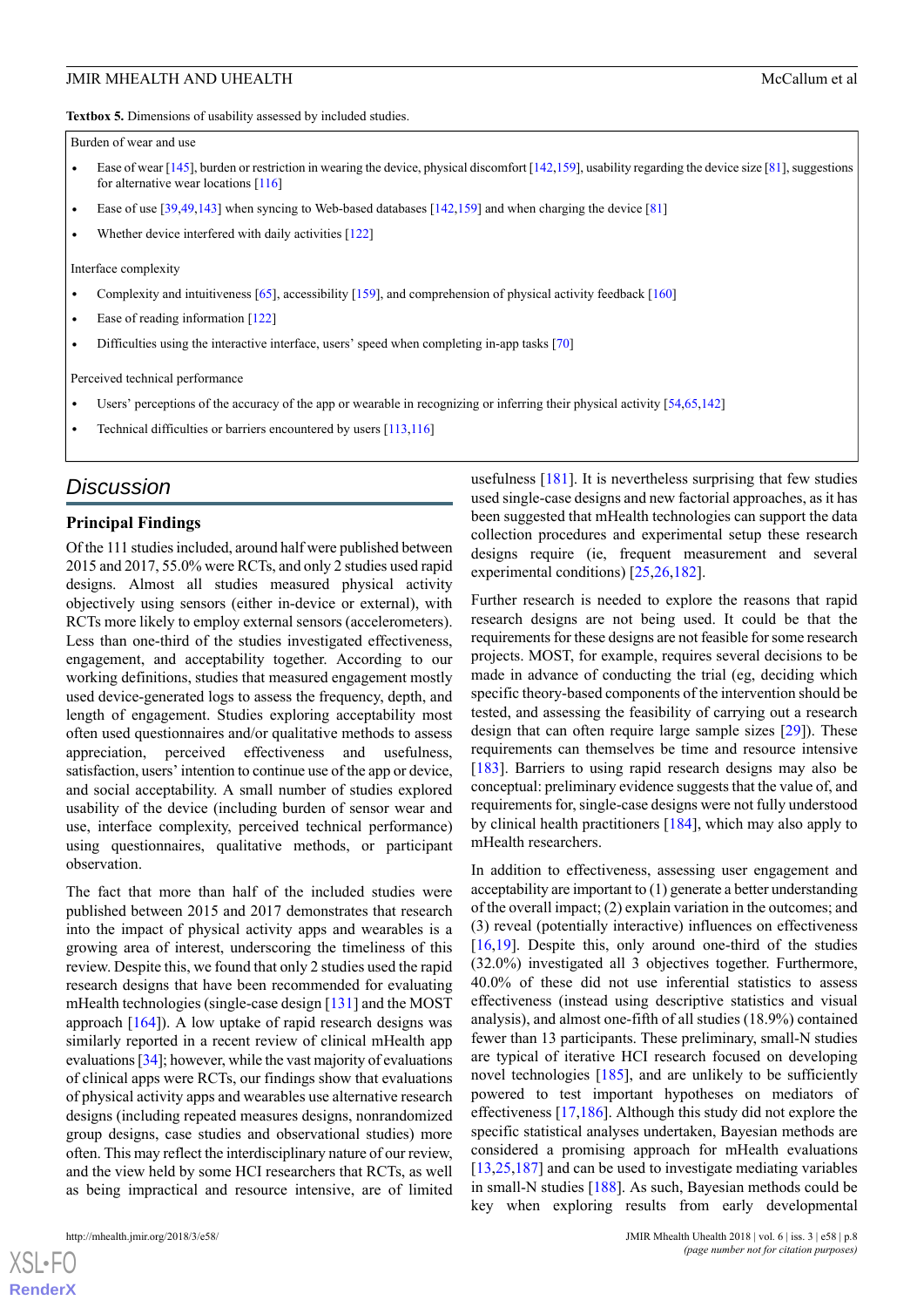evaluations to reveal potential relationships between mHealth engagement, acceptability, and effectiveness.

Many evaluations of physical activity apps and wearables appear to be taking advantage of efficient data collection methods: two-thirds of studies employed in-device sensors in smartphones and wearables to measure physical activity. The fact that RCTs used external, validated sensors more often than other study designs exacerbates their inefficiency (eg, through adding extra resource costs [\[189\]](#page-18-18)). Furthermore, using external sensors often involves measurement procedures that may reduce the generalizability of findings to real-world contexts (eg, requiring participants to wear additional devices and visit the lab). The coupling of gold standard RCTs and sensors with established validity indicates a well-grounded concern for methodological rigor. Yet, balancing this need for rigor with the need for efficiency requires further investigation. Addressing any "trade-offs" between efficiency and rigor when evaluating physical activity apps and wearables (and mHealth technologies more generally [[11](#page-10-3)]) will require, at the very least, understanding the validity and reliability of internal sensors. Evidence could be quickly accumulated using industry-based "research libraries," such as Fitabase [\[190](#page-18-19)], and then used to inform decision making when designing a pragmatic evaluation. Relatedly, empirical evidence is needed to support recently proposed digital health evaluation models that outline all phases of the research process [[191](#page-18-20),[192\]](#page-18-21): these frameworks combine HCI and implementation science methods to ensure evaluations are both rigorous and sustainable in real-world settings.

Most studies that measured engagement, used device-generated logs: these can be more efficient than qualitative self-report methods, which can be time-consuming and burdensome [[20\]](#page-10-10). In contrast, acceptability was generally assessed via questionnaires and/or qualitative face-to-face methods. HCI researchers have emphasized the need to collect subjective qualitative data alongside device-generated logs to fully understand not only "what" people are doing but "why" [[32,](#page-11-3)[33\]](#page-11-4). We found a handful of studies (11%) used log data (eg, device-generated usage logs or user-entered text logs) to assess some dimensions of acceptability. The validity of this approach (ie, whether either form of log data can sufficiently capture the rich contextual details typically afforded by traditional qualitative methods) should be explored. For example, device-generated logs showing continued engagement with the app could imply user "satisfaction," "appreciation," and "perceived effectiveness or usefulness of the app," whereas investigating "social acceptability" (eg, user attitudes toward publicly sharing data) may require user-entered text logs (eg, from digital diaries, Web-based questionnaires, and social media posts), or even face-to-face methods.

In this review, we defined engagement as users' interaction and usage behavior [\[21](#page-10-11),[22\]](#page-10-12) and acceptability as users' subjective perceptions and experiences. The dimensions of engagement and acceptability that we identified rested upon these working definitions. There is still no consensus in mHealth and related fields on what constitutes engagement and acceptability, and how each should be measured. One recent review [\[23](#page-10-13)] proposed that engagement is a multidimensional construct that includes not only dimensions related to "usage" (ie, amount, frequency,

[XSL](http://www.w3.org/Style/XSL)•FO **[RenderX](http://www.renderx.com/)** depth, and duration of engagement) but also subjective experiences of engagement (eg, affect, attention, and interest). Another review conceptualized engagement as "any process by which patients and the public became aware of or understood a digital health intervention" [\[193](#page-18-22)]. In response to varying definitions of engagement, researchers have undertaken valuable consensus-building exercises (and have emphasized the need to focus on "effective engagement" that accounts for engagement with behavior change) [[20\]](#page-10-10). Clarification and consensus will advance our understanding of how engagement and acceptability may individually, or interactively, influence effectiveness.

A few studies assessed *usability.* In line with other conceptualizations of usability (ie, whether the device or app is easily used to achieve specified goals successfully and quickly [[194](#page-19-0)[,195\]](#page-19-1)), we distinguished usability from acceptability by considering it to be a characteristic of the device. Understanding the degree to which usability varies across users and interacts with context to ultimately influence effectiveness (as opposed to being a stable device characteristic) will determine whether it should be assessed during within effectiveness evaluations (or instead optimized beforehand).

The screening process in this interdisciplinary review involved a very high number of abstracts and full papers being read to identify the final studies for inclusion. Many of the articles retrieved from the database searches had ambiguous titles; and many authors omitted key study details from their abstracts. Furthermore, data extraction from the full-text articles involved negotiating different publication formats across disciplines. These challenges meant the review process was far more time-consuming than originally envisaged. Currently, HCI studies are not required to follow heath science reporting guidelines that promote the inclusion of specific study details in titles and abstracts [[196\]](#page-19-2). Standardized reporting drawing on existing guidelines (eg, CONSORT-EHEALTH [[197\]](#page-19-3)) would allow different disciplines to more easily synthesize the large amount of research that is being conducted in this area and would also aid current efforts to develop automated processes to increase the accessibility of evidence from digital health publications [\[198](#page-19-4)].

#### **Limitations**

The review was conducted systematically and comprehensively across health, clinical, and computing science databases. However, the scoping methodology followed did not include any assessment of the methodological quality of studies [[37\]](#page-11-8). The focus on physical activity, engagement, and acceptability (and usability) meant that other important aspects of evaluation, such as reach and uptake, secondary clinical and psychological outcomes, cost-effectiveness, and the statistical analysis methods that studies used, were not reported. Furthermore, without established definitions of engagement and acceptability, the dimensions identified in this review are necessarily provisional.

The review did not examine the context in which apps and wearables were developed and evaluated, such as within academia versus industry. The development context may influence the assessment and reporting of engagement, acceptability, usability, and effectiveness of the apps and wearables. Commercially-developed apps, for example, often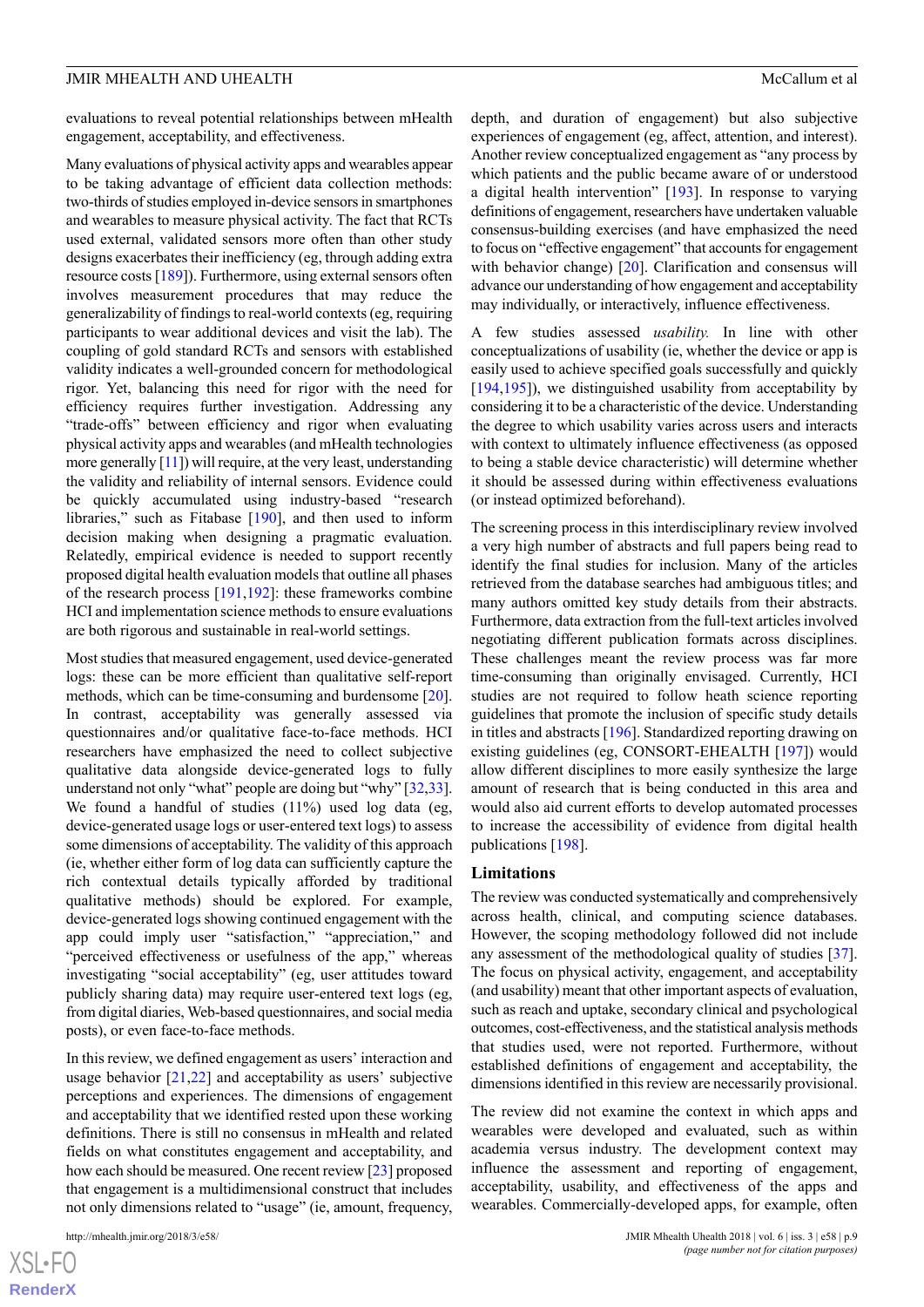do not incorporate behavior change techniques that improve effectiveness [[199-](#page-19-5)[202](#page-19-6)] and may focus more on enhancing user experience: therefore, industry professionals may be more likely to assess engagement, acceptability, and usability rather than effectiveness. Finally, to understand whether studies employed in-device sensors to measure physical activity, studies were included only if they evaluated apps and wearables that provide sensor-based feedback on physical activity. Therefore, the findings of the review cannot be generalized to other technologies or health behaviors.

### **Future Research**

Future research should investigate why recommended rapid research designs are not yet widely adopted. For example, qualitative explorations of researchers' and industry professionals' perceptions and daily research practices and experiences would allow an understanding of the practical challenges in using rapid designs in academia and industry; and feasibility studies should explore the extent to which rapid designs can be supported and automated by mHealth technologies [\[11](#page-10-3)]. Consensus is needed on how to define and

distinguish engagement and acceptability, and on the specific dimensions of these constructs, which could then be tested as potential mediators and moderators of effectiveness. Finally, the validity and usefulness of logging methods for assessing acceptability should be explored.

### **Conclusions**

Despite the rapid increase of evaluations of the impact of physical activity apps and wearables, few are optimized in relation to efficiency and assessment of the key constructs of effectiveness, engagement, and acceptability. The findings of this review will inform future guidance to support health and HCI researchers in making greater use of rapid research designs (eg, single-case designs), in-device sensors, and user-logs to collect effectiveness, engagement, and acceptability data. The difficulties encountered in conducting this interdisciplinary review also highlight the need for standardized reporting guidelines. These would facilitate the synthesis of evidence across health and HCI disciplines, and thus support rapid advancement in understandings of the extent to which apps and wearables can support users to become more physically active.

### <span id="page-9-4"></span>**Conflicts of Interest**

None declared.

### **Multimedia Appendix 1**

<span id="page-9-5"></span>Study characteristics.

[[PDF File \(Adobe PDF File\), 179KB](http://mhealth.jmir.org/article/downloadSuppFile/9054/69827) - [mhealth\\_v6i3e58\\_app1.pdf](http://mhealth.jmir.org/article/downloadSuppFile/9054/69827) ]

### **Multimedia Appendix 2**

<span id="page-9-6"></span>Intervention characteristics.

[[PDF File \(Adobe PDF File\), 161KB](http://mhealth.jmir.org/article/downloadSuppFile/9054/60519) - [mhealth\\_v6i3e58\\_app2.pdf](http://mhealth.jmir.org/article/downloadSuppFile/9054/60519) ]

### **Multimedia Appendix 3**

<span id="page-9-0"></span>Research designs used in included studies and objectives investigated.

<span id="page-9-2"></span><span id="page-9-1"></span>[[PDF File \(Adobe PDF File\), 192KB](http://mhealth.jmir.org/article/downloadSuppFile/9054/69828) - [mhealth\\_v6i3e58\\_app3.pdf](http://mhealth.jmir.org/article/downloadSuppFile/9054/69828) ]

#### **References**

- <span id="page-9-3"></span>1. Blair SN. Physical inactivity: the biggest public health problem of the 21st century. Br J Sports Med 2009 Jan;43(1):1-2. [Medline: [19136507](http://www.ncbi.nlm.nih.gov/entrez/query.fcgi?cmd=Retrieve&db=PubMed&list_uids=19136507&dopt=Abstract)]
- 2. Mendis S. Global status report on noncommunicable diseases 2014. Geneva, Switzerland: World health organization; 2014.
- 3. Sanders JP, Loveday A, Pearson N, Edwardson C, Yates T, Biddle SJ, et al. Devices for self-monitoring sedentary time or physical activity: a scoping review. J Med Internet Res 2016 May 04;18(5):e90 [\[FREE Full text](http://www.jmir.org/2016/5/e90/)] [doi: [10.2196/jmir.5373](http://dx.doi.org/10.2196/jmir.5373)] [Medline: [27145905](http://www.ncbi.nlm.nih.gov/entrez/query.fcgi?cmd=Retrieve&db=PubMed&list_uids=27145905&dopt=Abstract)]
- 4. Hickey AM, Freedson PS. Utility of consumer physical activity trackers as an intervention tool in cardiovascular disease prevention and treatment. Prog Cardiovasc Dis 2016;58(6):613-619. [doi: [10.1016/j.pcad.2016.02.006](http://dx.doi.org/10.1016/j.pcad.2016.02.006)] [Medline: [26943981\]](http://www.ncbi.nlm.nih.gov/entrez/query.fcgi?cmd=Retrieve&db=PubMed&list_uids=26943981&dopt=Abstract)
- 5. Lewis ZH, Lyons EJ, Jarvis JM, Baillargeon J. Using an electronic activity monitor system as an intervention modality: a systematic review. BMC Public Health 2015 Jun 24;15:585 [[FREE Full text](https://bmcpublichealth.biomedcentral.com/articles/10.1186/s12889-015-1947-3)] [doi: [10.1186/s12889-015-1947-3\]](http://dx.doi.org/10.1186/s12889-015-1947-3) [Medline: [26104189](http://www.ncbi.nlm.nih.gov/entrez/query.fcgi?cmd=Retrieve&db=PubMed&list_uids=26104189&dopt=Abstract)]
- 6. Bort-Roig J, Gilson ND, Puig-Ribera A, Contreras RS, Trost SG. Measuring and influencing physical activity with smartphone technology: a systematic review. Sports Med 2014 May;44(5):671-686. [doi: [10.1007/s40279-014-0142-5](http://dx.doi.org/10.1007/s40279-014-0142-5)] [Medline: [24497157](http://www.ncbi.nlm.nih.gov/entrez/query.fcgi?cmd=Retrieve&db=PubMed&list_uids=24497157&dopt=Abstract)]
- 7. Muntaner A, Vidal-Conti J, Palou P. Increasing physical activity through mobile device interventions: a systematic review. Health Informatics J 2015 Feb 3;22(3):451-469. [doi: [10.1177/1460458214567004](http://dx.doi.org/10.1177/1460458214567004)] [Medline: [25649783](http://www.ncbi.nlm.nih.gov/entrez/query.fcgi?cmd=Retrieve&db=PubMed&list_uids=25649783&dopt=Abstract)]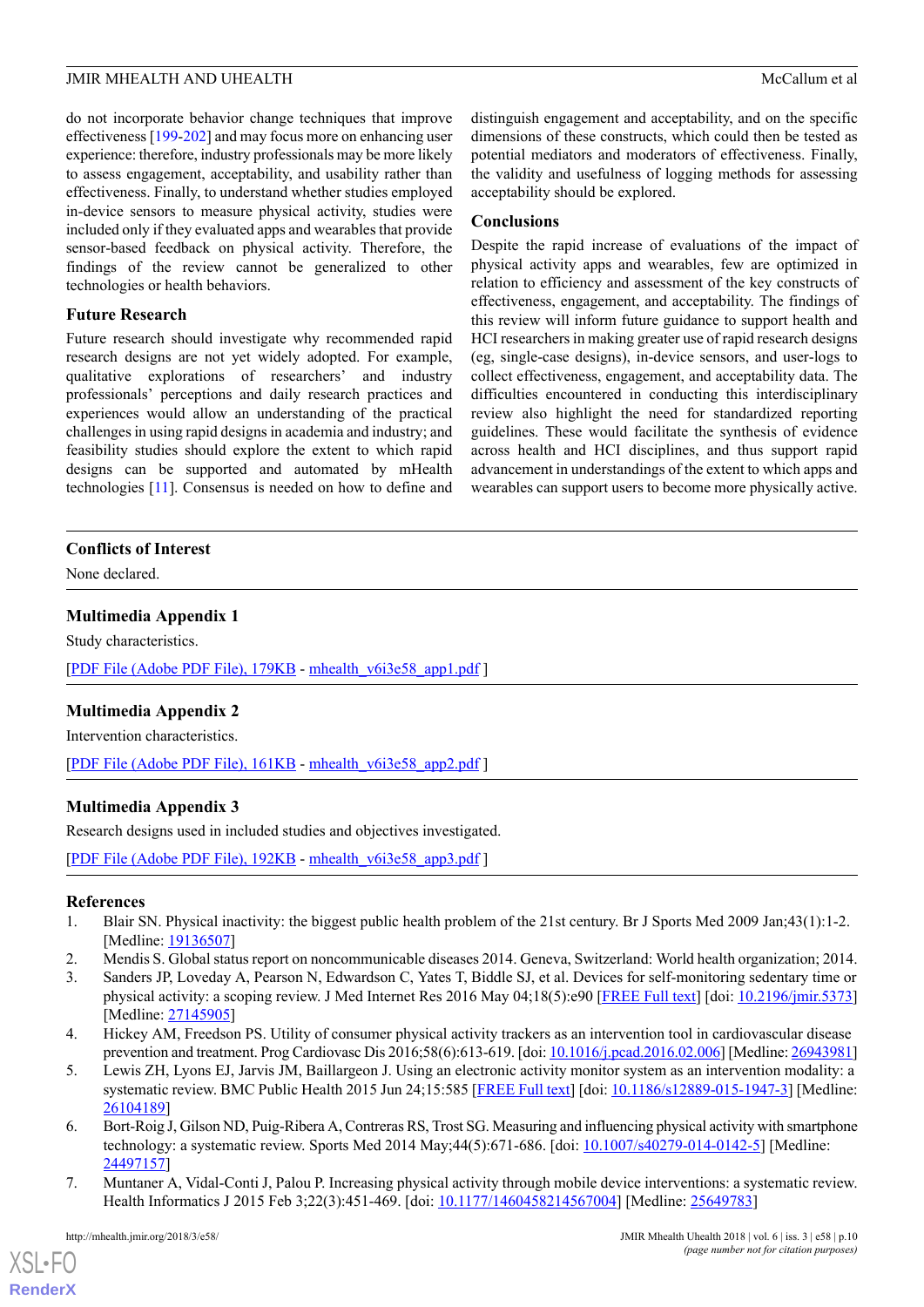- 8. Stephens J, Allen J. Mobile phone interventions to increase physical activity and reduce weight: a systematic review. J Cardiovasc Nurs 2013;28(4):320-329 [\[FREE Full text\]](http://europepmc.org/abstract/MED/22635061) [doi: [10.1097/JCN.0b013e318250a3e7\]](http://dx.doi.org/10.1097/JCN.0b013e318250a3e7) [Medline: [22635061\]](http://www.ncbi.nlm.nih.gov/entrez/query.fcgi?cmd=Retrieve&db=PubMed&list_uids=22635061&dopt=Abstract)
- <span id="page-10-0"></span>9. Direito A, Carraça E, Rawstorn J, Whittaker R, Maddison R. mHealth technologies to influence physical activity and sedentary behaviors: behavior change techniques, systematic review and meta-analysis of randomized controlled trials. Ann Behav Med 2017 Apr;51(2):226-239. [doi: [10.1007/s12160-016-9846-0](http://dx.doi.org/10.1007/s12160-016-9846-0)] [Medline: [27757789\]](http://www.ncbi.nlm.nih.gov/entrez/query.fcgi?cmd=Retrieve&db=PubMed&list_uids=27757789&dopt=Abstract)
- <span id="page-10-3"></span><span id="page-10-1"></span>10. Nilsen W, Kumar S, Shar A, Varoquiers C, Wiley T, Riley WT, et al. Advancing the science of mHealth. J Health Commun 2012;17(Suppl 1):5-10. [doi: [10.1080/10810730.2012.677394](http://dx.doi.org/10.1080/10810730.2012.677394)] [Medline: [22548593](http://www.ncbi.nlm.nih.gov/entrez/query.fcgi?cmd=Retrieve&db=PubMed&list_uids=22548593&dopt=Abstract)]
- <span id="page-10-2"></span>11. Riley WT, Glasgow RE, Etheredge L, Abernethy AP. Rapid, responsive, relevant (R3) research: a call for a rapid learning health research enterprise. Clin Transl Med 2013;2(1):10 [[FREE Full text](http://www.clintransmed.com/content/2/1/10)] [doi: [10.1186/2001-1326-2-10](http://dx.doi.org/10.1186/2001-1326-2-10)] [Medline: [23663660](http://www.ncbi.nlm.nih.gov/entrez/query.fcgi?cmd=Retrieve&db=PubMed&list_uids=23663660&dopt=Abstract)]
- <span id="page-10-4"></span>12. Ben-Zeev D, Schueller SM, Begale M, Duffecy J, Kane JM, Mohr DC. Strategies for mHealth research: lessons from 3 mobile intervention studies. Adm Policy Ment Health 2015 Mar;42(2):157-167. [doi: [10.1007/s10488-014-0556-2\]](http://dx.doi.org/10.1007/s10488-014-0556-2) [Medline: [24824311](http://www.ncbi.nlm.nih.gov/entrez/query.fcgi?cmd=Retrieve&db=PubMed&list_uids=24824311&dopt=Abstract)]
- <span id="page-10-5"></span>13. Hekler EB, Klasnja P, Riley WT, Buman MP, Huberty J, Rivera DE, et al. Agile science: creating useful products for behavior change in the real world. Transl Behav Med 2016 Jun;6(2):317-328 [[FREE Full text](http://europepmc.org/abstract/MED/27357001)] [doi: [10.1007/s13142-016-0395-7\]](http://dx.doi.org/10.1007/s13142-016-0395-7) [Medline: [27357001](http://www.ncbi.nlm.nih.gov/entrez/query.fcgi?cmd=Retrieve&db=PubMed&list_uids=27357001&dopt=Abstract)]
- <span id="page-10-6"></span>14. Murray E, Hekler EB, Andersson G, Collins LM, Doherty A, Hollis C, et al. Evaluating digital health interventions: key questions and approaches. Am J Prev Med 2016 Nov; 51(5):843-851. [doi: [10.1016/j.amepre.2016.06.008](http://dx.doi.org/10.1016/j.amepre.2016.06.008)] [Medline: [27745684](http://www.ncbi.nlm.nih.gov/entrez/query.fcgi?cmd=Retrieve&db=PubMed&list_uids=27745684&dopt=Abstract)]
- <span id="page-10-7"></span>15. Craig P, Dieppe P, Macintyre S, Michie S, Nazareth I, Petticrew M, Medical Research Council Guidance. Developing and evaluating complex interventions: the new Medical Research Council guidance. Br Med J 2008;337:a1655 [[FREE Full](http://europepmc.org/abstract/MED/18824488) [text\]](http://europepmc.org/abstract/MED/18824488) [Medline: [18824488](http://www.ncbi.nlm.nih.gov/entrez/query.fcgi?cmd=Retrieve&db=PubMed&list_uids=18824488&dopt=Abstract)]
- <span id="page-10-8"></span>16. Oakley A, Strange V, Bonell C, Allen E, Stephenson J. Process evaluation in randomised controlled trials of complex interventions. Br Med J 2006 Feb 18;332(7538):413-416 [[FREE Full text](http://europepmc.org/abstract/MED/16484270)] [doi: [10.1136/bmj.332.7538.413](http://dx.doi.org/10.1136/bmj.332.7538.413)] [Medline: [16484270](http://www.ncbi.nlm.nih.gov/entrez/query.fcgi?cmd=Retrieve&db=PubMed&list_uids=16484270&dopt=Abstract)]
- 17. Moore GF, Audrey S, Barker M, Bond L, Bonell C, Hardeman W, et al. Process evaluation of complex interventions: Medical Research Council guidance. Br Med J 2015;350:h1258 [\[FREE Full text\]](http://europepmc.org/abstract/MED/25791983) [Medline: [25791983](http://www.ncbi.nlm.nih.gov/entrez/query.fcgi?cmd=Retrieve&db=PubMed&list_uids=25791983&dopt=Abstract)]
- <span id="page-10-9"></span>18. Donkin L, Christensen H, Naismith SL, Neal B, Hickie IB, Glozier N. A systematic review of the impact of adherence on the effectiveness of e-therapies. J Med Internet Res 2011;13(3):e52 [[FREE Full text](http://www.jmir.org/2011/3/e52/)] [doi: [10.2196/jmir.1772](http://dx.doi.org/10.2196/jmir.1772)] [Medline: [21821503](http://www.ncbi.nlm.nih.gov/entrez/query.fcgi?cmd=Retrieve&db=PubMed&list_uids=21821503&dopt=Abstract)]
- <span id="page-10-10"></span>19. Grant A, Treweek S, Dreischulte T, Foy R, Guthrie B. Process evaluations for cluster-randomised trials of complex interventions: a proposed framework for design and reporting. Trials 2013 Jan 12;14:15 [[FREE Full text](https://trialsjournal.biomedcentral.com/articles/10.1186/1745-6215-14-15)] [doi: [10.1186/1745-6215-14-15](http://dx.doi.org/10.1186/1745-6215-14-15)] [Medline: [23311722\]](http://www.ncbi.nlm.nih.gov/entrez/query.fcgi?cmd=Retrieve&db=PubMed&list_uids=23311722&dopt=Abstract)
- <span id="page-10-11"></span>20. Yardley L, Spring BJ, Riper H, Morrison LG, Crane DH, Curtis K, et al. Understanding and promoting effective engagement with digital behavior change interventions. Am J Prev Med 2016 Nov; 51(5):833-842. [doi: [10.1016/j.amepre.2016.06.015](http://dx.doi.org/10.1016/j.amepre.2016.06.015)] [Medline: [27745683](http://www.ncbi.nlm.nih.gov/entrez/query.fcgi?cmd=Retrieve&db=PubMed&list_uids=27745683&dopt=Abstract)]
- <span id="page-10-13"></span><span id="page-10-12"></span>21. Couper MP, Alexander GL, Zhang N, Little RJA, Maddy N, Nowak MA, et al. Engagement and retention: measuring breadth and depth of participant use of an online intervention. J Med Internet Res 2010;12(4):e52 [[FREE Full text](http://www.jmir.org/2010/4/e52/)] [doi: [10.2196/jmir.1430](http://dx.doi.org/10.2196/jmir.1430)] [Medline: [21087922](http://www.ncbi.nlm.nih.gov/entrez/query.fcgi?cmd=Retrieve&db=PubMed&list_uids=21087922&dopt=Abstract)]
- <span id="page-10-14"></span>22. Sharpe EE, Karasouli E, Meyer C. Examining factors of engagement with digital interventions for weight management: rapid review. JMIR Res Protoc 2017 Oct 23;6(10):e205 [[FREE Full text\]](http://www.researchprotocols.org/2017/10/e205/) [doi: [10.2196/resprot.6059](http://dx.doi.org/10.2196/resprot.6059)] [Medline: [29061557](http://www.ncbi.nlm.nih.gov/entrez/query.fcgi?cmd=Retrieve&db=PubMed&list_uids=29061557&dopt=Abstract)]
- <span id="page-10-15"></span>23. Perski O, Blandford A, West R, Michie S. Conceptualising engagement with digital behaviour change interventions: a systematic review using principles from critical interpretive synthesis. Transl Behav Med 2016 Dec 13;7(2):254-267. [doi: [10.1007/s13142-016-0453-1\]](http://dx.doi.org/10.1007/s13142-016-0453-1) [Medline: [27966189](http://www.ncbi.nlm.nih.gov/entrez/query.fcgi?cmd=Retrieve&db=PubMed&list_uids=27966189&dopt=Abstract)]
- <span id="page-10-16"></span>24. Kumar S, Nilsen WJ, Abernethy A, Atienza A, Patrick K, Pavel M, et al. Mobile health technology evaluation: the mHealth evidence workshop. Am J Prev Med 2013 Aug;45(2):228-236 [\[FREE Full text](http://europepmc.org/abstract/MED/23867031)] [doi: [10.1016/j.amepre.2013.03.017\]](http://dx.doi.org/10.1016/j.amepre.2013.03.017) [Medline: [23867031](http://www.ncbi.nlm.nih.gov/entrez/query.fcgi?cmd=Retrieve&db=PubMed&list_uids=23867031&dopt=Abstract)]
- <span id="page-10-17"></span>25. Michie S, Yardley L, West R, Patrick K, Greaves F. Developing and evaluating digital interventions to promote behavior change in health and health care: recommendations resulting from an international workshop. J Med Internet Res 2017 Jun 29;19(6):e232 [[FREE Full text\]](http://www.jmir.org/2017/6/e232/) [doi: [10.2196/jmir.7126](http://dx.doi.org/10.2196/jmir.7126)] [Medline: [28663162](http://www.ncbi.nlm.nih.gov/entrez/query.fcgi?cmd=Retrieve&db=PubMed&list_uids=28663162&dopt=Abstract)]
- <span id="page-10-18"></span>26. Dallery J, Cassidy RN, Raiff BR. Single-case experimental designs to evaluate novel technology-based health interventions. J Med Internet Res 2013 Feb;15(2):e22 [[FREE Full text](http://www.jmir.org/2013/2/e22/)] [doi: [10.2196/jmir.2227](http://dx.doi.org/10.2196/jmir.2227)] [Medline: [23399668\]](http://www.ncbi.nlm.nih.gov/entrez/query.fcgi?cmd=Retrieve&db=PubMed&list_uids=23399668&dopt=Abstract)
- 27. Mohr DC, Cheung K, Schueller SM, Hendricks BC, Duan N. Continuous evaluation of evolving behavioral intervention technologies. Am J Prev Med 2013 Oct;45(4):517-523 [[FREE Full text](http://europepmc.org/abstract/MED/24050429)] [doi: [10.1016/j.amepre.2013.06.006\]](http://dx.doi.org/10.1016/j.amepre.2013.06.006) [Medline: [24050429](http://www.ncbi.nlm.nih.gov/entrez/query.fcgi?cmd=Retrieve&db=PubMed&list_uids=24050429&dopt=Abstract)1
- 28. Collins LM, Murphy SA, Nair VN, Strecher VJ. A strategy for optimizing and evaluating behavioral interventions. Ann Behav Med 2005 Aug;30(1):65-73. [doi: [10.1207/s15324796abm3001\\_8](http://dx.doi.org/10.1207/s15324796abm3001_8)] [Medline: [16097907](http://www.ncbi.nlm.nih.gov/entrez/query.fcgi?cmd=Retrieve&db=PubMed&list_uids=16097907&dopt=Abstract)]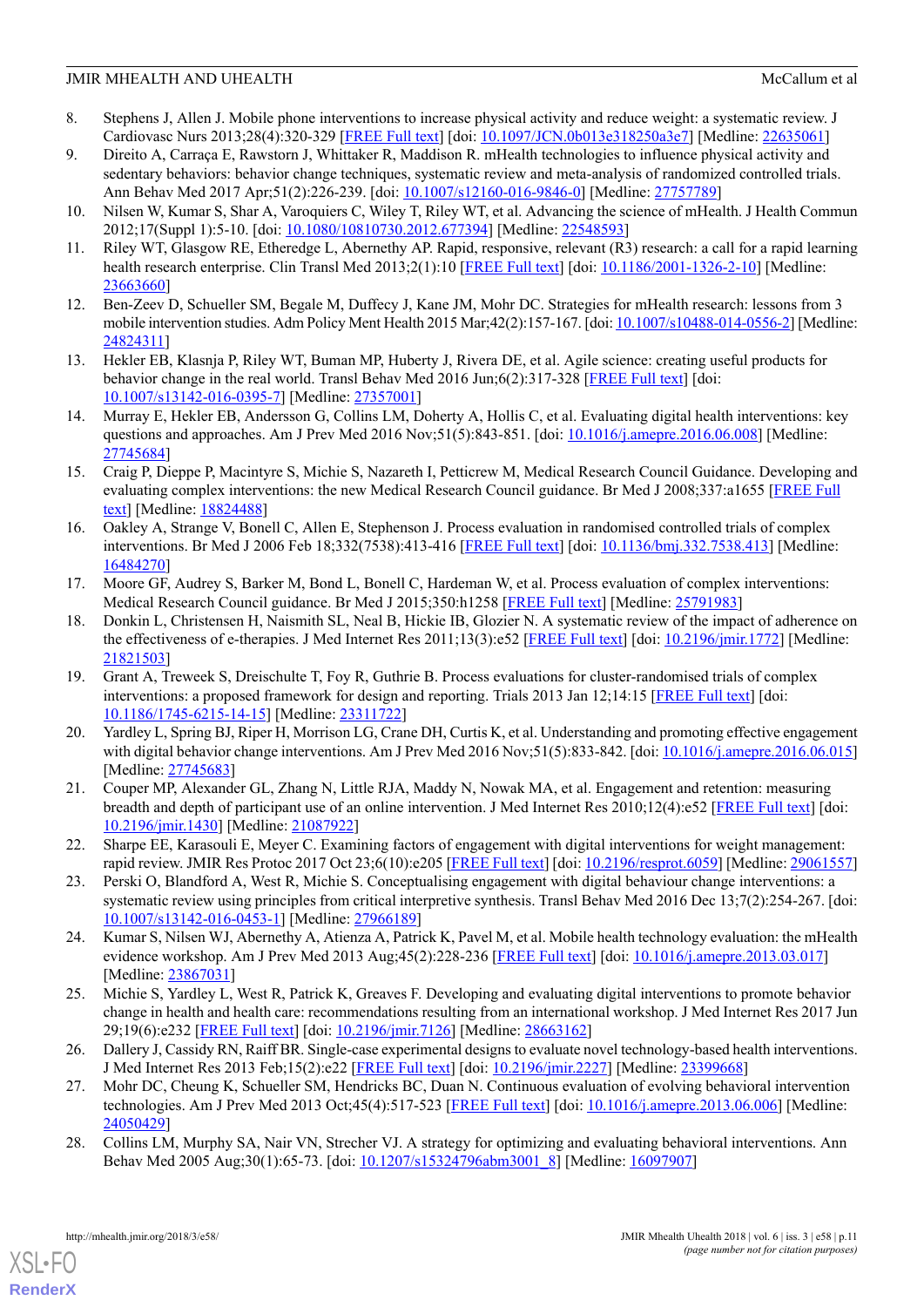- <span id="page-11-0"></span>29. Collins LM, Murphy SA, Strecher V. The multiphase optimization strategy (MOST) and the sequential multiple assignment randomized trial (SMART): new methods for more potent eHealth interventions. Am J Prev Med 2007 May;32(5 Suppl):S112-S118 [[FREE Full text\]](http://europepmc.org/abstract/MED/17466815) [doi: [10.1016/j.amepre.2007.01.022\]](http://dx.doi.org/10.1016/j.amepre.2007.01.022) [Medline: [17466815](http://www.ncbi.nlm.nih.gov/entrez/query.fcgi?cmd=Retrieve&db=PubMed&list_uids=17466815&dopt=Abstract)]
- <span id="page-11-2"></span><span id="page-11-1"></span>30. Murphy SA. An experimental design for the development of adaptive treatment strategies. Stat Med 2005 May 30;24(10):1455-1481. [doi: [10.1002/sim.2022\]](http://dx.doi.org/10.1002/sim.2022) [Medline: [15586395](http://www.ncbi.nlm.nih.gov/entrez/query.fcgi?cmd=Retrieve&db=PubMed&list_uids=15586395&dopt=Abstract)]
- <span id="page-11-3"></span>31. Liao P, Klasnja P, Tewari A, Murphy SA. Sample size calculations for micro-randomized trials in mHealth. Stat Med 2016 May 30;35(12):1944-1971 [[FREE Full text](http://europepmc.org/abstract/MED/26707831)] [doi: [10.1002/sim.6847\]](http://dx.doi.org/10.1002/sim.6847) [Medline: [26707831](http://www.ncbi.nlm.nih.gov/entrez/query.fcgi?cmd=Retrieve&db=PubMed&list_uids=26707831&dopt=Abstract)]
- <span id="page-11-4"></span>32. Dumais S, Jeffries R, Russell D, Tang D, Teevan J. Understanding user behavior through log data and analysis. In: Ways of Knowing in HCI. New York: Springer; 2014:349-372.
- <span id="page-11-5"></span>33. El-Nasr MS, Drachen A, Canossa A. Game analytics - maximizing the value of player data. London: Springer-Verlag; 2013.
- <span id="page-11-6"></span>34. Pham Q, Wiljer D, Cafazzo JA. Beyond the randomized controlled trial: a review of alternatives in mHealth clinical trial methods. JMIR Mhealth Uhealth 2016 Sep 09;4(3):e107 [\[FREE Full text\]](http://mhealth.jmir.org/2016/3/e107/) [doi: [10.2196/mhealth.5720](http://dx.doi.org/10.2196/mhealth.5720)] [Medline: [27613084\]](http://www.ncbi.nlm.nih.gov/entrez/query.fcgi?cmd=Retrieve&db=PubMed&list_uids=27613084&dopt=Abstract)
- <span id="page-11-7"></span>35. Arksey H, O'Malley L. Scoping studies: towards a methodological framework. Int J Soc Res Methodol 2005 Feb;8(1):19-32. [doi: [10.1080/1364557032000119616\]](http://dx.doi.org/10.1080/1364557032000119616)
- <span id="page-11-8"></span>36. Peters MD, Godfrey CM, Khalil H, McInerney P, Parker D, Soares CB. Guidance for conducting systematic scoping reviews. Int J Evid Based Healthc 2015 Sep;13(3):141-146. [doi: [10.1097/XEB.0000000000000050](http://dx.doi.org/10.1097/XEB.0000000000000050)] [Medline: [26134548](http://www.ncbi.nlm.nih.gov/entrez/query.fcgi?cmd=Retrieve&db=PubMed&list_uids=26134548&dopt=Abstract)]
- <span id="page-11-9"></span>37. Levac D, Colquhoun H, O'Brien KK. Scoping studies: advancing the methodology. Implement Sci 2010;5:69 [[FREE Full](http://implementationscience.biomedcentral.com/articles/10.1186/1748-5908-5-69) [text\]](http://implementationscience.biomedcentral.com/articles/10.1186/1748-5908-5-69) [doi: [10.1186/1748-5908-5-69\]](http://dx.doi.org/10.1186/1748-5908-5-69) [Medline: [20854677](http://www.ncbi.nlm.nih.gov/entrez/query.fcgi?cmd=Retrieve&db=PubMed&list_uids=20854677&dopt=Abstract)]
- <span id="page-11-10"></span>38. Ziebland S, McPherson A. Making sense of qualitative data analysis: an introduction with illustrations from DIPEx (personal experiences of health and illness). Med Educ 2006 May;40(5):405-414. [doi: [10.1111/j.1365-2929.2006.02467.x](http://dx.doi.org/10.1111/j.1365-2929.2006.02467.x)] [Medline: [16635119](http://www.ncbi.nlm.nih.gov/entrez/query.fcgi?cmd=Retrieve&db=PubMed&list_uids=16635119&dopt=Abstract)]
- <span id="page-11-11"></span>39. Albaina I, Visser T, van der Mast C, Vastenburg M. Flowie: A persuasive virtual coach to motivate elderly individuals to walk. 2009 Presented at: 3rd International Conference on Pervasive Computing Technologies for Healthcare (PervasiveHealth) 2009; April 1-3; London. [doi: [10.4108/ICST.PERVASIVEHEALTH2009.5949\]](http://dx.doi.org/10.4108/ICST.PERVASIVEHEALTH2009.5949)
- <span id="page-11-13"></span>40. Gomes N, Merugu D, O'Brien G, Mandayam C, Jia SY, Atikoglu B. Steptacular: An incentive mechanism for promoting wellness. 2012 Presented at: 4th International Conference on Communication Systems and Networks (COMSNETS) 2012; January 3-7; Bangalore. [doi: [10.1109/COMSNETS.2012.6151377](http://dx.doi.org/10.1109/COMSNETS.2012.6151377)]
- 41. Walters DL, Sarela A, Fairfull A, Neighbour K, Cowen C, Stephens B, et al. A mobile phone-based care model for outpatient cardiac rehabilitation: the care assessment platform (CAP). BMC Cardiovasc Disord 2010;10:5 [\[FREE Full text\]](http://www.biomedcentral.com/1471-2261/10/5) [doi: [10.1186/1471-2261-10-5](http://dx.doi.org/10.1186/1471-2261-10-5)] [Medline: [20109196](http://www.ncbi.nlm.nih.gov/entrez/query.fcgi?cmd=Retrieve&db=PubMed&list_uids=20109196&dopt=Abstract)]
- 42. Kharrazi H, Vincz L. Increasing physical activity by implementing a behavioral change intervention using pervasive personal health record system: an exploratory study. 2011 Presented at: 6th International Conference on Universal Access in Human-Computer Interaction (UAHCI). HCI International 2011; July 9-14; Orlando, FL. [doi: [10.1007/978-3-642-27-2\\_39\]](http://dx.doi.org/10.1007/978-3-642-27-2_39)
- 43. Pellegrini CA, Duncan JM, Moller AC, Buscemi J, Sularz A, DeMott A, et al. A smartphone-supported weight loss program: design of the ENGAGED randomized controlled trial. BMC Public Health 2012;12:1041 [\[FREE Full text\]](http://bmcpublichealth.biomedcentral.com/articles/10.1186/1471-2458-12-1041) [doi: [10.1186/1471-2458-12-1041](http://dx.doi.org/10.1186/1471-2458-12-1041)] [Medline: [23194256](http://www.ncbi.nlm.nih.gov/entrez/query.fcgi?cmd=Retrieve&db=PubMed&list_uids=23194256&dopt=Abstract)]
- 44. Jimenez GJ, Romero N, Keyson D, Havinga P. ESTHER 1.3: integrating in-situ prompts to trigger self-reflection of physical activity in knowledge workers. 2013 Presented at: ChileCHI'13 Chilean Conference on Human-Computer Interaction 2013; November 11-15; Temuco, Chile. [doi: [10.1145/2535597.2535609\]](http://dx.doi.org/10.1145/2535597.2535609)
- 45. Geraedts HA, Zijlstra W, Zhang W, Bulstra S, Stevens M. Adherence to and effectiveness of an individually tailored home-based exercise program for frail older adults, driven by mobility monitoring: design of a prospective cohort study. BMC Public Health 2014;14:570 [[FREE Full text](http://bmcpublichealth.biomedcentral.com/articles/10.1186/1471-2458-14-570)] [doi: [10.1186/1471-2458-14-570](http://dx.doi.org/10.1186/1471-2458-14-570)] [Medline: [24908049](http://www.ncbi.nlm.nih.gov/entrez/query.fcgi?cmd=Retrieve&db=PubMed&list_uids=24908049&dopt=Abstract)]
- 46. Recio-Rodríguez JI, Martín-Cantera C, González-Viejo N, Gómez-Arranz A, Arietaleanizbeascoa MS, Schmolling-Guinovart Y, et al. Effectiveness of a smartphone application for improving healthy lifestyles, a randomized clinical trial (EVIDENT II): study protocol. BMC Public Health 2014;14:254 [[FREE Full text\]](http://bmcpublichealth.biomedcentral.com/articles/10.1186/1471-2458-14-254) [doi: [10.1186/1471-2458-14-254\]](http://dx.doi.org/10.1186/1471-2458-14-254) [Medline: [24628961\]](http://www.ncbi.nlm.nih.gov/entrez/query.fcgi?cmd=Retrieve&db=PubMed&list_uids=24628961&dopt=Abstract)
- <span id="page-11-14"></span>47. Clayton C, Feehan L, Goldsmith CH, Miller WC, Grewal N, Ye J, et al. Feasibility and preliminary efficacy of a physical activity counseling intervention using Fitbit in people with knee osteoarthritis: the TRACK-OA study protocol. Pilot Feasibility Stud 2015 Aug;1:30 [\[FREE Full text\]](https://pilotfeasibilitystudies.biomedcentral.com/articles/10.1186/s40814-015-0027-x) [doi: [10.1186/s40814-015-0027-x\]](http://dx.doi.org/10.1186/s40814-015-0027-x) [Medline: [27965808](http://www.ncbi.nlm.nih.gov/entrez/query.fcgi?cmd=Retrieve&db=PubMed&list_uids=27965808&dopt=Abstract)]
- <span id="page-11-12"></span>48. Cooper AJ, Dearnley K, Williams KM, Sharp SJ, van Sluijs EM, Brage S, et al. Protocol for Get Moving: a randomised controlled trial to assess the effectiveness of three minimal contact interventions to promote fitness and physical activity in working adults. BMC Public Health 2015 Mar 27;15:296 [[FREE Full text\]](https://bmcpublichealth.biomedcentral.com/articles/10.1186/s12889-015-1654-0) [doi: [10.1186/s12889-015-1654-0\]](http://dx.doi.org/10.1186/s12889-015-1654-0) [Medline: [25879726](http://www.ncbi.nlm.nih.gov/entrez/query.fcgi?cmd=Retrieve&db=PubMed&list_uids=25879726&dopt=Abstract)]
- 49. Granado-Font E, Flores-Mateo G, Sorlí-Aguilar M, Montaña-Carreras X, Ferre-Grau C, Barrera-Uriarte M, et al. Effectiveness of a Smartphone application and wearable device for weight loss in overweight or obese primary care patients: protocol for a randomised controlled trial. BMC Public Health 2015 Jun 04;15:531 [[FREE Full text\]](http://europepmc.org/abstract/MED/26041131) [doi: [10.1186/s12889-015-1845-8](http://dx.doi.org/10.1186/s12889-015-1845-8)] [Medline: [26041131](http://www.ncbi.nlm.nih.gov/entrez/query.fcgi?cmd=Retrieve&db=PubMed&list_uids=26041131&dopt=Abstract)]
- 50. Hurley JC, Hollingshead KE, Todd M, Jarrett CL, Tucker WJ, Angadi SS, et al. The Walking Interventions Through Texting (WalkIT) trial: rationale, design, and protocol for a factorial randomized controlled trial of adaptive interventions for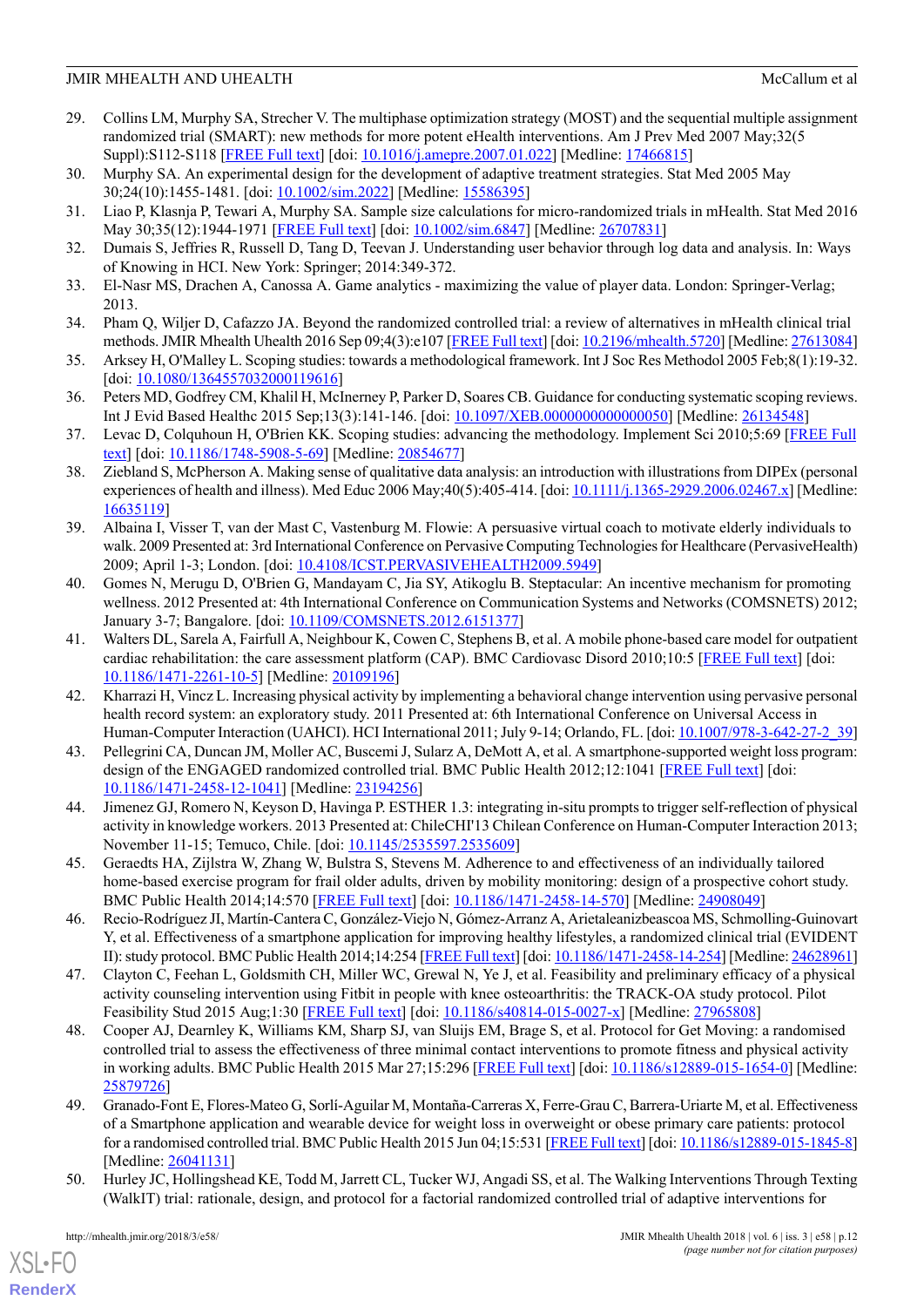overweight and obese, inactive adults. JMIR Res Protoc 2015 Sep 11;4(3):e108 [\[FREE Full text](http://www.researchprotocols.org/2015/3/e108/)] [doi: [10.2196/resprot.4856\]](http://dx.doi.org/10.2196/resprot.4856) [Medline: [26362511](http://www.ncbi.nlm.nih.gov/entrez/query.fcgi?cmd=Retrieve&db=PubMed&list_uids=26362511&dopt=Abstract)]

- 51. Pellegrini CA, Steglitz J, Johnston W, Warnick J, Adams T, McFadden HG, et al. Design and protocol of a randomized multiple behavior change trial: Make Better Choices 2 (MBC2). Contemp Clin Trials 2015 Mar;41:85-92 [[FREE Full text](http://europepmc.org/abstract/MED/25625810)] [doi: <u>[10.1016/j.cct.2015.01.009\]](http://dx.doi.org/10.1016/j.cct.2015.01.009)</u> [Medline: [25625810](http://www.ncbi.nlm.nih.gov/entrez/query.fcgi?cmd=Retrieve&db=PubMed&list_uids=25625810&dopt=Abstract)]
- <span id="page-12-3"></span>52. Agboola S, Palacholla RS, Centi A, Kvedar J, Jethwani K. A multimodal mHealth intervention (FeatForward) to improve physical activity behavior in patients with high cardiometabolic risk factors: rationale and protocol for a randomized controlled trial. JMIR Res Protoc 2016 May 12;5(2):e84 [\[FREE Full text\]](http://www.researchprotocols.org/2016/2/e84/) [doi: [10.2196/resprot.5489](http://dx.doi.org/10.2196/resprot.5489)] [Medline: [27174783](http://www.ncbi.nlm.nih.gov/entrez/query.fcgi?cmd=Retrieve&db=PubMed&list_uids=27174783&dopt=Abstract)]
- <span id="page-12-6"></span><span id="page-12-1"></span>53. Amorim AB, Pappas E, Simic M, Ferreira ML, Tiedemann A, Jennings M, et al. Integrating Mobile health and Physical Activity to reduce the burden of Chronic low back pain Trial (IMPACT): a pilot trial protocol. BMC Musculoskelet Disord 2016;17:36 [[FREE Full text](http://bmcmusculoskeletdisord.biomedcentral.com/articles/10.1186/s12891-015-0852-3)] [doi: [10.1186/s12891-015-0852-3](http://dx.doi.org/10.1186/s12891-015-0852-3)] [Medline: [26787469](http://www.ncbi.nlm.nih.gov/entrez/query.fcgi?cmd=Retrieve&db=PubMed&list_uids=26787469&dopt=Abstract)]
- <span id="page-12-8"></span>54. Duncan MJ, Vandelanotte C, Trost SG, Rebar AL, Rogers N, Burton NW, et al. Balanced: a randomised trial examining the efficacy of two self-monitoring methods for an app-based multi-behaviour intervention to improve physical activity, sitting and sleep in adults. BMC Public Health 2016 Jul 30;16:670 [[FREE Full text](https://bmcpublichealth.biomedcentral.com/articles/10.1186/s12889-016-3256-x)] [doi: [10.1186/s12889-016-3256-x](http://dx.doi.org/10.1186/s12889-016-3256-x)] [Medline: [27473327](http://www.ncbi.nlm.nih.gov/entrez/query.fcgi?cmd=Retrieve&db=PubMed&list_uids=27473327&dopt=Abstract)]
- 55. Jones D, Skrepnik N, Toselli RM, Leroy B. Incorporating novel mobile health technologies into management of knee osteoarthritis in patients treated with intra-articular hyaluronic acid: rationale and protocol of a randomized controlled trial. JMIR Res Protoc 2016 Aug 09;5(3):e164 [[FREE Full text](http://www.researchprotocols.org/2016/3/e164/)] [doi: [10.2196/resprot.5940\]](http://dx.doi.org/10.2196/resprot.5940) [Medline: [27506148](http://www.ncbi.nlm.nih.gov/entrez/query.fcgi?cmd=Retrieve&db=PubMed&list_uids=27506148&dopt=Abstract)]
- <span id="page-12-0"></span>56. Ortiz AM, Tueller SJ, Cook SL, Furberg RD. ActiviTeen: a protocol for deployment of a consumer wearable device in an academic setting. JMIR Res Protoc 2016 Jul;5(3):e153 [[FREE Full text\]](http://www.researchprotocols.org/2016/3/e153/) [doi: [10.2196/resprot.5934](http://dx.doi.org/10.2196/resprot.5934)] [Medline: [27457824](http://www.ncbi.nlm.nih.gov/entrez/query.fcgi?cmd=Retrieve&db=PubMed&list_uids=27457824&dopt=Abstract)]
- 57. Shin DW, Joh H, Yun JM, Kwon HT, Lee H, Min H, et al. Design and baseline characteristics of participants in the Enhancing Physical Activity and Reducing Obesity through Smartcare and Financial Incentives (EPAROSFI): a pilot randomized controlled trial. Contemp Clin Trials 2016 Mar;47:115-122. [doi: [10.1016/j.cct.2015.12.019\]](http://dx.doi.org/10.1016/j.cct.2015.12.019) [Medline: [26744232](http://www.ncbi.nlm.nih.gov/entrez/query.fcgi?cmd=Retrieve&db=PubMed&list_uids=26744232&dopt=Abstract)]
- <span id="page-12-7"></span>58. Taylor D, Murphy J, Ahmad M, Purkayastha S, Scholtz S, Ramezani R, et al. Quantified-self for obesity: physical activity behaviour sensing to improve health outcomes. Stud Health Technol Inform 2016;220:414-416. [Medline: [27046615](http://www.ncbi.nlm.nih.gov/entrez/query.fcgi?cmd=Retrieve&db=PubMed&list_uids=27046615&dopt=Abstract)]
- 59. van Nassau F, van der Ploeg HP, Abrahamsen F, Andersen E, Anderson AS, Bosmans JE, et al. Study protocol of European Fans in Training (EuroFIT): a four-country randomised controlled trial of a lifestyle program for men delivered in elite football clubs. BMC Public Health 2016 Jul 19;16:598. [doi: [10.1186/s12889-016-3255-y](http://dx.doi.org/10.1186/s12889-016-3255-y)]
- <span id="page-12-2"></span>60. Brickwood K, Smith ST, Watson G, Williams AD. The effect of ongoing feedback on physical activity levels following an exercise intervention in older adults: a randomised controlled trial protocol. BMC Sports Sci Med Rehabil 2017 Jan 10;9:1. [doi: [10.1186/s13102-016-0066-5](http://dx.doi.org/10.1186/s13102-016-0066-5)]
- 61. Ridgers ND, Timperio A, Brown H, Ball K, Macfarlane S, Lai SK, et al. A cluster-randomised controlled trial to promote physical activity in adolescents: the Raising Awareness of Physical Activity (RAW-PA) Study. BMC Public Health 2017 Jan 4;17:6. [doi: [10.1186/s12889-016-3945-5](http://dx.doi.org/10.1186/s12889-016-3945-5)]
- 62. Wolk S, Meißner T, Linke S, Müssle B, Wierick A, Bogner A, et al. Use of activity tracking in major visceral surgery—the Enhanced Perioperative Mobilization (EPM) trial: study protocol for a randomized controlled trial. Trials 2017 Feb 21;18(1):77. [doi: [10.1186/s13063-017-1782-1\]](http://dx.doi.org/10.1186/s13063-017-1782-1)
- <span id="page-12-9"></span>63. Slootmaker SM, Chin A Paw MJ, Schuit AJ, Seidell JC, van Mechelen W. Promoting physical activity using an activity monitor and a tailored web-based advice: design of a randomized controlled trial [ISRCTN93896459]. BMC Public Health 2005 Dec 15;5:134. [doi: [10.1186/1471-2458-5-134](http://dx.doi.org/10.1186/1471-2458-5-134)]
- 64. Slootmaker SM, Chinapaw MJ, Schuit AJ, Seidell JC, Van Mechelen W. Feasibility and effectiveness of online physical activity advice based on a personal activity monitor: randomized controlled trial. J Med Internet Res 2009;11(3):e27 [\[FREE](http://www.jmir.org/2009/3/e27/) [Full text](http://www.jmir.org/2009/3/e27/)] [doi: [10.2196/jmir.1139\]](http://dx.doi.org/10.2196/jmir.1139) [Medline: [19674956](http://www.ncbi.nlm.nih.gov/entrez/query.fcgi?cmd=Retrieve&db=PubMed&list_uids=19674956&dopt=Abstract)]
- 65. Fujiki Y, Kazakos K, Puri C, Pavlidis I, Starren J, Levine J. NEAT-o-games: ubiquitous activity-based gaming. In: CHI'07 extended abstracts. 2007 Presented at: CHI '07 Conference on Human Factors in Computing Systems 2007; April 30 - May 3; San Jose, CA. [doi: [10.1145/1240866.1241009](http://dx.doi.org/10.1145/1240866.1241009)]
- <span id="page-12-5"></span>66. Hurling R, Catt M, Boni MD, Fairley BW, Hurst T, Murray P, et al. Using internet and mobile phone technology to deliver an automated physical activity program: randomized controlled trial. J Med Internet Res 2007 Apr;9(2):e7 [[FREE Full text](http://www.jmir.org/2007/2/e7/)] [doi: [10.2196/jmir.9.2.e7](http://dx.doi.org/10.2196/jmir.9.2.e7)] [Medline: [17478409\]](http://www.ncbi.nlm.nih.gov/entrez/query.fcgi?cmd=Retrieve&db=PubMed&list_uids=17478409&dopt=Abstract)
- 67. Polzien KM, Jakicic JM, Tate DF, Otto AD. The efficacy of a technology-based system in a short-term behavioral weight loss intervention. Obesity (Silver Spring) 2007 Apr;15(4):825-830. [doi: [10.1038/oby.2007.584](http://dx.doi.org/10.1038/oby.2007.584)] [Medline: [17426316\]](http://www.ncbi.nlm.nih.gov/entrez/query.fcgi?cmd=Retrieve&db=PubMed&list_uids=17426316&dopt=Abstract)
- <span id="page-12-4"></span>68. Consolvo S, Klasnja P, McDonald D, Avrahami D, Froehlich J, LeGrand L. Flowers or a robot army? Encouraging awareness & activity with personal, mobile displays. 2008 Presented at: 10th International Conference on Ubiquitous Computing (UBICOMP) 2008; September 21-24; Florence, Italy. [doi: [10.1145/1409635.1409644\]](http://dx.doi.org/10.1145/1409635.1409644)
- 69. Faridi Z, Liberti L, Shuval K, Northrup V, Ali A, Katz DL. Evaluating the impact of mobile telephone technology on type 2 diabetic patients' self-management: the NICHE pilot study. J Eval Clin Pract 2008 Jun;14(3):465-469. [doi: [10.1111/j.1365-2753.2007.00881.x\]](http://dx.doi.org/10.1111/j.1365-2753.2007.00881.x) [Medline: [18373577](http://www.ncbi.nlm.nih.gov/entrez/query.fcgi?cmd=Retrieve&db=PubMed&list_uids=18373577&dopt=Abstract)]
- 70. Fujiki Y, Kazakos K, Puri C, Buddharaju P, Pavlidis I, Levine J. NEAT-o-Games. Comput Entertain 2008 Jul 01;6(2):21. [doi: [10.1145/1371216.1371224](http://dx.doi.org/10.1145/1371216.1371224)]

 $XS$  • FO **[RenderX](http://www.renderx.com/)**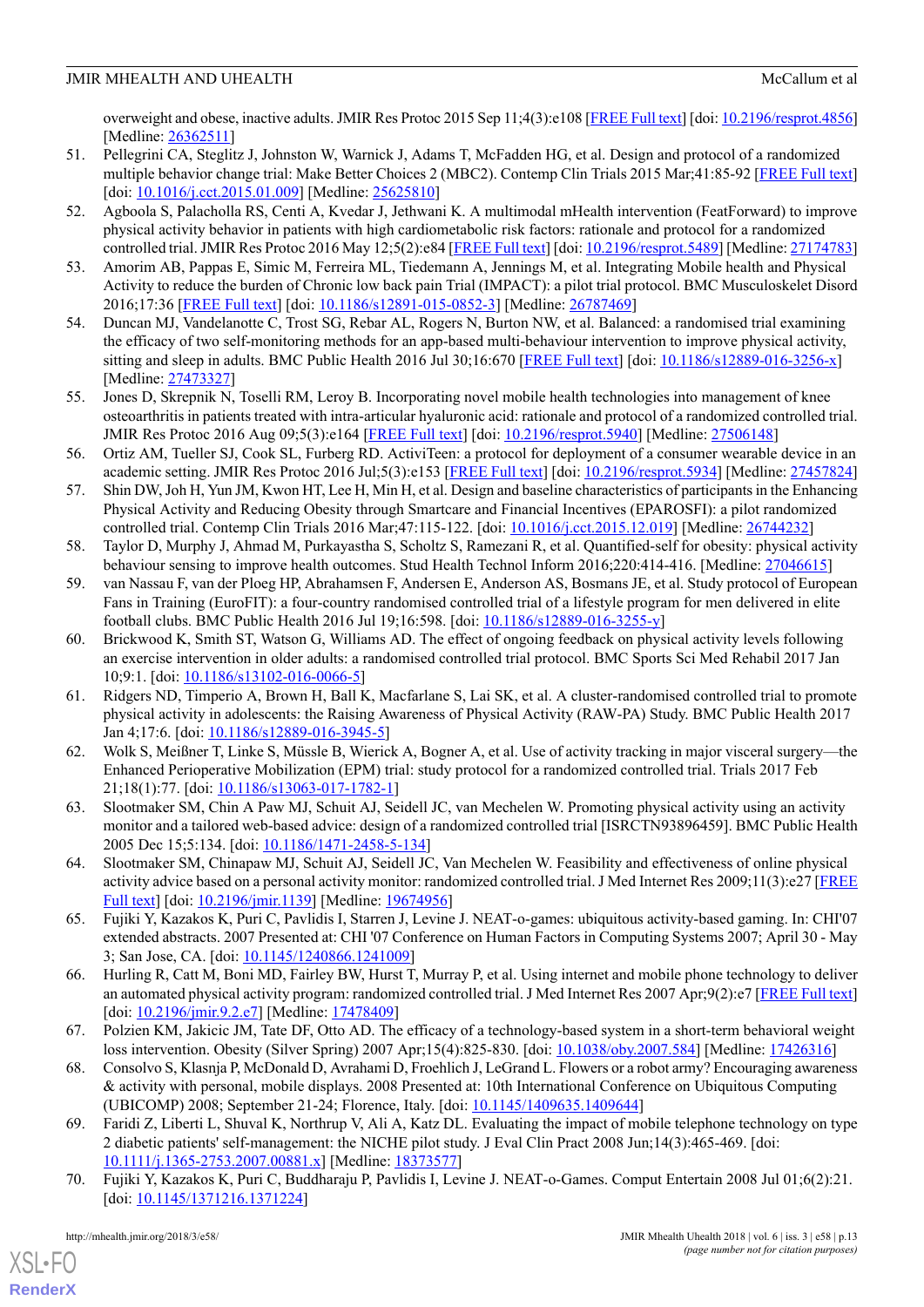- 71. Goris A, Holmes R. The effect of a lifestyle activity intervention program on improving physical activity behavior of employees. 2008 Presented at: Third International Conference on Persuasive Technology (PERSUASIVE) 2008; June 4-6; Oulu, Finland. [doi: [10.1007/978-3-540-68504-3](http://dx.doi.org/10.1007/978-3-540-68504-3)]
- 72. Lacroix J, Saini P, Holmes R. The relationship between goal difficulty performance in the context of a physical activity intervention program. 2008 Presented at: 10th International Conference on Human Computer Interaction with mobile devices and services 2008; September 2-5; Amsterdam, NL. [doi: [10.1145/1409240.1409302](http://dx.doi.org/10.1145/1409240.1409302)]
- <span id="page-13-5"></span><span id="page-13-1"></span>73. Bickmore TW, Mauer D, Brown T. Context awareness in a handheld exercise agent. Pervasive Mob Comput 2009 Jun 01;5(3):226-235 [[FREE Full text](http://europepmc.org/abstract/MED/20161031)] [doi: [10.1016/j.pmcj.2008.05.004\]](http://dx.doi.org/10.1016/j.pmcj.2008.05.004) [Medline: [20161031](http://www.ncbi.nlm.nih.gov/entrez/query.fcgi?cmd=Retrieve&db=PubMed&list_uids=20161031&dopt=Abstract)]
- <span id="page-13-7"></span>74. Fialho A, van den Heuval H, Shahab Q, Liu Q, Li L, Saini P. ActiveShare: sharing challenges to increase physical activities. In: CHI'09 Extended Abstracts. 2009 Presented at: CHI'09 Conference on Human Factors in Computing Systems 2009; April 4-9; Boston, MA. [doi: [10.1145/1520340.1520633\]](http://dx.doi.org/10.1145/1520340.1520633)
- 75. Arsand E, Tatara N, Østengen G, Hartvigsen G. Mobile phone-based self-management tools for type 2 diabetes: the few touch application. J Diabetes Sci Technol 2010 Mar; 4(2): 328-336 [[FREE Full text](http://europepmc.org/abstract/MED/20307393)] [Medline: [20307393\]](http://www.ncbi.nlm.nih.gov/entrez/query.fcgi?cmd=Retrieve&db=PubMed&list_uids=20307393&dopt=Abstract)
- 76. Mattila E, Pärkkä J, Hermersdorf M, Kaasinen J, Vainio J, Samposalo K, et al. Mobile diary for wellness management--results on usage and usability in two user studies. IEEE Trans Inf Technol Biomed 2008 Jul;12(4):501-512. [doi: [10.1109/TITB.2007.908237\]](http://dx.doi.org/10.1109/TITB.2007.908237) [Medline: [18632330](http://www.ncbi.nlm.nih.gov/entrez/query.fcgi?cmd=Retrieve&db=PubMed&list_uids=18632330&dopt=Abstract)]
- 77. Mattila E, Lappalainen R, Pärkkä J, Salminen J, Korhonen I. Use of a mobile phone diary for observing weight management and related behaviours. J Telemed Telecare 2010;16(5):260-264. [doi: [10.1258/jtt.2009.091103](http://dx.doi.org/10.1258/jtt.2009.091103)] [Medline: [20483880](http://www.ncbi.nlm.nih.gov/entrez/query.fcgi?cmd=Retrieve&db=PubMed&list_uids=20483880&dopt=Abstract)]
- <span id="page-13-6"></span>78. Leal Penados A, Gielen M, Stappers P, Jongert T. Get up and move: an interactive cuddly toy that stimulates physical activity. Pers Ubiquit Comput 2009 Dec 17;14(5):397-406. [doi: [10.1007/s00779-009-0270-3](http://dx.doi.org/10.1007/s00779-009-0270-3)]
- 79. Lim B, Shick A, Harrison C, Hudson S. Pediluma: Motivating Physical Activity Through Contextual Information and Social Influence. 2011 Presented at: 4th International Conference on Tangible, Embedded and Embodied Interaction (TEI) 2011; January 22-26; Funchal, Portugal. [doi: [10.1145/1935701.1935736\]](http://dx.doi.org/10.1145/1935701.1935736)
- <span id="page-13-9"></span>80. Shuger SL, Barry VW, Sui X, McClain A, Hand GA, Wilcox S, et al. Electronic feedback in a diet- and physical activity-based lifestyle intervention for weight loss: a randomized controlled trial. Int J Behav Nutr Phys Act 2011 May 18;8:41 [\[FREE](https://ijbnpa.biomedcentral.com/articles/10.1186/1479-5868-8-41) [Full text](https://ijbnpa.biomedcentral.com/articles/10.1186/1479-5868-8-41)] [doi: [10.1186/1479-5868-8-41](http://dx.doi.org/10.1186/1479-5868-8-41)] [Medline: [21592351\]](http://www.ncbi.nlm.nih.gov/entrez/query.fcgi?cmd=Retrieve&db=PubMed&list_uids=21592351&dopt=Abstract)
- 81. Burns P, Lueg C, Berkovsky S. Activmon: encouraging physical activity through ambient social awareness. In: CHI'12 Extended Abstracts.: ACM; 2012 Presented at: CHI'12 Conference on Human Factors in Computing Systems 2012; May 5-10; Austin, TX. [doi: [10.1145/2212776.2223803\]](http://dx.doi.org/10.1145/2212776.2223803)
- <span id="page-13-2"></span>82. Pellegrini CA, Verba SD, Otto AD, Helsel DL, Davis KK, Jakicic JM. The comparison of a technology-based system and an in-person behavioral weight loss intervention. Obesity (Silver Spring) 2012 Feb;20(2):356-363 [[FREE Full text](http://dx.doi.org/10.1038/oby.2011.13)] [doi: [10.1038/oby.2011.13\]](http://dx.doi.org/10.1038/oby.2011.13) [Medline: [21311506](http://www.ncbi.nlm.nih.gov/entrez/query.fcgi?cmd=Retrieve&db=PubMed&list_uids=21311506&dopt=Abstract)]
- <span id="page-13-0"></span>83. Reijonsaari K, Vehtari A, Kahilakoski O, van Mechelen W, Aro T, Taimela S. The effectiveness of physical activity monitoring and distance counseling in an occupational setting - results from a randomized controlled trial (CoAct). BMC Public Health 2012;12:344 [\[FREE Full text](http://www.biomedcentral.com/1471-2458/12/344)] [doi: [10.1186/1471-2458-12-344\]](http://dx.doi.org/10.1186/1471-2458-12-344) [Medline: [22578104](http://www.ncbi.nlm.nih.gov/entrez/query.fcgi?cmd=Retrieve&db=PubMed&list_uids=22578104&dopt=Abstract)]
- <span id="page-13-8"></span><span id="page-13-4"></span>84. Van HK, Boen F, Lefevre J. The effects of physical activity feedback on behavior and awareness in employees: study protocol for a randomized controlled trial. Int J Telemed Appl 2012;2012:460712 [[FREE Full text](https://dx.doi.org/10.1155/2012/460712)] [doi: [10.1155/2012/460712](http://dx.doi.org/10.1155/2012/460712)] [Medline: [23056040\]](http://www.ncbi.nlm.nih.gov/entrez/query.fcgi?cmd=Retrieve&db=PubMed&list_uids=23056040&dopt=Abstract)
- 85. Xu Y, Poole E, Miller A, Eiriksdottir E, Catrambone R, Mynatt E. Designing pervasive health games for sustainability, adaptability and sociability. 2012 Presented at: International Conference on the Foundations of Digital Games 2012; May 29 - June 1; Raleigh, NC. [doi: [10.1145/2282338.2282352\]](http://dx.doi.org/10.1145/2282338.2282352)
- <span id="page-13-3"></span>86. Poole E, Eiríksdóttir E, Miller A, Xu Y, Catrambone R, Mynatt E. Designing for spectators and coaches: social support in pervasive health games for youth. 2013 Presented at: 7th International Conference on Pervasive Computing Technologies for Healthcare (PervasiveHealth) 2013; May 5-8; Venice, Italy. [doi: [10.4108/icst.pervasivehealth.2013.252157](http://dx.doi.org/10.4108/icst.pervasivehealth.2013.252157)]
- 87. Barwais FA, Cuddihy TF, Tomson LM. Physical activity, sedentary behavior and total wellness changes among sedentary adults: a 4-week randomized controlled trial. Health Qual Life Outcomes 2013;11:183 [\[FREE Full text\]](http://hqlo.biomedcentral.com/articles/10.1186/1477-7525-11-183) [doi: [10.1186/1477-7525-11-183](http://dx.doi.org/10.1186/1477-7525-11-183)] [Medline: [24168638\]](http://www.ncbi.nlm.nih.gov/entrez/query.fcgi?cmd=Retrieve&db=PubMed&list_uids=24168638&dopt=Abstract)
- 88. Bentley F, Tollmar K, Stephenson P, Levy L, Jones B, Robertson S, et al. Health Mashups. ACM Trans Comput Hum Interact 2013 Nov 01;20(5):1-27. [doi: [10.1145/2503823\]](http://dx.doi.org/10.1145/2503823)
- 89. Chatterjee S, Byun J, Pottathil A, Moore M, Dutta K, Xie H. Persuasive sensing: a novel in-home monitoring technology to assist elderly adult diabetic patients. 2012 Presented at: 7th International Conference on Persuasive Technology (PERSUASIVE). Design for Health and Safety 2012; June 6-8; Linköping, Sweden. [doi: [10.1007/978-3-642-31037-9\\_3](http://dx.doi.org/10.1007/978-3-642-31037-9_3)]
- 90. Chatterjee S, Dutta K, Xie H, Jongbok B, Pottathil A, Moore M. Persuasive and pervasive sensing: a new frontier to monitor, track and assist older adults suffering from type-2 diabetes. 2013 Presented at: 46th Hawaii International Conference on System Sciences (HICSS) 2013; January 7-10; Maui, Hawaii. [doi: [10.1109/HICSS.2013.618](http://dx.doi.org/10.1109/HICSS.2013.618)]
- 91. Fitzsimons CF, Kirk A, Baker G, Michie F, Kane C, Mutrie N. Using an individualised consultation and activPAL™ feedback to reduce sedentary time in older Scottish adults: results of a feasibility and pilot study. Prev Med 2013 Nov;57(5):718-720. [doi: [10.1016/j.ypmed.2013.07.017\]](http://dx.doi.org/10.1016/j.ypmed.2013.07.017) [Medline: [23891853\]](http://www.ncbi.nlm.nih.gov/entrez/query.fcgi?cmd=Retrieve&db=PubMed&list_uids=23891853&dopt=Abstract)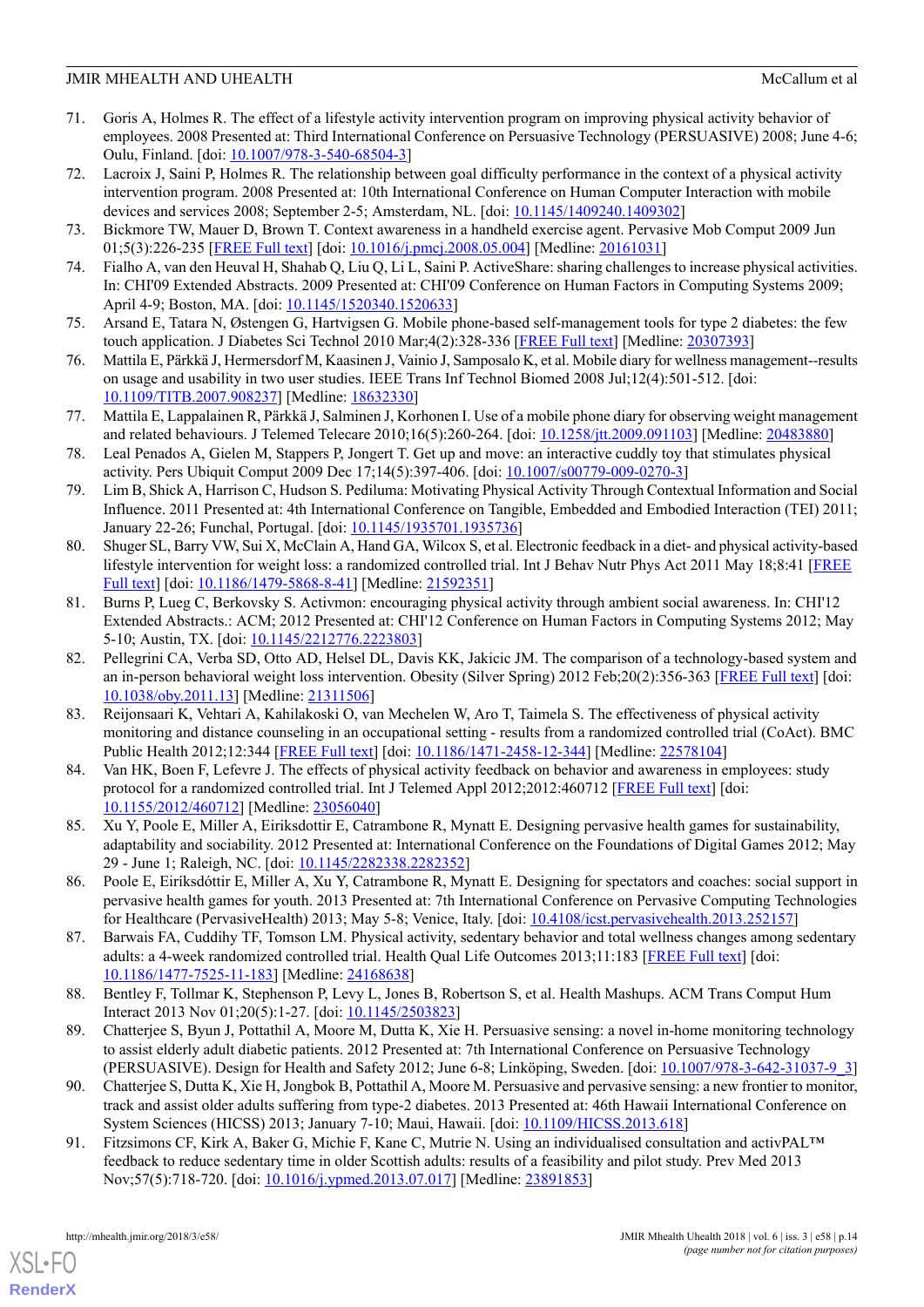- <span id="page-14-2"></span>92. Harries T, Eslambolchilar P, Stride C, Rettie R, Walton S. Walking in the wild - using an always-on smartphone application to increase physical activity. 2013 Presented at: 14th IFIP International Conference on Human-Computer Interaction INTERACT 2013; September 2-6; Cape Town, South Africa. [doi: [10.1007/978-3-642-40498-6\\_2](http://dx.doi.org/10.1007/978-3-642-40498-6_2)]
- 93. Harries T, Eslambolchilar P, Rettie R, Stride C, Walton S, van Woerden HC. Effectiveness of a smartphone app in increasing physical activity amongst male adults: a randomised controlled trial. BMC Public Health 2016 Sep 02;16:925 [[FREE Full](https://bmcpublichealth.biomedcentral.com/articles/10.1186/s12889-016-3593-9) [text\]](https://bmcpublichealth.biomedcentral.com/articles/10.1186/s12889-016-3593-9) [doi: [10.1186/s12889-016-3593-9](http://dx.doi.org/10.1186/s12889-016-3593-9)] [Medline: [27590255](http://www.ncbi.nlm.nih.gov/entrez/query.fcgi?cmd=Retrieve&db=PubMed&list_uids=27590255&dopt=Abstract)]
- <span id="page-14-8"></span>94. Hirano S, Farrell R, Danis C, Kellogg W. WalkMinder: encouraging an active lifestyle using mobile phone interruptions. In: CHI'13 Extended Abstracts. 2013 Presented at: CHI'13 Conference on Human Factors in Computing Systems 2013; April 27 - May 2; Paris, France. [doi: [10.1145/2468356.2468611](http://dx.doi.org/10.1145/2468356.2468611)]
- 95. Khalil A, Abdallah S. Harnessing social dynamics through persuasive technology to promote healthier lifestyle. Comput Human Behav 2013 Nov;29(6):2674-2681. [doi: [10.1016/j.chb.2013.07.008](http://dx.doi.org/10.1016/j.chb.2013.07.008)]
- <span id="page-14-7"></span>96. Khan A, Lee S. Need for a Context-Aware Personalized Health Intervention System to Ensure Long-Term Behavior Change to Prevent Obesity. 2013 Presented at: 35th International Conference on Software Engineering (ICSE), 5th International Workshop on Software Engineering in Health Care (SEHC) 2013; May 18-26; San Francisco, CA p. 71-74. [doi: [10.1109/SEHC.2013.6602481\]](http://dx.doi.org/10.1109/SEHC.2013.6602481)
- 97. King AC, Hekler EB, Grieco LA, Winter SJ, Sheats JL, Buman MP, et al. Harnessing different motivational frames via mobile phones to promote daily physical activity and reduce sedentary behavior in aging adults. PLoS One 2013 Apr;8(4):e62613 [[FREE Full text](http://dx.plos.org/10.1371/journal.pone.0062613)] [doi: [10.1371/journal.pone.0062613](http://dx.doi.org/10.1371/journal.pone.0062613)] [Medline: [23638127\]](http://www.ncbi.nlm.nih.gov/entrez/query.fcgi?cmd=Retrieve&db=PubMed&list_uids=23638127&dopt=Abstract)
- <span id="page-14-3"></span>98. King AC, Hekler EB, Grieco LA, Winter SJ, Sheats JL, Buman MP, et al. Effects of three motivationally targeted mobile device applications on initial physical activity and sedentary behavior change in midlife and older adults: a randomized trial. PLoS One 2016;11(6):e0156370 [[FREE Full text](http://dx.plos.org/10.1371/journal.pone.0156370)] [doi: [10.1371/journal.pone.0156370](http://dx.doi.org/10.1371/journal.pone.0156370)] [Medline: [27352250\]](http://www.ncbi.nlm.nih.gov/entrez/query.fcgi?cmd=Retrieve&db=PubMed&list_uids=27352250&dopt=Abstract)
- 99. Nakajima T, Lehdonvirta V. Designing motivation using persuasive ambient mirrors. Pers Ubiquit Comput 2011 Oct 4;17(1):107-126. [doi: [10.1007/s00779-011-0469-y](http://dx.doi.org/10.1007/s00779-011-0469-y)]
- 100. Tabak M, op den Akker H, Hermens H. Motivational cues as real-time feedback for changing daily activity behavior of patients with COPD. Patient Educ Couns 2014 Mar;94(3):372-378. [doi: [10.1016/j.pec.2013.10.014](http://dx.doi.org/10.1016/j.pec.2013.10.014)]
- <span id="page-14-1"></span>101. Tabak M, Vollenbroek-Hutten MM, van der Valk P, van der Palen J, Hermens HJ. A telerehabilitation intervention for patients with Chronic Obstructive Pulmonary Disease: a randomized controlled pilot trial. Clin Rehabil 2014 Jun;28(6):582-591. [doi: [10.1177/0269215513512495](http://dx.doi.org/10.1177/0269215513512495)] [Medline: [24293120\]](http://www.ncbi.nlm.nih.gov/entrez/query.fcgi?cmd=Retrieve&db=PubMed&list_uids=24293120&dopt=Abstract)
- <span id="page-14-5"></span>102. Valentin G, Howard A. Dealing with childhood obesity: passive versus active activity monitoring approaches for engaging individuals in exercise. 2013 Presented at: ISSNIP Biosignals and Biorobotics Conference (BRC) 2013; February 18-20; Rio de Janeiro, Brazil p. 166-170. [doi: [10.1109/BRC.2013.6487511](http://dx.doi.org/10.1109/BRC.2013.6487511)]
- <span id="page-14-4"></span>103. Bond DS, Thomas JG, Raynor HA, Moon J, Sieling J, Trautvetter J, et al. B-MOBILE--a smartphone-based intervention to reduce sedentary time in overweight/obese individuals: a within-subjects experimental trial. PLoS One 2014;9(6):e100821 [[FREE Full text](http://dx.plos.org/10.1371/journal.pone.0100821)] [doi: [10.1371/journal.pone.0100821](http://dx.doi.org/10.1371/journal.pone.0100821)] [Medline: [24964010](http://www.ncbi.nlm.nih.gov/entrez/query.fcgi?cmd=Retrieve&db=PubMed&list_uids=24964010&dopt=Abstract)]
- <span id="page-14-6"></span><span id="page-14-0"></span>104. Thomas JG, Bond DS. Behavioral response to a just-in-time adaptive intervention (JITAI) to reduce sedentary behavior in obese adults: implications for JITAI optimization. Health Psychol 2015 Dec;34S:1261-1267 [\[FREE Full text\]](http://europepmc.org/abstract/MED/26651467) [doi: [10.1037/hea0000304\]](http://dx.doi.org/10.1037/hea0000304) [Medline: [26651467](http://www.ncbi.nlm.nih.gov/entrez/query.fcgi?cmd=Retrieve&db=PubMed&list_uids=26651467&dopt=Abstract)]
- 105. Caulfield B, Kaljo I, Donnelly S. Use of a consumer market activity monitoring and feedback device improves exercise capacity and activity levels in COPD. Conf Proc IEEE Eng Med Biol Soc 2014;2014:1765-1768. [doi: [10.1109/EMBC.2014.6943950\]](http://dx.doi.org/10.1109/EMBC.2014.6943950) [Medline: [25570318](http://www.ncbi.nlm.nih.gov/entrez/query.fcgi?cmd=Retrieve&db=PubMed&list_uids=25570318&dopt=Abstract)]
- 106. Chen Y, Pu P. HealthyTogether: exploring social incentives for mobile fitness applications. 2014 Presented at: 2nd International Symposium of Chinese CHI 2014; April 26-27; Toronto, ON, Canada. [doi: [10.1145/2592235.2592240\]](http://dx.doi.org/10.1145/2592235.2592240)
- 107. Glynn LG, Hayes PS, Casey M, Glynn F, Alvarez-Iglesias A, Newell J, et al. SMART MOVE a smartphone-based intervention to promote physical activity in primary care: study protocol for a randomized controlled trial. Trials 2013;14:157 [[FREE Full text](http://trialsjournal.biomedcentral.com/articles/10.1186/1745-6215-14-157)] [doi: [10.1186/1745-6215-14-157](http://dx.doi.org/10.1186/1745-6215-14-157)] [Medline: [23714362](http://www.ncbi.nlm.nih.gov/entrez/query.fcgi?cmd=Retrieve&db=PubMed&list_uids=23714362&dopt=Abstract)]
- <span id="page-14-9"></span>108. Glynn LG, Hayes PS, Casey M, Glynn F, Alvarez-Iglesias A, Newell J, et al. Effectiveness of a smartphone application to promote physical activity in primary care: the SMART MOVE randomised controlled trial. Br J Gen Pract 2014 Jul;64(624):e384-e391. [doi: [10.3399/bjgp14X680461](http://dx.doi.org/10.3399/bjgp14X680461)] [Medline: [24982490\]](http://www.ncbi.nlm.nih.gov/entrez/query.fcgi?cmd=Retrieve&db=PubMed&list_uids=24982490&dopt=Abstract)
- 109. Casey M, Hayes PS, Glynn F, OLaighin G, Heaney D, Murphy AW, et al. Patients' experiences of using a smartphone application to increase physical activity: the SMART MOVE qualitative study in primary care. Br J Gen Pract 2014 Aug;64(625):e500-e508 [[FREE Full text](http://europepmc.org/abstract/MED/25071063)] [doi: [10.3399/bjgp14X680989\]](http://dx.doi.org/10.3399/bjgp14X680989) [Medline: [25071063\]](http://www.ncbi.nlm.nih.gov/entrez/query.fcgi?cmd=Retrieve&db=PubMed&list_uids=25071063&dopt=Abstract)
- 110. Miller A, Mynatt E. StepStream: a school-based pervasive social fitness system for everyday adolescent health. 2014 Presented at: CHI '14 Conference on Human Factors in Computing Systems 2014; April 26 - May 1; Toronto, ON, Canada. [doi: [10.1145/2556288.2557190](http://dx.doi.org/10.1145/2556288.2557190)]
- 111. Thompson WG, Kuhle CL, Koepp GA, McCrady-Spitzer SK, Levine JA. "Go4Life" exercise counseling, accelerometer feedback, and activity levels in older people. Arch Gerontol Geriatr 2014 May;58(3):314-319. [doi: [10.1016/j.archger.2014.01.004\]](http://dx.doi.org/10.1016/j.archger.2014.01.004) [Medline: [24485546\]](http://www.ncbi.nlm.nih.gov/entrez/query.fcgi?cmd=Retrieve&db=PubMed&list_uids=24485546&dopt=Abstract)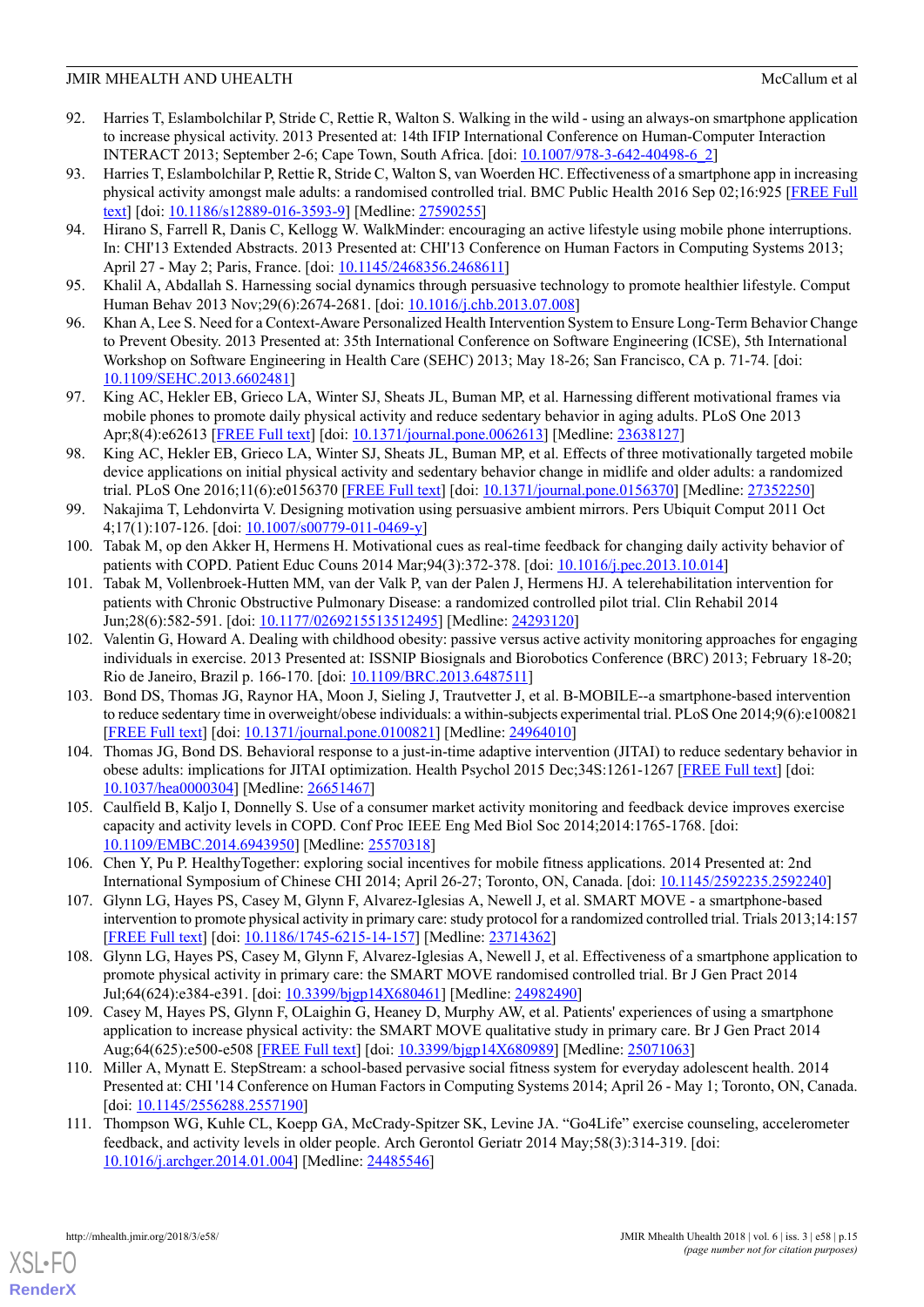- 112. Thorndike AN, Mills S, Sonnenberg L, Palakshappa D, Gao T, Pau CT, et al. Activity monitor intervention to promote physical activity of physicians-in-training: randomized controlled trial. PLoS One 2014 Jun;9(6):e100251 [[FREE Full text](http://dx.plos.org/10.1371/journal.pone.0100251)] [doi: <u>10.1371/journal.pone.0100251</u>] [Medline: [24950218\]](http://www.ncbi.nlm.nih.gov/entrez/query.fcgi?cmd=Retrieve&db=PubMed&list_uids=24950218&dopt=Abstract)
- <span id="page-15-12"></span>113. Verwey R, van der Weegen S, Spreeuwenberg M, Tange H, van der Weijden T, de Witte L. A pilot study of a tool to stimulate physical activity in patients with COPD or type 2 diabetes in primary care. J Telemed Telecare 2014 Jan 10;20(1):29-34. [doi: [10.1177/1357633x13519057](http://dx.doi.org/10.1177/1357633x13519057)]
- <span id="page-15-7"></span>114. Walsh G, Golbeck J. A preliminary investigation of a personal informatics-based social game on behavior change. In: CHI'14 Extended Abstracts. 2014 Presented at: CHI'14 Conference on Human Factors in Computing Systems 2014; April 26 - May 1; Toronto, ON, Canada. [doi: [10.1145/2559206.2581326\]](http://dx.doi.org/10.1145/2559206.2581326)
- <span id="page-15-9"></span><span id="page-15-1"></span>115. Zuckerman O, Gal-Oz A. Deconstructing gamification: evaluating the effectiveness of continuous measurement, virtual rewards, and social comparison for promoting physical activity. Pers Ubiquit Comput 2014 Jul 5;18(7):1705-1719. [doi: [10.1007/s00779-014-0783-2\]](http://dx.doi.org/10.1007/s00779-014-0783-2)
- 116. Cadmus-Bertram LA, Marcus BH, Patterson RE, Parker BA, Morey BL. Randomized trial of a fitbit-based physical activity intervention for women. Am J Prev Med 2015 Sep;49(3):414-418. [doi: [10.1016/j.amepre.2015.01.020](http://dx.doi.org/10.1016/j.amepre.2015.01.020)] [Medline: [26071863](http://www.ncbi.nlm.nih.gov/entrez/query.fcgi?cmd=Retrieve&db=PubMed&list_uids=26071863&dopt=Abstract)]
- <span id="page-15-2"></span>117. Cadmus-Bertram L, Marcus BH, Patterson RE, Parker BA, Morey BL. Use of the Fitbit to measure adherence to a physical activity intervention among overweight or obese, postmenopausal women: self-monitoring trajectory during 16 weeks. JMIR Mhealth Uhealth 2015;3(4):e96 [\[FREE Full text\]](http://mhealth.jmir.org/2015/4/e96/) [doi: [10.2196/mhealth.4229\]](http://dx.doi.org/10.2196/mhealth.4229) [Medline: [26586418\]](http://www.ncbi.nlm.nih.gov/entrez/query.fcgi?cmd=Retrieve&db=PubMed&list_uids=26586418&dopt=Abstract)
- <span id="page-15-4"></span>118. Direito A, Jiang Y, Whittaker R, Maddison R. Apps for IMproving FITness and increasing physical activity among young people: the AIMFIT pragmatic randomized controlled trial. J Med Internet Res 2015 Aug 27;17(8):e210 [[FREE Full text](http://www.jmir.org/2015/8/e210/)] [doi: [10.2196/jmir.4568\]](http://dx.doi.org/10.2196/jmir.4568) [Medline: [26316499\]](http://www.ncbi.nlm.nih.gov/entrez/query.fcgi?cmd=Retrieve&db=PubMed&list_uids=26316499&dopt=Abstract)
- 119. Finkelstein EA, Sahasranaman A, John G, Haaland BA, Bilger M, Sloan RA, et al. Design and baseline characteristics of participants in the TRial of Economic Incentives to Promote Physical Activity (TRIPPA): a randomized controlled trial of a six month pedometer program with financial incentives. Contemp Clin Trials 2015 Mar;41:238-247. [doi: [10.1016/j.cct.2015.01.020](http://dx.doi.org/10.1016/j.cct.2015.01.020)] [Medline: [25666856\]](http://www.ncbi.nlm.nih.gov/entrez/query.fcgi?cmd=Retrieve&db=PubMed&list_uids=25666856&dopt=Abstract)
- 120. Finkelstein EA, Haaland BA, Bilger M, Sahasranaman A, Sloan RA, Nang EE, et al. Effectiveness of activity trackers with and without incentives to increase physical activity (TRIPPA): a randomised controlled trial. Lancet Diabetes Endocrinol 2016 Dec;4(12):983-995. [doi: [10.1016/S2213-8587\(16\)30284-4](http://dx.doi.org/10.1016/S2213-8587(16)30284-4)]
- <span id="page-15-0"></span>121. Frederix I, Van Driessche N, Hansen D, Berger J, Bonne K, Alders T, et al. Increasing the medium-term clinical benefits of hospital-based cardiac rehabilitation by physical activity telemonitoring in coronary artery disease patients. Eur J Prev Cardiol 2015 Feb; 22(2): 150-158. [doi: [10.1177/2047487313514018](http://dx.doi.org/10.1177/2047487313514018)] [Medline: [24249840\]](http://www.ncbi.nlm.nih.gov/entrez/query.fcgi?cmd=Retrieve&db=PubMed&list_uids=24249840&dopt=Abstract)
- <span id="page-15-3"></span>122. Frederix I, Hansen D, Coninx K, Vandervoort P, Vandijck D, Hens N, et al. Medium-term effectiveness of a comprehensive internet-based and patient-specific telerehabilitation program with text messaging support for cardiac patients: randomized controlled trial. J Med Internet Res 2015;17(7):e185 [\[FREE Full text\]](http://www.jmir.org/2015/7/e185/) [doi: [10.2196/jmir.4799\]](http://dx.doi.org/10.2196/jmir.4799) [Medline: [26206311](http://www.ncbi.nlm.nih.gov/entrez/query.fcgi?cmd=Retrieve&db=PubMed&list_uids=26206311&dopt=Abstract)]
- <span id="page-15-5"></span>123. Garde A, Umedaly A, Abulnaga SM, Robertson L, Junker A, Chanoine JP, et al. Assessment of a mobile game ('MobileKids Monster Manor') to promote physical activity among children. Games Health J 2015 Apr;4(2):149-158. [doi: [10.1089/g4h.2014.0095\]](http://dx.doi.org/10.1089/g4h.2014.0095) [Medline: [26181809\]](http://www.ncbi.nlm.nih.gov/entrez/query.fcgi?cmd=Retrieve&db=PubMed&list_uids=26181809&dopt=Abstract)
- <span id="page-15-10"></span>124. Gouveia R, Karapanos E, Hassenzahl M. How do we engage with activity trackers?: A longitudinal study of Habito. 2015 Presented at: ACM International Joint Conference on Pervasive and Ubiquitous Computing (UBICOMP) 2015; September 7-11; Osaka, Japan. [doi: [10.1145/2750858.2804290](http://dx.doi.org/10.1145/2750858.2804290)]
- <span id="page-15-6"></span>125. Guthrie N, Bradlyn A, Thompson SK, Yen S, Haritatos J, Dillon F, et al. Development of an accelerometer-linked online intervention system to promote physical activity in adolescents. PLoS One 2015 May;10(5):e0128639 [\[FREE Full text\]](http://dx.plos.org/10.1371/journal.pone.0128639) [doi: [10.1371/journal.pone.0128639\]](http://dx.doi.org/10.1371/journal.pone.0128639) [Medline: [26010359\]](http://www.ncbi.nlm.nih.gov/entrez/query.fcgi?cmd=Retrieve&db=PubMed&list_uids=26010359&dopt=Abstract)
- <span id="page-15-11"></span>126. Komninos A, Dunlop M, Rowe D, Hewitt A, Coull S. Using Degraded Music Quality to Encourage a Health Improving Walking Pace: BeatClearWalker. 2015 Presented at: 9th International Conference on Pervasive Computing Technologies for Healthcare (PervasiveHealth) 2015; May 20-23; Istanbul, Turkey p. 57-64. [doi: [10.4108/icst.pervasivehealth.2015.259072\]](http://dx.doi.org/10.4108/icst.pervasivehealth.2015.259072)
- <span id="page-15-13"></span>127. Lee M, Kim J, Forlizzi J, Kiesler S. Personalization revisited: a reflective approach helps people better personalize health services and motivates them to increase physical activity. : ACM; 2015 Presented at: ACM International Joint Conference on Pervasive and Ubiquitous Computing (UBICOMP) 2015; September 7-11; Osaka, Japan. [doi: [10.1145/2750858.2807552\]](http://dx.doi.org/10.1145/2750858.2807552)
- <span id="page-15-8"></span>128. Lee M, Cha S, Nam T. Patina engraver: Visualizing activity logs as patina in fashionable trackers. 2015 Presented at: CHI '15 Conference on Human Factors in Computing Systems 2015; April 18-23; Seoul, Korea. [doi: [10.1145/2702123.2702213\]](http://dx.doi.org/10.1145/2702123.2702213)
- <span id="page-15-14"></span>129. Martin SS, Feldman DI, Blumenthal RS, Jones SR, Post WS, McKibben RA, et al. mActive: a randomized clinical trial of an automated mHealth intervention for physical activity promotion. J Am Heart Assoc 2015 Nov 09;4(11):e002239 [\[FREE](http://jaha.ahajournals.org/cgi/pmidlookup?view=long&pmid=26553211) [Full text](http://jaha.ahajournals.org/cgi/pmidlookup?view=long&pmid=26553211)] [doi: [10.1161/JAHA.115.002239](http://dx.doi.org/10.1161/JAHA.115.002239)] [Medline: [26553211\]](http://www.ncbi.nlm.nih.gov/entrez/query.fcgi?cmd=Retrieve&db=PubMed&list_uids=26553211&dopt=Abstract)
- 130. Munson S, Krupka E, Richardson C, Resnick P. Effects of public commitments and accountability in a technology-supported physical activity intervention. 2015 Presented at: CHI'15 Conference on Human Factors in Computing Systems 2015; Apilr 18-23; Seoul, Korea. [doi: [10.1145/2702123.2702524](http://dx.doi.org/10.1145/2702123.2702524)]
- 131. Rabbi M, Aung M, Zhang M, Choudhury T. MyBehavior: Automatic Personalized Health Feedback from User Behaviors and Preferences using Smartphones. 2015 Presented at: Proceedings of the ACM International Joint Conference on Pervasive and Ubiquitous Computing (UBICOMP) 2015; September 7-11; Osaka, Japan. [doi: [10.1145/2750858.2805840\]](http://dx.doi.org/10.1145/2750858.2805840)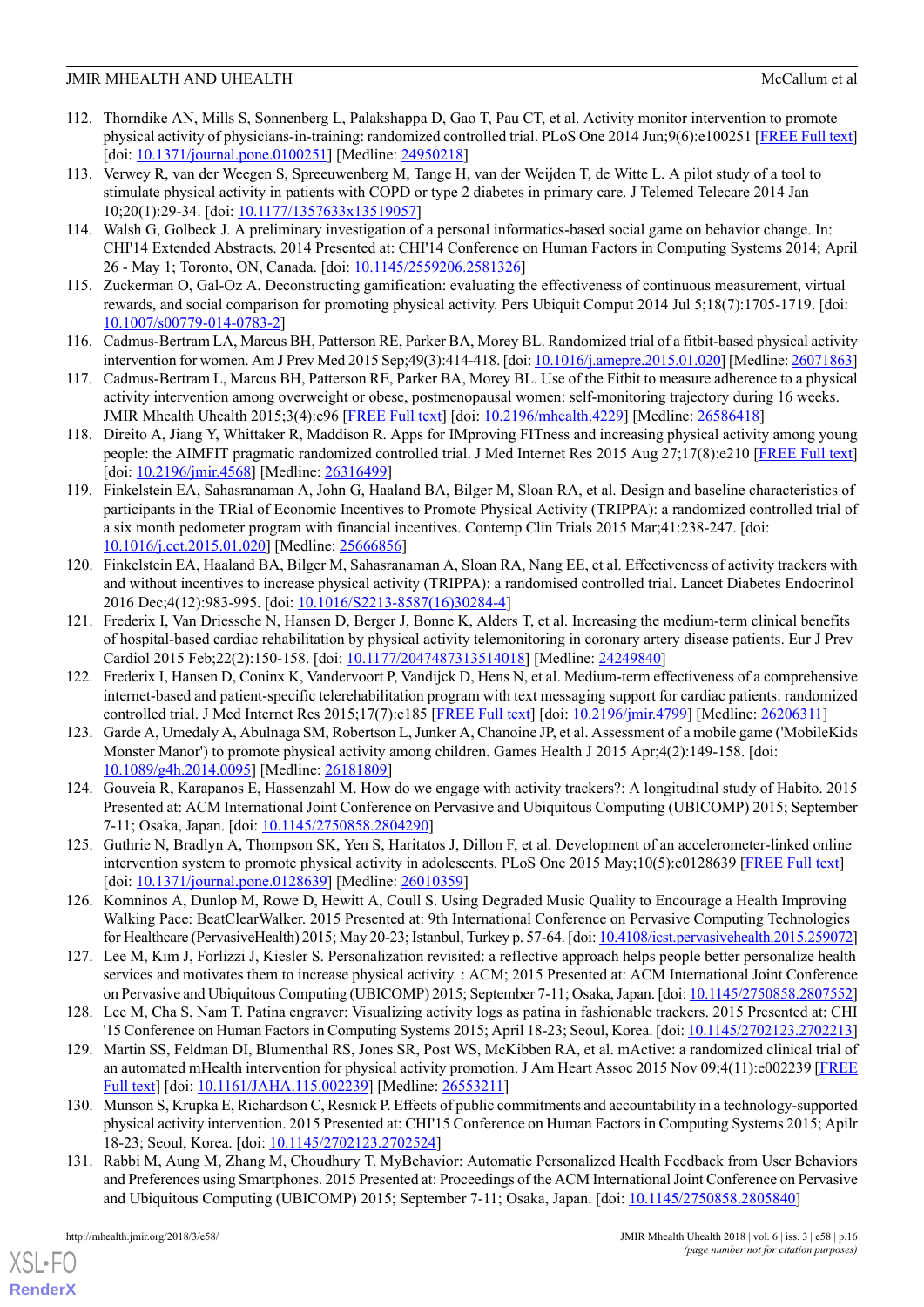- <span id="page-16-13"></span>132. Verwey R, van der Weegen S, Spreeuwenberg M, Tange H, van der Weijden T, de Witte L. A monitoring and feedback tool embedded in a counselling protocol to increase physical activity of patients with COPD or type 2 diabetes in primary care: study protocol of a three-arm cluster randomised controlled trial. BMC Fam Pract 2014;15:93 [[FREE Full text](http://www.biomedcentral.com/1471-2296/15/93)] [doi: [10.1186/1471-2296-15-93](http://dx.doi.org/10.1186/1471-2296-15-93)] [Medline: [24885096](http://www.ncbi.nlm.nih.gov/entrez/query.fcgi?cmd=Retrieve&db=PubMed&list_uids=24885096&dopt=Abstract)]
- <span id="page-16-1"></span>133. van der Weegen S, Verwey R, Spreeuwenberg M, Tange H, van der Weijde T, de Witte L. It's LiFe! Mobile and web-based monitoring and feedback tool embedded in primary care increases physical activity: a cluster randomized controlled trial. J Med Internet Res 2015 Jul 24;17(7):e184 [[FREE Full text](http://www.jmir.org/2015/7/e184/)] [doi: [10.2196/jmir.4579](http://dx.doi.org/10.2196/jmir.4579)] [Medline: [26209025](http://www.ncbi.nlm.nih.gov/entrez/query.fcgi?cmd=Retrieve&db=PubMed&list_uids=26209025&dopt=Abstract)]
- <span id="page-16-9"></span>134. Verwey R, van der Weegan S, Spreeuwenberg M, Tange H, Van der Weijden T, De Witte L. Process evaluation of physical activity counselling with and without the use of mobile technology: A mixed methods study. Int J Nurs Stud 2016 Jan;53:3-16. [doi: [10.1016/j.ijnurstu.2015.10.008\]](http://dx.doi.org/10.1016/j.ijnurstu.2015.10.008) [Medline: [26518108](http://www.ncbi.nlm.nih.gov/entrez/query.fcgi?cmd=Retrieve&db=PubMed&list_uids=26518108&dopt=Abstract)]
- <span id="page-16-7"></span>135. Wadhwa R, Chugh A, Kumar A, Singh M, Yadav K, Eswaran S. SenseX: DesignDeployment of a Pervasive Wellness Monitoring Platform for Workplaces. 2015 Presented at: 13th International Conference on Service-Oriented Computing (ICSOC) 2015; November 16-19; Goa, India p. 427-443. [doi: [10.1007/978-3-662-48616-0\\_30\]](http://dx.doi.org/10.1007/978-3-662-48616-0_30)
- <span id="page-16-2"></span>136. Wang JB, Cadmus-Bertram LA, Natarajan L, White MM, Madanat H, Nichols JF, et al. Wearable sensor/device (Fitbit One) and SMS text-messaging prompts to increase physical activity in overweight and obese adults: a randomized controlled trial. Telemed J E Health 2015 Oct;21(10):782-792. [doi: [10.1089/tmj.2014.0176\]](http://dx.doi.org/10.1089/tmj.2014.0176) [Medline: [26431257\]](http://www.ncbi.nlm.nih.gov/entrez/query.fcgi?cmd=Retrieve&db=PubMed&list_uids=26431257&dopt=Abstract)
- 137. Watson S, Woodside JV, Ware LJ, Hunter SJ, McGrath A, Cardwell CR, et al. Effect of a web-based behavior change program on weight loss and cardiovascular risk factors in overweight and obese adults at high risk of developing cardiovascular disease: randomized controlled trial. J Med Internet Res 2015;17(7):e177 [[FREE Full text](http://www.jmir.org/2015/7/e177/)] [doi: [10.2196/jmir.3828](http://dx.doi.org/10.2196/jmir.3828)] [Medline: [26183659](http://www.ncbi.nlm.nih.gov/entrez/query.fcgi?cmd=Retrieve&db=PubMed&list_uids=26183659&dopt=Abstract)]
- <span id="page-16-6"></span>138. Broekhuizen K, de Gelder J, Wijsman CA, Wijsman LW, Westendorp RGJ, Verhagen E, et al. An internet-based physical activity intervention to improve quality of life of inactive older adults: a randomized controlled trial. J Med Internet Res 2016;18(4):e74 [[FREE Full text](http://www.jmir.org/2016/4/e74/)] [doi: [10.2196/jmir.4335\]](http://dx.doi.org/10.2196/jmir.4335) [Medline: [27122359](http://www.ncbi.nlm.nih.gov/entrez/query.fcgi?cmd=Retrieve&db=PubMed&list_uids=27122359&dopt=Abstract)]
- <span id="page-16-8"></span>139. Butryn ML, Arigo D, Raggio GA, Colasanti M, Forman EM. Enhancing physical activity promotion in midlife women with technology-based self-monitoring and social connectivity: a pilot study. J Health Psychol 2014 Dec 8;21(8):1548-1555. [doi: [10.1177/1359105314558895\]](http://dx.doi.org/10.1177/1359105314558895) [Medline: [25488937](http://www.ncbi.nlm.nih.gov/entrez/query.fcgi?cmd=Retrieve&db=PubMed&list_uids=25488937&dopt=Abstract)]
- <span id="page-16-15"></span><span id="page-16-11"></span>140. Choi J, Lee JH, Vittinghoff E, Fukuoka Y. mHealth physical activity intervention: a randomized pilot study in physically inactive pregnant women. Matern Child Health J 2016 May;20(5):1091-1101. [doi: [10.1007/s10995-015-1895-7](http://dx.doi.org/10.1007/s10995-015-1895-7)] [Medline: [26649879](http://www.ncbi.nlm.nih.gov/entrez/query.fcgi?cmd=Retrieve&db=PubMed&list_uids=26649879&dopt=Abstract)]
- <span id="page-16-10"></span>141. Ciman M, Donini M, Gaggi O, Aiolli F. Stairstep recognition and counting in a serious Game for increasing users' physical activity. Pers Ubiquit Comput 2016 Sep 22;20(6):1015-1033. [doi: [10.1007/s00779-016-0968-y](http://dx.doi.org/10.1007/s00779-016-0968-y)]
- <span id="page-16-4"></span>142. Darvall JN, Parker A, Story DA. Feasibility and acceptability of remotely monitored pedometer-guided physical activity. Anaesth Intensive Care 2016 Jul;44(4):501-506 [[FREE Full text](http://www.aaic.net.au/PMID/27456182)] [Medline: [27456182\]](http://www.ncbi.nlm.nih.gov/entrez/query.fcgi?cmd=Retrieve&db=PubMed&list_uids=27456182&dopt=Abstract)
- 143. Ding X, Xu J, Wang H, Chen G, Thind H, Zhang Y. WalkMore: Promoting Walking with Just-in-Time Context-Aware Prompts. 2016 Presented at: IEEE Wireless Health (WH) 2016; October 25-27; Bethesda, MD p. 65-72. [doi: [10.1109/WH.2016.7764558](http://dx.doi.org/10.1109/WH.2016.7764558)]
- <span id="page-16-12"></span>144. Fennell C, Gerhart H, Seo Y, Hauge K, Glickman EL. Combined incentives versus no-incentive exercise programs on objectively measured physical activity and health-related variables. Physiol Behav 2016 Sep 01;163:245-250. [doi: [10.1016/j.physbeh.2016.05.030\]](http://dx.doi.org/10.1016/j.physbeh.2016.05.030) [Medline: [27211332](http://www.ncbi.nlm.nih.gov/entrez/query.fcgi?cmd=Retrieve&db=PubMed&list_uids=27211332&dopt=Abstract)]
- <span id="page-16-14"></span>145. Garde A, Umedaly A, Abulnaga SM, Junker A, Chanoine JP, Johnson M, et al. Evaluation of a novel mobile exergame in a school-based environment. Cyberpsychol Behav Soc Netw 2016 Mar;19(3):186-192. [doi: [10.1089/cyber.2015.0281](http://dx.doi.org/10.1089/cyber.2015.0281)] [Medline: [26882222](http://www.ncbi.nlm.nih.gov/entrez/query.fcgi?cmd=Retrieve&db=PubMed&list_uids=26882222&dopt=Abstract)]
- <span id="page-16-3"></span>146. Gilson ND, Pavey TG, Vandelanotte C, Duncan MJ, Gomersall SR, Trost SG, et al. Chronic disease risks and use of a smartphone application during a physical activity and dietary intervention in Australian truck drivers. Aust N Z J Public Health 2016 Feb; 40(1): 91-93. [doi: [10.1111/1753-6405.12501](http://dx.doi.org/10.1111/1753-6405.12501)] [Medline: [26713400\]](http://www.ncbi.nlm.nih.gov/entrez/query.fcgi?cmd=Retrieve&db=PubMed&list_uids=26713400&dopt=Abstract)
- 147. Glance D, Ooi E, Berman Y, Glance C, Barrett P. Impact of a Digital Activity Tracker-based Workplace Activity Program on Health and Wellbeing. 2016 Presented at: DH'16: Proceedings of 6th International Digital Health Conference 2016; April 11-13; Montreal, Québec, Canada p. 37-41. [doi: [10.1145/2896338.2896345](http://dx.doi.org/10.1145/2896338.2896345)]
- <span id="page-16-5"></span>148. H-Jennings F, Clément M, Brown M, Leong B, Shen L, Dong C. Promote students' healthy behavior through sensor and game: a randomized controlled trial. Med Sci Educ 2016 May 3;26(3):349-355. [doi: [10.1007/s40670-016-0253-8\]](http://dx.doi.org/10.1007/s40670-016-0253-8)
- <span id="page-16-0"></span>149. Hartman SJ, Nelson SH, Cadmus-Bertram LA, Patterson RE, Parker BA, Pierce JP. Technology- and phone-based weight loss intervention: pilot RCT in women at elevated breast cancer risk. Am J Prev Med 2016 Nov;51(5):714-721. [doi: [10.1016/j.amepre.2016.06.024\]](http://dx.doi.org/10.1016/j.amepre.2016.06.024) [Medline: [27593420\]](http://www.ncbi.nlm.nih.gov/entrez/query.fcgi?cmd=Retrieve&db=PubMed&list_uids=27593420&dopt=Abstract)
- 150. Herrmanny K, Ziegler J, Dogangün A. Supporting Users in Setting Effective Goals in Activity Tracking. : Springer International Publishing; 2016 Presented at: 11th International Conference on Persuasive Technology (PERSUASIVE) 2016; April 5-7; Salzburg, Austria p. 11-26. [doi:  $10.1007/978-3-319-31510-2$  2]
- 151. Melton BF, Buman MP, Vogel RL, Harris BS, Bigham LE. Wearable devices to improve physical activity and sleep. J Black Stud 2016 Jul 27;47(6):610-625. [doi: [10.1177/0021934716653349\]](http://dx.doi.org/10.1177/0021934716653349)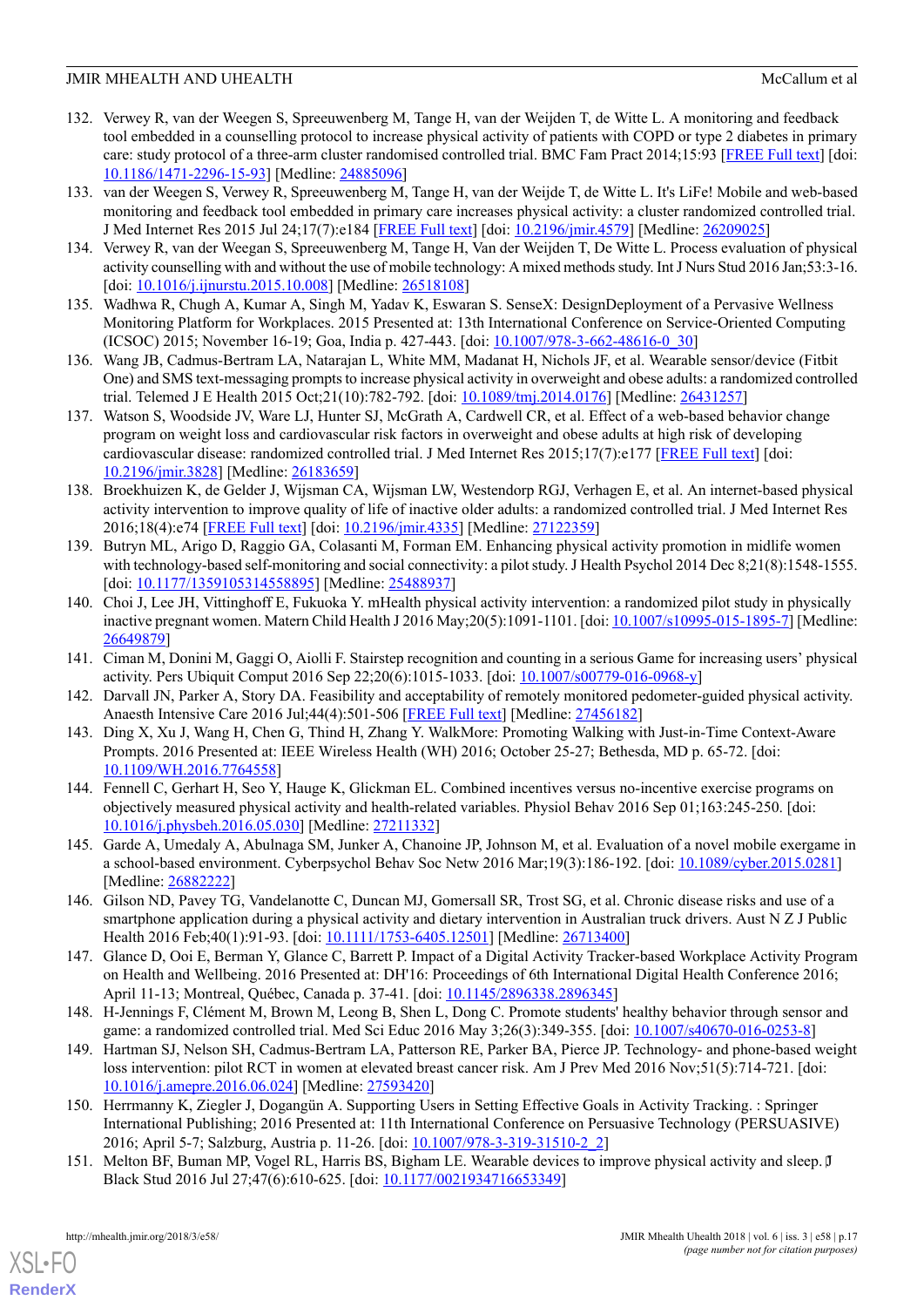- <span id="page-17-7"></span>152. Patel MS, Asch DA, Rosin R, Small DS, Bellamy SL, Eberbach K, et al. Individual versus team-based financial incentives to increase physical activity: a randomized, controlled trial. J Gen Intern Med 2016 Jul;31(7):746-754 [\[FREE Full text\]](http://europepmc.org/abstract/MED/26976287) [doi: [10.1007/s11606-016-3627-0\]](http://dx.doi.org/10.1007/s11606-016-3627-0) [Medline: [26976287](http://www.ncbi.nlm.nih.gov/entrez/query.fcgi?cmd=Retrieve&db=PubMed&list_uids=26976287&dopt=Abstract)]
- <span id="page-17-11"></span>153. Patel MS, Volpp KG, Rosin R, Bellamy SL, Small DS, Fletcher MA, et al. A randomized trial of social comparison feedback and financial incentives to increase physical activity. Am J Health Promot 2016 Jul;30(6):416-424. [doi: [10.1177/0890117116658195\]](http://dx.doi.org/10.1177/0890117116658195) [Medline: [27422252](http://www.ncbi.nlm.nih.gov/entrez/query.fcgi?cmd=Retrieve&db=PubMed&list_uids=27422252&dopt=Abstract)]
- <span id="page-17-8"></span>154. Patel MS, Asch DA, Rosin R, Small DS, Bellamy SL, Heuer J, et al. Framing financial incentives to increase physical activity among overweight and obese adults: a randomized, controlled trial. Ann Intern Med 2016 Mar 15;164(6):385-394. [doi: [10.7326/M15-1635](http://dx.doi.org/10.7326/M15-1635)] [Medline: [26881417](http://www.ncbi.nlm.nih.gov/entrez/query.fcgi?cmd=Retrieve&db=PubMed&list_uids=26881417&dopt=Abstract)]
- <span id="page-17-14"></span>155. Paul L, Wyke S, Brewster S, Sattar N, Gill JM, Alexander G, et al. Increasing physical activity in stroke survivors using STARFISH, an interactive mobile phone application: a pilot study. Top Stroke Rehabil 2016 Jun;23(3):170-177. [doi: [10.1080/10749357.2015.1122266](http://dx.doi.org/10.1080/10749357.2015.1122266)] [Medline: [27077973](http://www.ncbi.nlm.nih.gov/entrez/query.fcgi?cmd=Retrieve&db=PubMed&list_uids=27077973&dopt=Abstract)]
- 156. Quintiliani LM, Mann DM, Puputti M, Quinn E, Bowen DJ. Pilot and feasibility test of a mobile health-supported behavioral counseling intervention for weight management among breast cancer survivors. JMIR Cancer 2016;2(1) [[FREE Full text](http://cancer.jmir.org/2016/1//)] [doi: [10.2196/cancer.5305](http://dx.doi.org/10.2196/cancer.5305)] [Medline: [27761518\]](http://www.ncbi.nlm.nih.gov/entrez/query.fcgi?cmd=Retrieve&db=PubMed&list_uids=27761518&dopt=Abstract)
- 157. Vorrink SN, Kort HS, Troosters T, Zanen P, Lammers JJ. Efficacy of an mHealth intervention to stimulate physical activity in COPD patients after pulmonary rehabilitation. Eur Respir J 2016 Oct;48(4):1019-1029. [doi: [10.1183/13993003.00083-2016](http://dx.doi.org/10.1183/13993003.00083-2016)] [Medline: [27587557\]](http://www.ncbi.nlm.nih.gov/entrez/query.fcgi?cmd=Retrieve&db=PubMed&list_uids=27587557&dopt=Abstract)
- <span id="page-17-2"></span>158. Walsh JC, Corbett T, Hogan M, Duggan J, McNamara A. An mHealth intervention using a smartphone app to increase walking behavior in young adults: a pilot study. JMIR Mhealth Uhealth 2016 Sep 22;4(3):e109 [[FREE Full text](http://mhealth.jmir.org/2016/3/e109/)] [doi: [10.2196/mhealth.5227](http://dx.doi.org/10.2196/mhealth.5227)] [Medline: [27658677](http://www.ncbi.nlm.nih.gov/entrez/query.fcgi?cmd=Retrieve&db=PubMed&list_uids=27658677&dopt=Abstract)]
- <span id="page-17-13"></span>159. Yingling LR, Brooks AT, Wallen GR, Peters-Lawrence M, McClurkin M, Cooper-McCann R, et al. Community engagement to optimize the use of web-based and wearable technology in a cardiovascular health and needs assessment study: a mixed methods approach. JMIR Mhealth Uhealth 2016 Apr 25;4(2):e38 [[FREE Full text](http://mhealth.jmir.org/2016/2/e38/)] [doi: [10.2196/mhealth.4489\]](http://dx.doi.org/10.2196/mhealth.4489) [Medline: [27113680](http://www.ncbi.nlm.nih.gov/entrez/query.fcgi?cmd=Retrieve&db=PubMed&list_uids=27113680&dopt=Abstract)]
- <span id="page-17-10"></span>160. Ashton LM, Morgan PJ, Hutchesson MJ, Rollo ME, Collins CE. Feasibility and preliminary efficacy of the 'HEYMAN' healthy lifestyle program for young men: a pilot randomised controlled trial. Nutr J 2017 Jan 13;16(1):2 [\[FREE Full text](https://nutritionj.biomedcentral.com/articles/10.1186/s12937-017-0227-8)] [doi: [10.1186/s12937-017-0227-8\]](http://dx.doi.org/10.1186/s12937-017-0227-8) [Medline: [28086890](http://www.ncbi.nlm.nih.gov/entrez/query.fcgi?cmd=Retrieve&db=PubMed&list_uids=28086890&dopt=Abstract)]
- <span id="page-17-1"></span>161. Chen Y, Chen Y, Randriambelonoro M, Geissbuhler A, Pu P. Design Considerations for Social Fitness Applications: Comparing Chronically Ill Patients and Healthy Adults. 2017 Presented at: Proceedings of the 2017 ACM Conference on Computer Supported Cooperative Work and Social Computing (CSCW) 2017; February 25 - Mar 1; Portland, OR p. 1753-1762. [doi: [10.1145/2998181.2998350\]](http://dx.doi.org/10.1145/2998181.2998350)
- <span id="page-17-15"></span>162. Chung AE, Skinner AC, Hasty SE, Perrin EM. Tweeting to health: a novel mHealth intervention using Fitbits and Twitter to foster healthy lifestyles. Clin Pediatr (Phila) 2016 Jun 16;56(1):26-32. [doi: [10.1177/0009922816653385\]](http://dx.doi.org/10.1177/0009922816653385) [Medline: [27317609](http://www.ncbi.nlm.nih.gov/entrez/query.fcgi?cmd=Retrieve&db=PubMed&list_uids=27317609&dopt=Abstract)]
- <span id="page-17-12"></span><span id="page-17-9"></span>163. Gell NM, Grover KW, Humble M, Sexton M, Dittus K. Efficacy, feasibility, and acceptability of a novel technology-based intervention to support physical activity in cancer survivors. Support Care Cancer 2017 Apr;25(4):1291-1300. [doi: [10.1007/s00520-016-3523-5\]](http://dx.doi.org/10.1007/s00520-016-3523-5) [Medline: [27957621](http://www.ncbi.nlm.nih.gov/entrez/query.fcgi?cmd=Retrieve&db=PubMed&list_uids=27957621&dopt=Abstract)]
- <span id="page-17-0"></span>164. McMahon SK, Lewis B, Oakes JM, Wyman JF, Guan W, Rothman AJ. Assessing the effects of interpersonal and intrapersonal behavior change strategies on physical activity in older adults: a factorial experiment. Ann Behav Med 2017 Jun;51(3):376-390. [doi: [10.1007/s12160-016-9863-z\]](http://dx.doi.org/10.1007/s12160-016-9863-z) [Medline: [28188585\]](http://www.ncbi.nlm.nih.gov/entrez/query.fcgi?cmd=Retrieve&db=PubMed&list_uids=28188585&dopt=Abstract)
- <span id="page-17-3"></span>165. Neil-Sztramko SE, Gotay CC, Sabiston CM, Demers PA, Campbell KC. Feasibility of a telephone and web-based physical activity intervention for women shift workers. Transl Behav Med 2017 Jun;7(2):268-276 [[FREE Full text](http://europepmc.org/abstract/MED/28258410)] [doi: [10.1007/s13142-017-0471-7\]](http://dx.doi.org/10.1007/s13142-017-0471-7) [Medline: [28258410](http://www.ncbi.nlm.nih.gov/entrez/query.fcgi?cmd=Retrieve&db=PubMed&list_uids=28258410&dopt=Abstract)]
- <span id="page-17-4"></span>166. Valle CG, Deal AM, Tate DF. Preventing weight gain in African American breast cancer survivors using smart scales and activity trackers: a randomized controlled pilot study. J Cancer Surviv 2017 Feb;11(1):133-148. [doi: [10.1007/s11764-016-0571-2](http://dx.doi.org/10.1007/s11764-016-0571-2)] [Medline: [27631874](http://www.ncbi.nlm.nih.gov/entrez/query.fcgi?cmd=Retrieve&db=PubMed&list_uids=27631874&dopt=Abstract)]
- <span id="page-17-5"></span>167. Craig CL, Marshall AL, Sjöström M, Bauman AE, Booth ML, Ainsworth BE, et al. International physical activity questionnaire: 12-country reliability and validity. Med Sci Sports Exerc 2003 Aug;35(8):1381-1395. [doi: [10.1249/01.MSS.0000078924.61453.FB](http://dx.doi.org/10.1249/01.MSS.0000078924.61453.FB)] [Medline: [12900694\]](http://www.ncbi.nlm.nih.gov/entrez/query.fcgi?cmd=Retrieve&db=PubMed&list_uids=12900694&dopt=Abstract)
- <span id="page-17-6"></span>168. Stewart AL, Mills KM, King AC, Haskell WL, Gillis D, Ritter PL. CHAMPS physical activity questionnaire for older adults: outcomes for interventions. Med Sci Sports Exerc 2001 Jul;33(7):1126-1141. [Medline: [11445760](http://www.ncbi.nlm.nih.gov/entrez/query.fcgi?cmd=Retrieve&db=PubMed&list_uids=11445760&dopt=Abstract)]
- 169. Besson H, Brage S, Jakes RW, Ekelund U, Wareham NJ. Estimating physical activity energy expenditure, sedentary time, and physical activity intensity by self-report in adults. Am J Clin Nutr 2010 Jan;91(1):106-114 [\[FREE Full text](http://www.ajcn.org/cgi/pmidlookup?view=long&pmid=19889820)] [doi: [10.3945/ajcn.2009.28432](http://dx.doi.org/10.3945/ajcn.2009.28432)] [Medline: [19889820](http://www.ncbi.nlm.nih.gov/entrez/query.fcgi?cmd=Retrieve&db=PubMed&list_uids=19889820&dopt=Abstract)]
- 170. Godin G, Shephard RJ. A simple method to assess exercise behavior in the community. Can J Appl Sport Sci 1985 Sep;10(3):141-146. [Medline: [4053261\]](http://www.ncbi.nlm.nih.gov/entrez/query.fcgi?cmd=Retrieve&db=PubMed&list_uids=4053261&dopt=Abstract)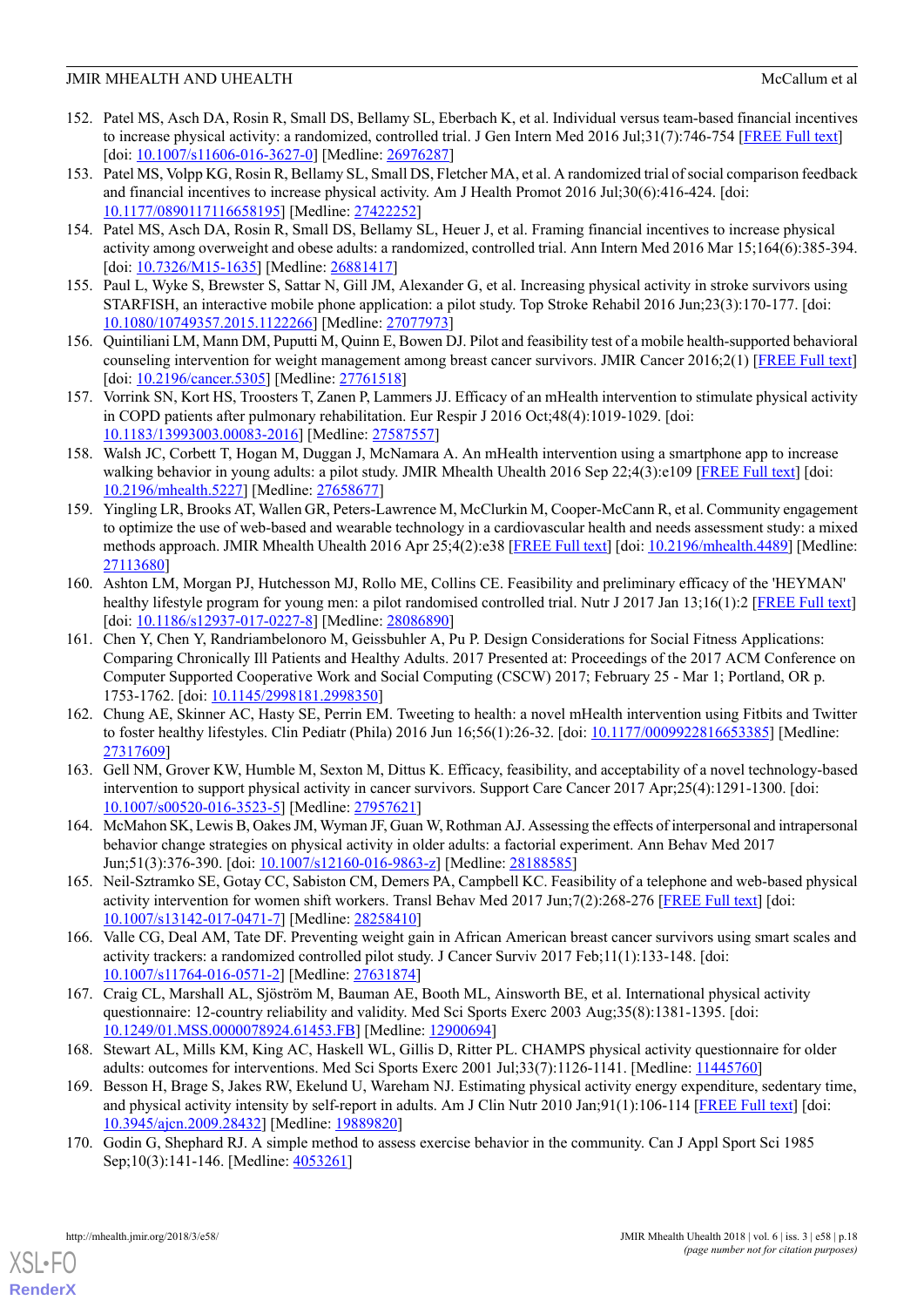- <span id="page-18-0"></span>171. Australian Institute of Health and Welfare. AIHW. 2003. The Active Australia Survey: A guide and manual for implementation, analysis and reporting URL: [https://www.aihw.gov.au/getmedia/ff25c134-5df2-45ba-b4e1-6c214ed157e6/](https://www.aihw.gov.au/getmedia/ff25c134-5df2-45ba-b4e1-6c214ed157e6/aas.pdf.aspx?inline=true) [aas.pdf.aspx?inline=true](https://www.aihw.gov.au/getmedia/ff25c134-5df2-45ba-b4e1-6c214ed157e6/aas.pdf.aspx?inline=true) [accessed 2018-02-15] [\[WebCite Cache ID 6xFkWwIiW\]](http://www.webcitation.org/6xFkWwIiW)
- <span id="page-18-1"></span>172. Barwais FA, Cuddihy TF, Washington T, Tomson LM, Brymer E. Development and validation of a new self-report instrument for measuring sedentary behaviors and light-intensity physical activity in adults. J Phys Act Health 2014 Aug;11(6):1097-1104. [doi: [10.1123/jpah.2012-0118](http://dx.doi.org/10.1123/jpah.2012-0118)] [Medline: [23963650](http://www.ncbi.nlm.nih.gov/entrez/query.fcgi?cmd=Retrieve&db=PubMed&list_uids=23963650&dopt=Abstract)]
- <span id="page-18-3"></span><span id="page-18-2"></span>173. Dipietro L, Caspersen CJ, Ostfeld AM, Nadel ER. A survey for assessing physical activity among older adults. Med Sci Sports Exerc 1993 May;25(5):628-642. [Medline: [8492692\]](http://www.ncbi.nlm.nih.gov/entrez/query.fcgi?cmd=Retrieve&db=PubMed&list_uids=8492692&dopt=Abstract)
- <span id="page-18-4"></span>174. Armstrong T, Bull F. Development of the World Health Organization Global Physical Activity Questionnaire (GPAQ). J Public Health 2006 Mar 2;14(2):66-70. [doi: [10.1007/s10389-006-0024-x](http://dx.doi.org/10.1007/s10389-006-0024-x)]
- <span id="page-18-5"></span>175. Lewis JR. IBM computer usability satisfaction questionnaires: psychometric evaluation and instructions for use. Int J Hum Comput Interact 1995 Jan;7(1):57-78. [doi: [10.1080/10447319509526110\]](http://dx.doi.org/10.1080/10447319509526110)
- <span id="page-18-6"></span>176. Connelly K. On developing a technology acceptance model for pervasive computing. In: Workshop of Ubiquitous System Evaluation (USE). 2007 Presented at: 9th International Conference on Ubiquitous Computing (UBICOMP) 2007; September 16-19; Innsbruck, Austria.
- <span id="page-18-7"></span>177. Ryan RM. Control and information in the intrapersonal sphere: an extension of cognitive evaluation theory. J Pers Soc Psychol 1982;43(3):450-461. [doi: [10.1037/0022-3514.43.3.450\]](http://dx.doi.org/10.1037/0022-3514.43.3.450)
- <span id="page-18-8"></span>178. Read JC. Validating the Fun Toolkit: an instrument for measuring children's opinions of technology. Cogn Tech Work 2007 May 22;10(2):119-128. [doi: [10.1007/s10111-007-0069-9\]](http://dx.doi.org/10.1007/s10111-007-0069-9)
- <span id="page-18-10"></span><span id="page-18-9"></span>179. Horvath AO, Greenberg LS. Development and validation of the Working Alliance Inventory. J Couns Psychol 1989;36(2):223-233. [doi: [10.1037/0022-0167.36.2.223\]](http://dx.doi.org/10.1037/0022-0167.36.2.223)
- 180. Brooke J. SUS: A quick and dirty usability scale. In: Usability evaluation in industry. London: Taylor & Francis; 1996.
- <span id="page-18-11"></span>181. Klasnja P, Consolvo S, Pratt W. How to evaluate technologies for health behavior change in HCI research. 2011 Presented at: CHI'11 Conference on Human Factors in Computing Systems 2011; May 7-12; Vancouver, BC, Canada. [doi: [10.1145/1978942.1979396\]](http://dx.doi.org/10.1145/1978942.1979396)
- <span id="page-18-13"></span><span id="page-18-12"></span>182. Hekler E, Klasnja P, Froehlich J, Buman M. Mind the theoretical gap: interpreting, using, and developing behavioral theory in HCI research. 2013 Presented at: CHI'13 Conference on Human Factors in Computing Systems 2013; April 27 - May 2; Paris, France. [doi: [10.1145/2470654.2466452\]](http://dx.doi.org/10.1145/2470654.2466452)
- 183. Whittaker R, Merry S, Dorey E, Maddison R. A development and evaluation process for mHealth interventions: examples from New Zealand. J Health Commun 2012;17(Suppl 1):11-21. [doi: [10.1080/10810730.2011.649103](http://dx.doi.org/10.1080/10810730.2011.649103)] [Medline: [22548594\]](http://www.ncbi.nlm.nih.gov/entrez/query.fcgi?cmd=Retrieve&db=PubMed&list_uids=22548594&dopt=Abstract)
- <span id="page-18-14"></span>184. Kravitz RL, Duan N, Niedzinski EJ, Hay MC, Subramanian SK, Weisner TS. What ever happened to N-of-1 trials? Insiders' perspectives and a look to the future. Milbank Q 2008 Dec;86(4):533-555 [\[FREE Full text\]](http://europepmc.org/abstract/MED/19120979) [doi: [10.1111/j.1468-0009.2008.00533.x\]](http://dx.doi.org/10.1111/j.1468-0009.2008.00533.x) [Medline: [19120979](http://www.ncbi.nlm.nih.gov/entrez/query.fcgi?cmd=Retrieve&db=PubMed&list_uids=19120979&dopt=Abstract)]
- <span id="page-18-15"></span>185. Kay M, Nelson G, Hekler E. Researcher-centered design of statistics: Why Bayesian statistics better fit the culture and incentives of HCI. 2016 Presented at: CHI'16 Conference on Human Factors in Computing 2016; May 7-12; San Jose, CA. [doi: [10.1145/2858036.2858465](http://dx.doi.org/10.1145/2858036.2858465)]
- <span id="page-18-17"></span><span id="page-18-16"></span>186. Petticrew M, Tugwell P, Kristjansson E, Oliver S, Ueffing E, Welch V. Damned if you do, damned if you don't: subgroup analysis and equity. J Epidemiol Community Health 2012 Jan;66(1):95-98. [doi: [10.1136/jech.2010.121095\]](http://dx.doi.org/10.1136/jech.2010.121095) [Medline: [21652518](http://www.ncbi.nlm.nih.gov/entrez/query.fcgi?cmd=Retrieve&db=PubMed&list_uids=21652518&dopt=Abstract)]
- <span id="page-18-18"></span>187. Dobkin BH, Dorsch A. The promise of mHealth: daily activity monitoring and outcome assessments by wearable sensors. Neurorehabil Neural Repair 2011;25(9):788-798 [[FREE Full text\]](http://europepmc.org/abstract/MED/21989632) [doi: [10.1177/1545968311425908](http://dx.doi.org/10.1177/1545968311425908)] [Medline: [21989632](http://www.ncbi.nlm.nih.gov/entrez/query.fcgi?cmd=Retrieve&db=PubMed&list_uids=21989632&dopt=Abstract)]
- <span id="page-18-19"></span>188. Miočević M, MacKinnon DP, Levy R. Power in Bayesian mediation analysis for small sample research. Struct Equ Model 2017 Apr 25;24(5):666-683. [doi: [10.1080/10705511.2017.1312407\]](http://dx.doi.org/10.1080/10705511.2017.1312407)
- <span id="page-18-20"></span>189. Ferguson T, Rowlands AV, Olds T, Maher C. The validity of consumer-level, activity monitors in healthy adults worn in free-living conditions: a cross-sectional study. Int J Behav Nutr Phys Act 2015;12:42 [[FREE Full text](http://www.ijbnpa.org/content/12//42)] [doi: [10.1186/s12966-015-0201-9](http://dx.doi.org/10.1186/s12966-015-0201-9)] [Medline: [25890168](http://www.ncbi.nlm.nih.gov/entrez/query.fcgi?cmd=Retrieve&db=PubMed&list_uids=25890168&dopt=Abstract)]
- <span id="page-18-21"></span>190. Mack H. Mobihealthnews. 2016. Fitbit creates research library with Fitabase, publishes results of corporate wellness study URL: [http://www.mobihealthnews.com/content/](http://www.mobihealthnews.com/content/fitbit-creates-research-library-fitabase-publishes-results-corporate-wellness-study) [fitbit-creates-research-library-fitabase-publishes-results-corporate-wellness-study](http://www.mobihealthnews.com/content/fitbit-creates-research-library-fitabase-publishes-results-corporate-wellness-study) [accessed 2017-06-14] [[WebCite Cache](http://www.webcitation.org/6sCi1WTLh) [ID 6sCi1WTLh\]](http://www.webcitation.org/6sCi1WTLh)
- <span id="page-18-22"></span>191. Mohr DC, Schueller SM, Riley WT, Brown CH, Cuijpers P, Duan N, et al. Trials of intervention principles: evaluation methods for evolving behavioral intervention technologies. J Med Internet Res 2015;17(7):e166 [\[FREE Full text\]](http://www.jmir.org/2015/7/e166/) [doi: [10.2196/jmir.4391](http://dx.doi.org/10.2196/jmir.4391)] [Medline: [26155878](http://www.ncbi.nlm.nih.gov/entrez/query.fcgi?cmd=Retrieve&db=PubMed&list_uids=26155878&dopt=Abstract)]
- 192. Mohr DC, Lyon AR, Lattie EG, Reddy M, Schueller SM. Accelerating digital mental health research from early design and creation to successful implementation and sustainment. J Med Internet Res 2017 May 10;19(5):e153 [\[FREE Full text](http://www.jmir.org/2017/5/e153/)] [doi: [10.2196/jmir.7725\]](http://dx.doi.org/10.2196/jmir.7725) [Medline: [28490417\]](http://www.ncbi.nlm.nih.gov/entrez/query.fcgi?cmd=Retrieve&db=PubMed&list_uids=28490417&dopt=Abstract)
- 193. O'Connor S, Hanlon P, O'Donnell CA, Garcia S, Glanville J, Mair FS. Understanding factors affecting patient and public engagement and recruitment to digital health interventions: a systematic review of qualitative studies. BMC Med Inform Decis Mak 2016 Sep 15;16(1):120 [[FREE Full text](https://bmcmedinformdecismak.biomedcentral.com/articles/10.1186/s12911-016-0359-3)] [doi: [10.1186/s12911-016-0359-3\]](http://dx.doi.org/10.1186/s12911-016-0359-3) [Medline: [27630020](http://www.ncbi.nlm.nih.gov/entrez/query.fcgi?cmd=Retrieve&db=PubMed&list_uids=27630020&dopt=Abstract)]